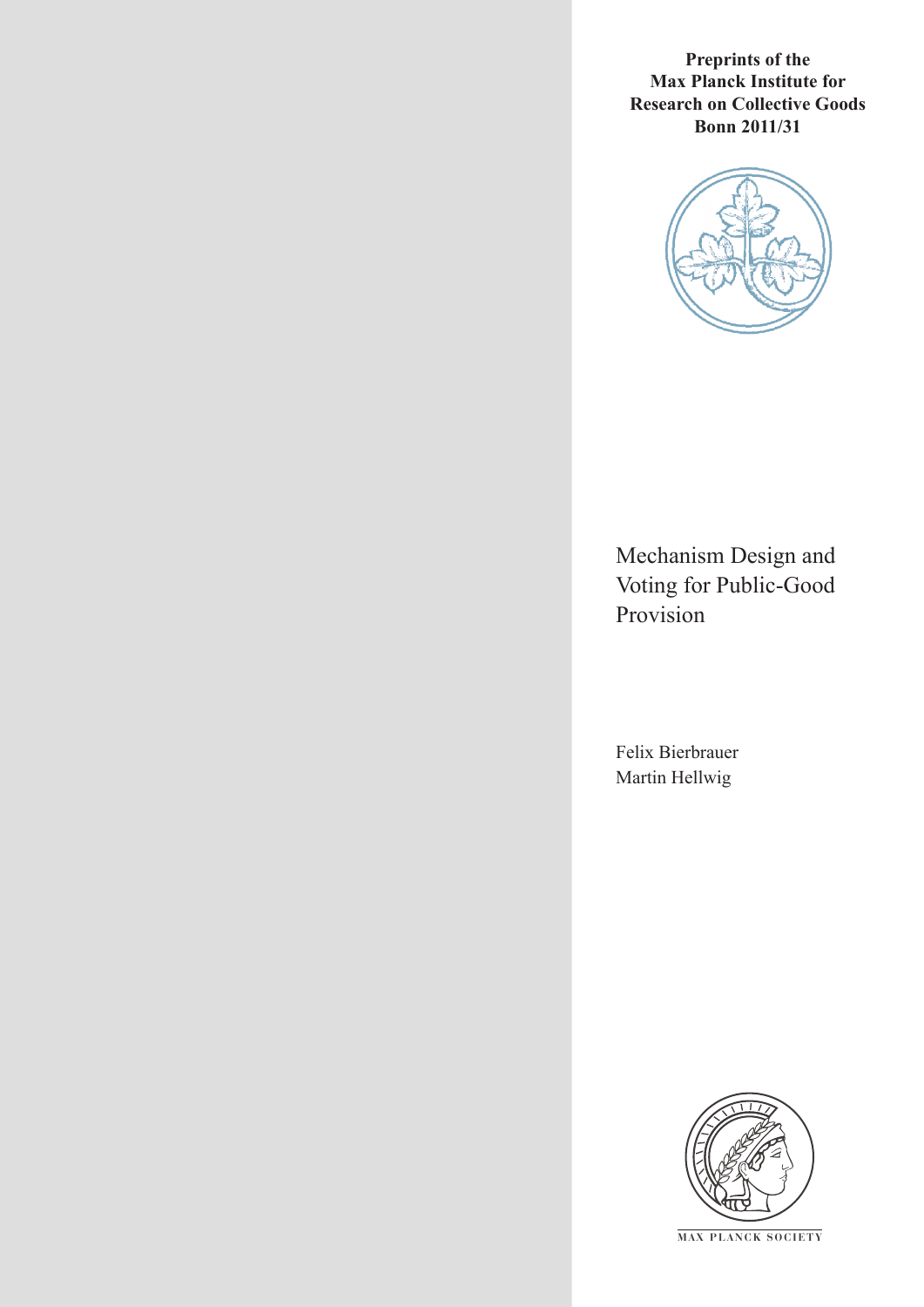

# **Mechanism Design and Voting for Public-Good Provision**

Felix Bierbrauer / Martin Hellwig

December 2011

Max Planck Institute for Research on Collective Goods, Kurt-Schumacher-Str. 10, D-53113 Bonn http://www.coll.mpg.de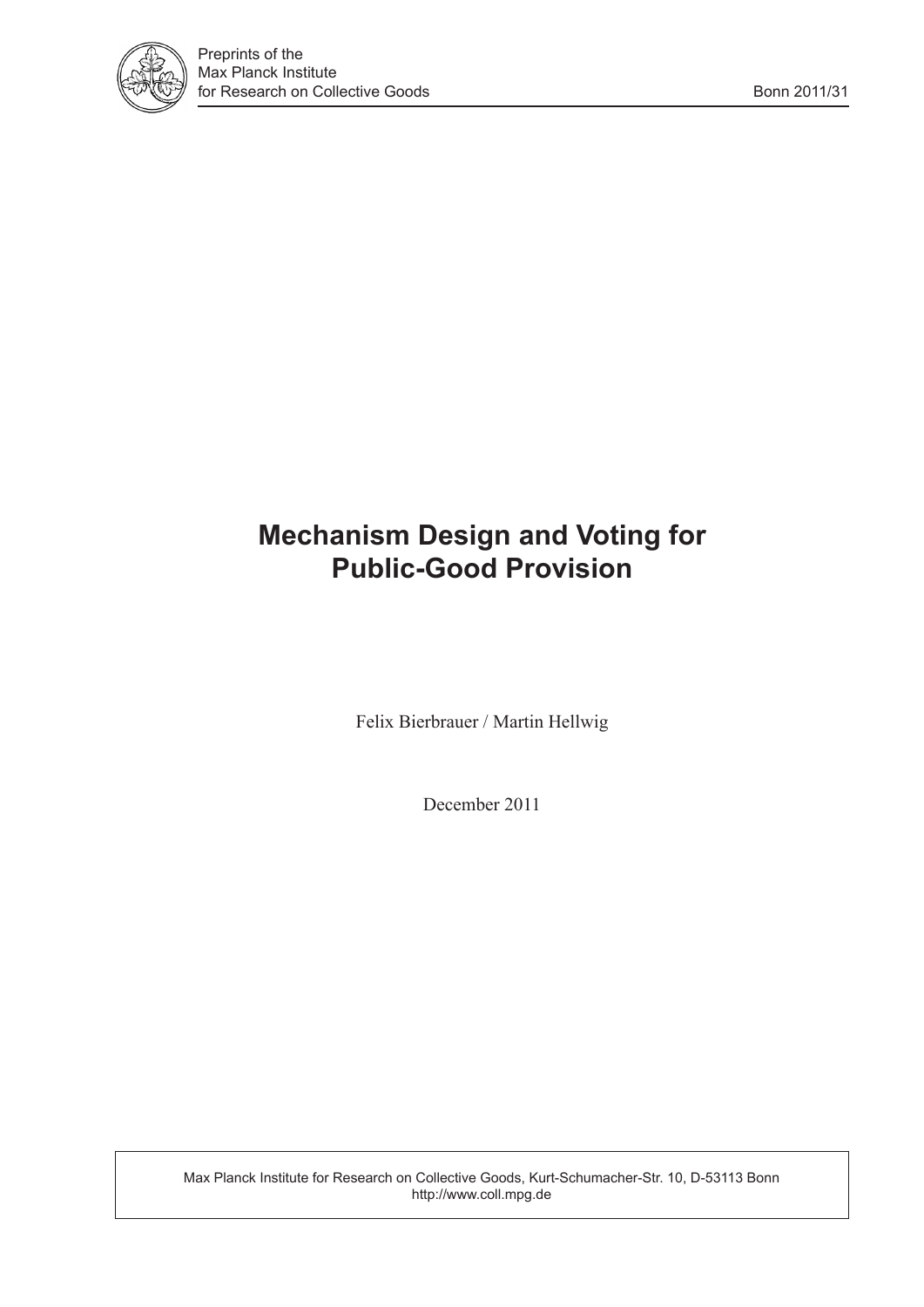## Mechanism Design and Voting for Public-Good Provision<sup>∗</sup>

Felix J. Bierbrauer†and Martin F. Hellwig‡

December 2, 2011

#### Abstract

We propose a new approach to the normative analysis of public-good provision. In addition to individual incentive compatibility, we impose conditions of robust implementability and coalition proofness. Under these additional conditions, participants' contributions can only depend on the level of public-good provision. For a public good that comes as a single indivisible unit, provision can only depend on the population share of people in favour of provision. Robust implementability and coalition proofness thus provide a foundation for the use of voting mechanisms. The analysis is also extended to a specification with more than two public-good provision levels.

Keywords: Public-good provision, Mechanism Design, Voting Mechanisms, Large Economy

JEL: D60, D70, D82, H41

<sup>∗</sup>We are grateful for discussions with and comments from Alia Gizatulina, Mike Golosov, Kristoffel Grechenig, Christian Hellwig, David Martimort, Benny Moldovanu, and Nora Szech, as well as an editor and three referees of this journal.

<sup>&</sup>lt;sup>†</sup>University of Cologne, Center for Macroeconomic Research, Albertus-Magnus-Platz, 50923 Köln, Germany. Email: bierbrauer@wiso.uni-koeln.de

<sup>‡</sup>Max Planck Institute for Research on Collective Goods, Kurt-Schumacher-Str. 10, 53113 Bonn, Germany. Email: hellwig@coll.mpg.de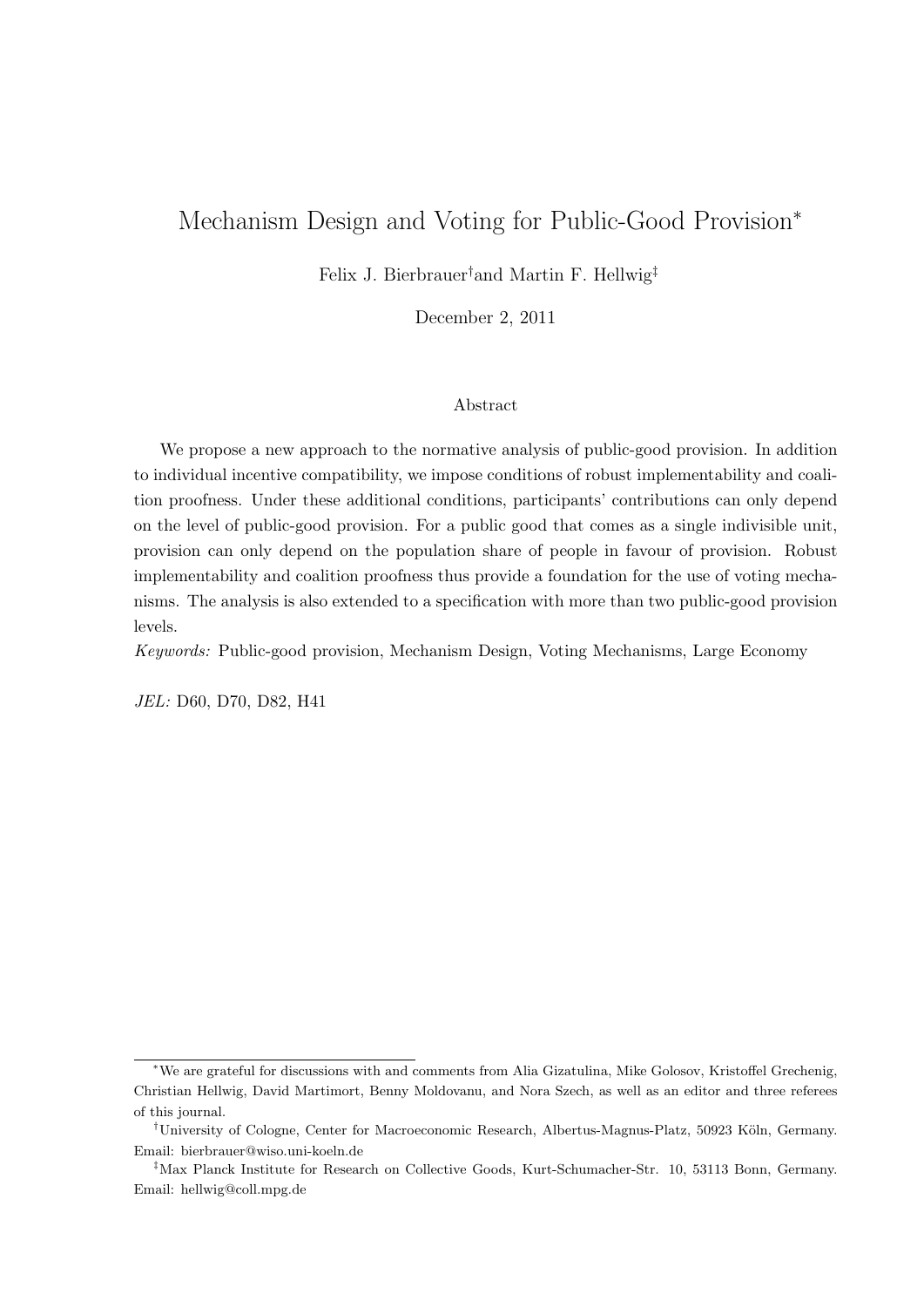## 1 Introduction

In allocation theory and public economics, the theory of public-good provision stands out as a monolith that is hardly related to anything else. It is an essential part of the curriculum, but the relation between the allocation mechanisms that are provided by the theory and the allocation mechanisms that are used in the real world is hardly ever discussed. The relation of public-good provision theory to other parts of allocation theory, the theory of taxation, and political economy is also hardly ever considered.

This state of affairs reflects two particular features of the theory as it appears in our curriculum.<sup>1</sup> First, the analysis focuses largely on questions of individual incentive compatibility. Second, the analysis focuses on "small" rather than "large" economies. The key question is how to calibrate people's payments to their expressions of preferences so that they have no wish either to understate their preferences for the public good (so as to reduce their payments) or to overstate their preferences (so as to get a greater provision level at other people's expense).<sup>2</sup> For this question to be nontrivial, each person must have a distinct chance of being "pivotal", i.e., of having a noticeable effect on the level of public-good provision through the expression of her preferences.

This small-economy approach to public-good provision stands in marked contrast to the way we deal with problems involving private goods. For private goods, the large-economy paradigm, where no one person is able to affect market prices, is deemed to provide the proper framework for studying what happens when there are millions of people and none of them individually has market power. This paradigm serves as a conceptual idealization and as a normative standard for assessing real-world markets.

In our view, the large-economy paradigm should also have a central place in public-good provision theory. The formulation of the public-good provision problem that we have in our curriculum may be appropriate for studying how people in a condominium may decide on how much to spend on maintenance and gardening. It is not appropriate, however, for studying how a society with millions of people can decide on how much to spend on national defense or on the judicial system. For this latter question, we need a large-economy model, where no one person individually is able to affect the level of aggregate per-capita spending on the public good in question.

In a large economy, the problem of mechanism design for individual incentive compatibility is trivial. Because no one person individually is able to affect the level of public-good provision, no one is ever "pivotal". For individual incentive compatibility, it therefore suffices to have payments that are independent of what people say. If the preferences that a person expresses have no effect on either public-good provision or the payments that the person has to make, she may as well report her preferences truthfully. Given that preferences are reported truthfully, there is no problem about implementing an efficient provision rule for the public good. Participation in

<sup>&</sup>lt;sup>1</sup>See, for instance, Fudenberg and Tirole (1991), Mas-Colell et al. (1995), or Hindriks and Myles (2006).

<sup>&</sup>lt;sup>2</sup>For implementation in dominant strategies, see Clarke (1971), Groves (1973); Green and Laffont (1979), for (interim) Bayes-Nash implementation, see d'Aspremont and Gérard-Varet (1979). More recently, Bergemann and Morris (2005) have studied interim implementation with a requirement of robustness with respect to the specification of agents' beliefs about the other participants.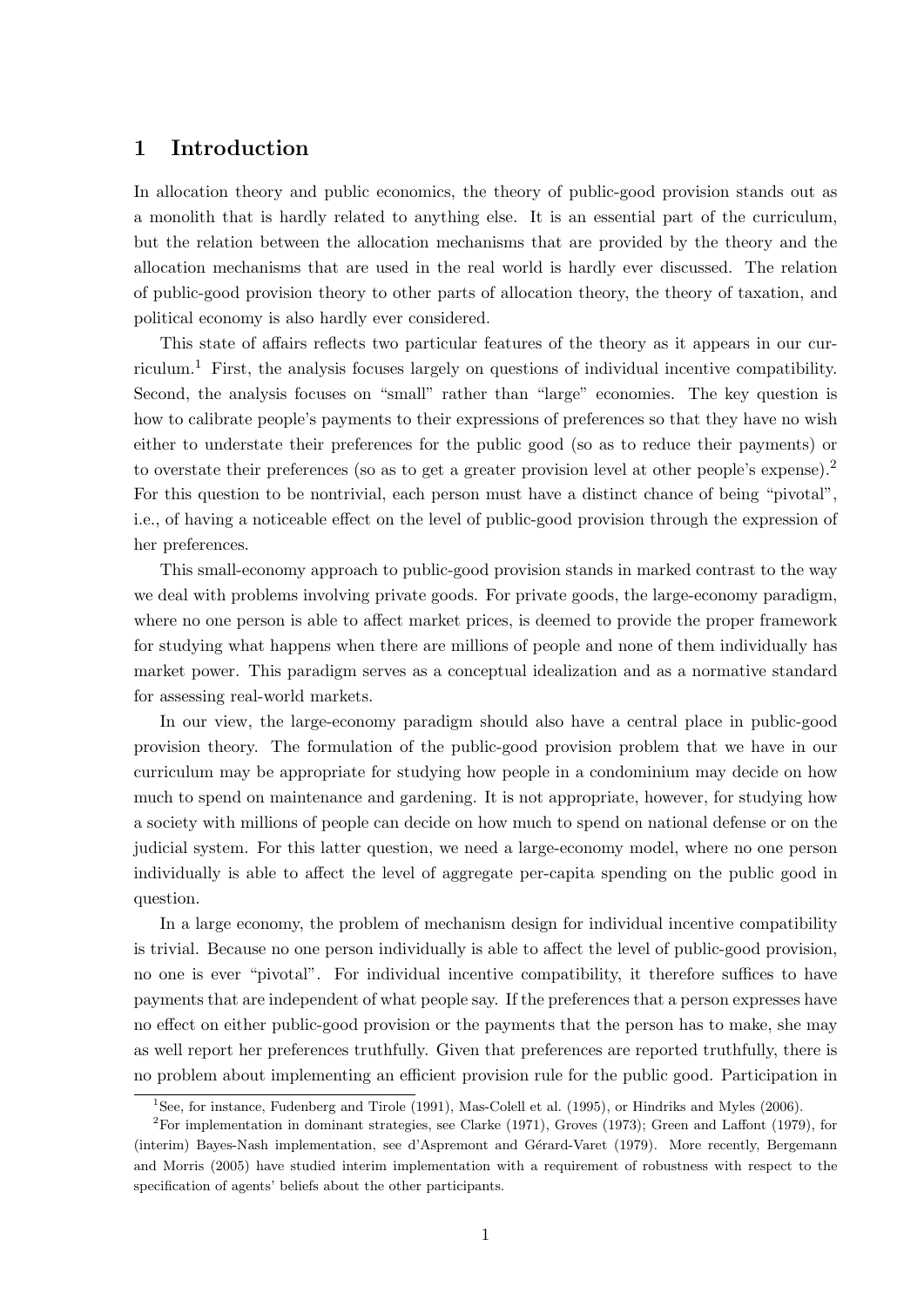the system may not be voluntary, but there is no problem of incentive compatibility.<sup>3</sup>

In our opinion, the analysis must not stop here. We believe that, in addition to individual incentive compatibility, we must be concerned with issues of coalition proofness and of robustness of allocation mechanisms.

We illustrate our concerns by means of an example. Suppose that the public good in question comes as a single indivisible unit. The provision cost per capita of the population is 4. A fraction  $\frac{3}{10}$  of the population assigns a value of 10 to the public good, a fraction  $\alpha$  a value of 3, and a fraction  $\frac{7}{10} - \alpha$  a value of 0. An efficient provision rule stipulates that the public good should be provided if the average per-capita valuation exceeds 4, and that it should not be provided if the average per-capita valuation is less than 4. In other words, the public good should be provided if  $\alpha > \frac{1}{3}$  and should not be provided if  $\alpha < \frac{1}{3}$ . The requisite resources can be obtained by imposing a payment rule under which everybody pays 4 if the public good is provided and 0 if it is not provided. If people believe that, individually, they are too insignificant to affect the provision of the public good, a mechanism involving this provision and payment rule is incentive-compatible.

If  $\alpha$  is common knowledge, this reasoning is unproblematic.<sup>4</sup> By contrast, if  $\alpha$  is the realization of a nondegenerate random variable  $\tilde{\alpha}$ , the problem of whether the public good should be provided or not involves a genuine information problem. In this case, the information whether the public good should be provided or not must be inferred from the participants' reports about their preferences. If the fraction of people reporting a valuation of 3 exceeds  $\frac{1}{3}$ , one may infer that  $\tilde{\alpha} > \frac{1}{3}$  and that the public good should be provided.

At this point, we are bothered by the notion that efficient provision can be implemented with a payment rule under which everybody pays 4 if the public good is provided and 0 if it is not provided. Why should people with a valuation of 3 report this valuation honestly? Reporting a valuation of 3 contributes to making provision of the public good more likely, if only infinitesimally. If the public good is provided, these people enjoy a benefit of 3 and have to pay 4 for a net payoff equal to −1. Each one of them would be better off if the public good was not provided. Moreover, the public good would indeed not be provided if each one of these people reported a valuation of 0. Why, then, should they report honestly, rather than claiming that the public good is worth nothing to them?

If individual incentive compatibility is the only requirement for the public-good provision mechanism, the answer to this question is that nobody minds reporting his or her valuation honestly because nobody feels that his or her report will make a difference to anything anyway.<sup>5</sup> We find this answer unconvincing. We are therefore led to the conclusion that individual incentive compatibility should not be the only requirement for public-good provision mechanisms.

We propose to impose requirements of *robustness* and *coalition proofness* in addition to in-

<sup>3</sup>We do not insist on voluntary participation. Participation constraints are irrelevant if the state has powers of coercion and these powers can be used to make people contribute to financing a public good even when it does not benefit them.

<sup>4</sup>This is the case, for instance, if we think of the large-economy model as a limit of finite-economy models with independent private values. However, if  $\alpha$  is common knowledge, the implementation of an efficient provision rule does not require any information from participants because, even before any such information is provided, it is commonly known whether the public good should be provided or not.

<sup>&</sup>lt;sup>5</sup>As we show in Section 9, the same problem arises in the finite economy.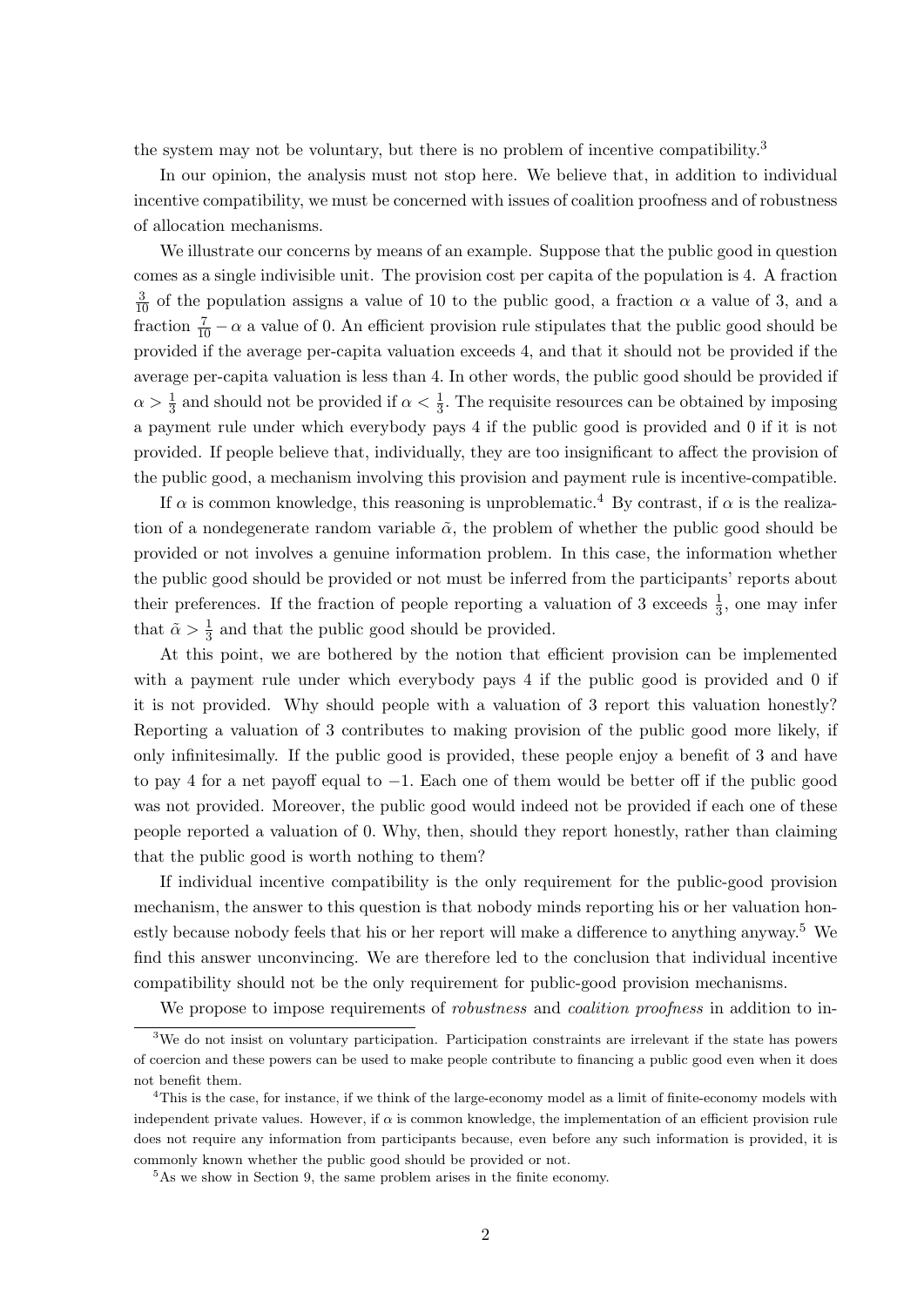dividual incentive compatibility. Robustness requires that the public-good provision mechanism should not depend on the beliefs that participants have about the other participants. Coalition proofness requires that there should be no scope for a group of participants to form a coalition in order to co-ordinate their reports so as to influence the aggregate outcome in a way that makes some coalition members better off and no coalition member worse off. In imposing robustness, we follow Ledyard (1978) and Bergemann and Morris (2005), in imposing coalition proofness, Laffont and Martimort (1997, 2000). In Section 2 below, we explain in more detail why we believe that these are the right conditions to impose.

In the above example, the mechanism that we used for first-best implementation is robust but not coalition-proof. Robustness is implicit in the observation that neither the rule for determining public-good provision nor the rule for determining people's payments depend on the specification of beliefs that people have about each other (for a mechanism that is non-robust, see Section 2.2 below). Coalition proofness, however, fails because a coalition of people who value the public good at either 0 or 3 could co-ordinate their reports so that the fraction of people reporting 3 would always be less than  $\frac{1}{3}$  and the public good would not be provided, making all of them better off. Moreover, in contrast to a cartel trying to eliminate competition among its members, such a coalition would not have an incentive compatibility problem of its own; the reports that it recommends to its members would all be individually incentive-compatible.

In Sections 3 and 4 of the paper, we will specify these conditions formally and explore their implications. For a public good that comes as a single indivisible unit, we will show that any anonymous public-good provision mechanism that satisfies these additional requirements must take the form of a voting mechanism, i.e., a mechanism that asks people to vote for or against the provision of the public good, and that makes the provision rule condition on the shares of votes for the two alternatives.

Economists have traditionally been critical of voting mechanisms because they fail to take account of preference intensities. If there are many people opposing the provision of the public good and few people promoting it, a voting mechanism will stipulate non-provision, which is sub-optimal if the proponents could draw very large benefits from the public good, and the opponents do not feel very strongly about the matter. Our analysis shows that this criticism is irrelevant if public-good provision mechanisms must be coalition-proof and robust as well as anonymous. Mechanisms that take account of preference intensities necessarily violate one of these conditions.

When we refer to voting mechanisms, we are not assuming that voting must be governed by the majority rule. If, at the stage of mechanism design, there is prior information that beneficiaries of the public good feel strongly about it and opponents do not, it may be desirable to have a rule by which the public good is already provided if a sufficiently large minority is in favour. Majority voting is likely to be desirable if there is no such prior information which would permit a discrimination of alternatives at the mechanism design stage.

The reasoning underlying our analysis is fairly straightforward. In a large economy, robustness implies that payments must be independent of individual types. In any situation, therefore, payments must be the same for all agents (Proposition 1). Coalition proofness then implies that payments depend only on the level of public-good provision; if they were conditioned on some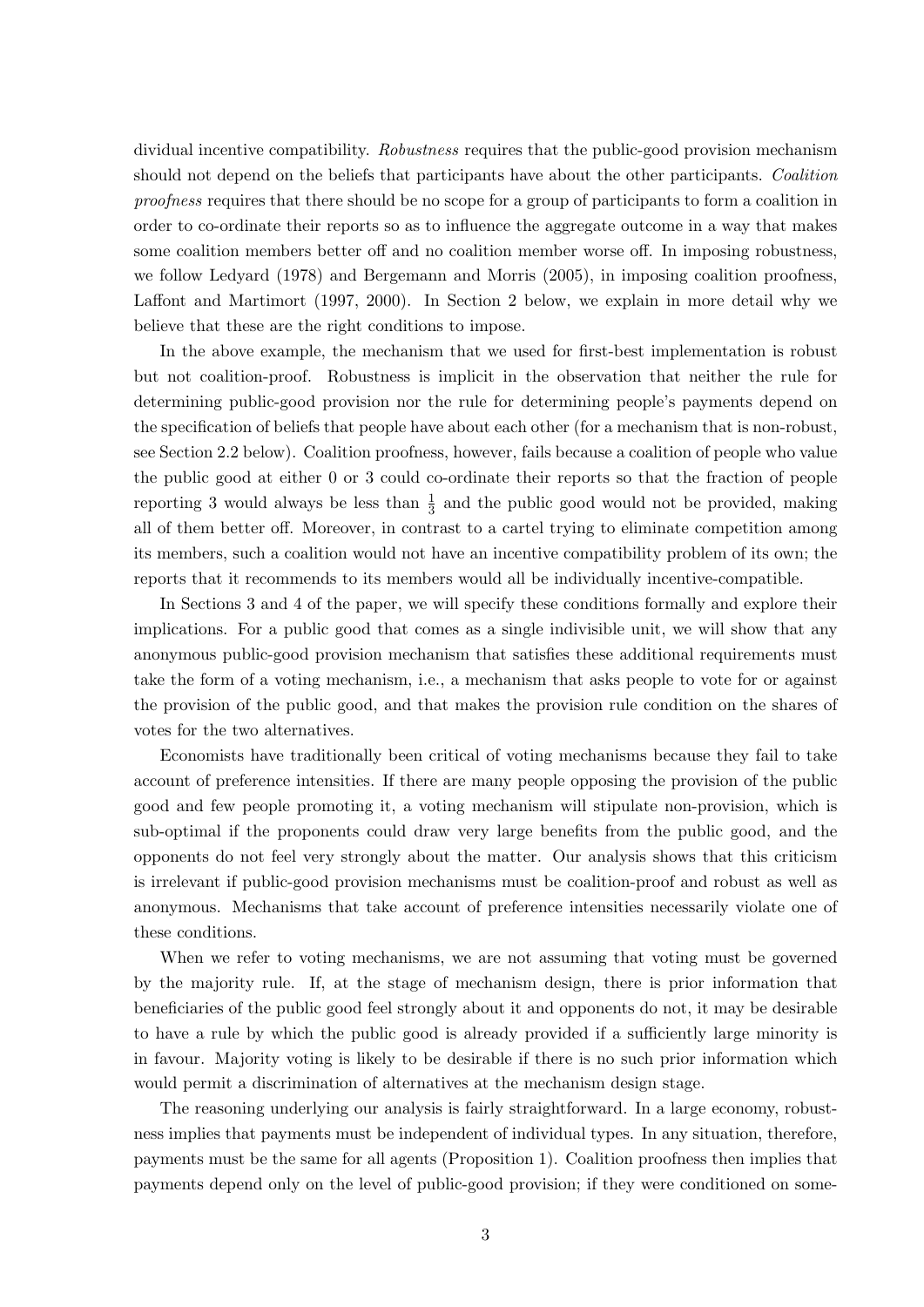thing else, then, in some circumstances, there would be room for the grand coalition of all agents to co-ordinate and manipulate reports so as to lower the required payments without changing the level of public-good provision.

Given that payments depend only on public-good provision, there is a natural specification of winners and losers from public-good provision, those participants for whom the benefits from the enjoyment of the public good exceed the difference between payment levels in the events of provision and non-provision and those participants for whom the benefits from the enjoyment of the public good fall short of this difference. These two groups define the key coalitions to consider in assessing whether a provision rule for the public good is coalition-proof. For coalition proofness, the level of public-good provision must be a non-decreasing function of the population share of the group of net beneficiaries. If the decision on public-goods provision was made dependent on preference intensities, then the decision would be vulnerable to manipulations by a deviating coalition.

Our results also imply that, apart from exceptional circumstances, it is not possible to implement a first-best provision rule if coalition proofness and robustness requirements are imposed. By contrast to previous impossibility results, this finding does not involve participation constraints or a multi-dimensional information problem. It follows directly from the observation that coalition-proofness and robust incentive compatibility together destroy the possibility of conditioning on intensities of preferences.

In the following, Section 2 provides some additional motivation for the requirements of coalition proofness and robustness that we impose. Section 3 presents our formal model and introduces the notion of robust implementation. Section 4 introduces the notion of coalition proofness. Section 5 gives our main result, i.e., the characterization of robust and coalitionproof public-goods provision in a large economy. Section 7 discusses the welfare implications of this characterization. Section 9 establishes that our main result extends to an economy with finitely many individuals. In Section 8, we extend our analysis and allow for more than two possible provision levels of the public good. The last section contains concluding remarks. All proofs are in the Appendix.

## 2 Why Coalition-Proofness and Robustness?

In this section, we explain why the requirements of coalition proofness and robustness are germane to the example that we have presented above and why an approach that relies on these requirements is to be preferred to alternative approaches that might also deal with the problem raised by the example.

#### 2.1 Coalition Proofness

As mentioned, coalition proofness makes a difference in the example because a coalition of people who value the public good at either 0 or 3 can manipulate the fraction of reports with valuation 3 that are received by the mechanism. If they co-ordinate their reports so that the fraction of people reporting 3 is always less than  $\frac{1}{3}$ , they can prevent the public good from being provided,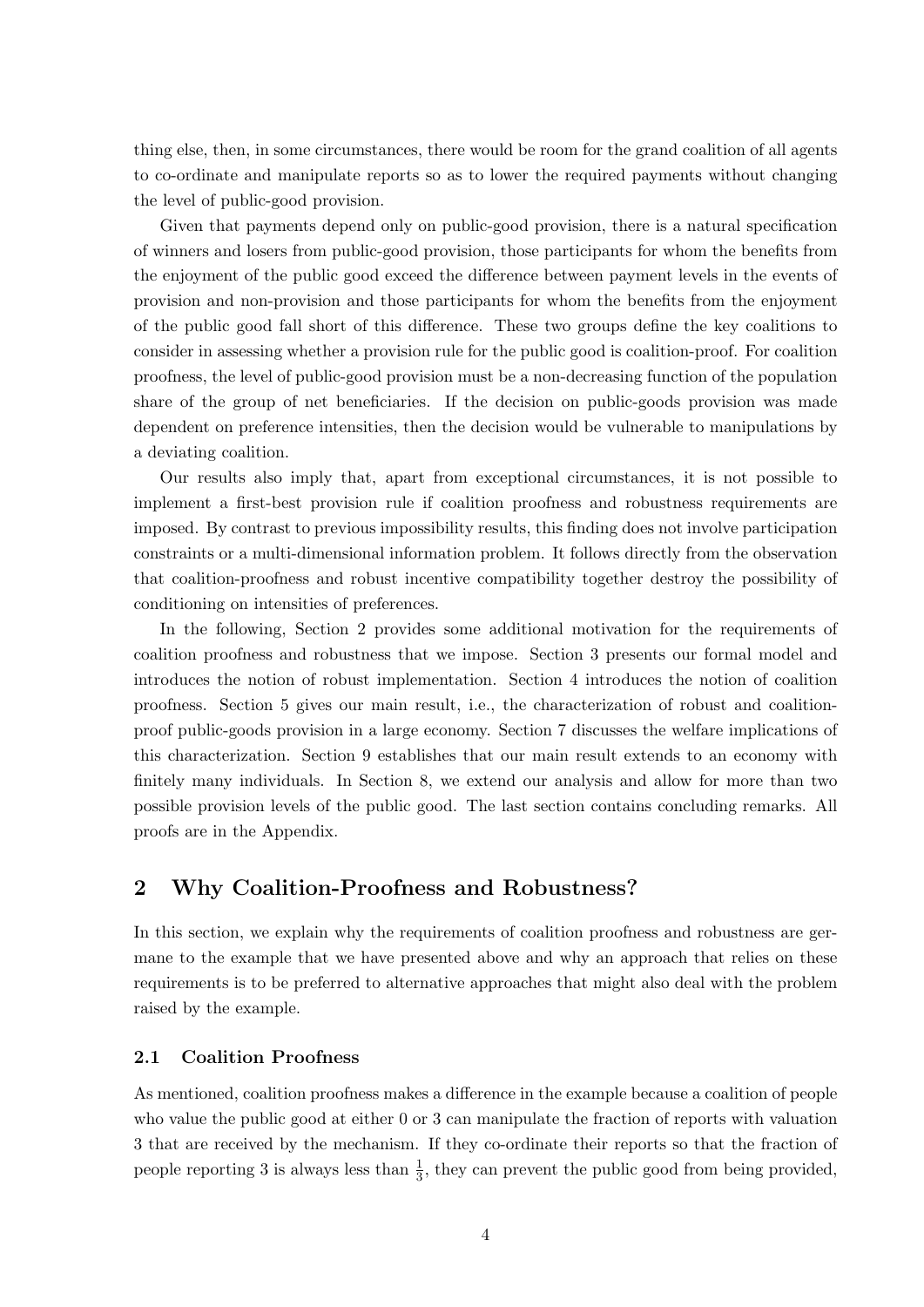which makes all of them better off. By imposing coalition proofness, we thus address the concern that participants who value the public good at 3 are willing to report their valuation truthfully only because, individually, they feel that their reports do not matter anyway, when, collectively, truthtelling may make all of them worse off.

This concern could also be addressed at the level of individual decision making, by imposing additional conditions on the way in which people resolve their indifference between different reports. In our example, an agent who values the public good at 3 might consider that, even though, with probability one, her report does not make a difference, in the probability zero event where she might be pivotal, it would better to have reported the valuation 0 because this would contribute to not having the public good provided. There is thus a sense in which truthtelling is weakly dominated. The efficient provision rule with equal cost sharing is not robust to the elimination of strategies that are dominated in this sense.

Thus, it seems that a requirement of robustness to the elimination of weakly dominated strategies would achieve the same purpose as a requirement of coalition proofness.<sup>6</sup> By comparison to coalition proofness, this approach has the advantage that it does not transcend the level of individual decision making. It is therefore much simpler.

In the present context, however, a criterion of robustness to the elimination of weakly dominated strategies has the disadvantage that its application seems limited to economies that are large, in the strict sense that no one individual alone can influence the level of public-good provision. In a large finite economy, under a Clarke-Groves mechanism for public-good provision, truthtelling is a dominant strategy for every individual; truthtelling equilibria thus are robust to the elimination of dominated strategies. In the transition from large finite economies to the large-economy limit with a continuum of agents, however, the property of robustness of truthtelling equillibria to the elimination of weakly dominated strategies exhibits a discontinuity. Whereas this property holds in all finite economies, it fails in the large-economy limit where outcome functions are completely insensitive to the behavior of individuals. We consider this discontinuity in the transition from large finite economies to the large-economy limit to be problematic because, as a matter of principle, we think of large-economy models with a continuum of agents as a mathematical idealization (and simplification) of large finite economies. There should thus be some assurance that properties derived from the analysis of a large-economy model should approximately hold in a large finite economy as well.

By contrast to the dominance criterion, a requirement of coalition proofness meets this test. Whereas most of the analysis of this paper is carried out in a large-economy setting, in part B of the Appendix we show that our analysis extends to finite economies, i.e., in finite as well as large economies, the only social choice functions that satisfy robust implementability and coalition proofness are those that can be implemented by voting mechanisms.

A second reason for studying the implications of coalition proofness involves the comparison between private and public goods. For private goods, it is well known that, in a large economy in which every participant is insignificant relative to the aggregates, the set of competitive-

<sup>&</sup>lt;sup>6</sup>In political economy, this assumption is often referred to as *sincere voting*, i.e., it is assumed that people vote their preferences even though, as individuals, they do not expect their votes to have an effect on aggregate outcomes. For a clarification of this terminology, see, for instance, Austen-Smith and Banks (1996).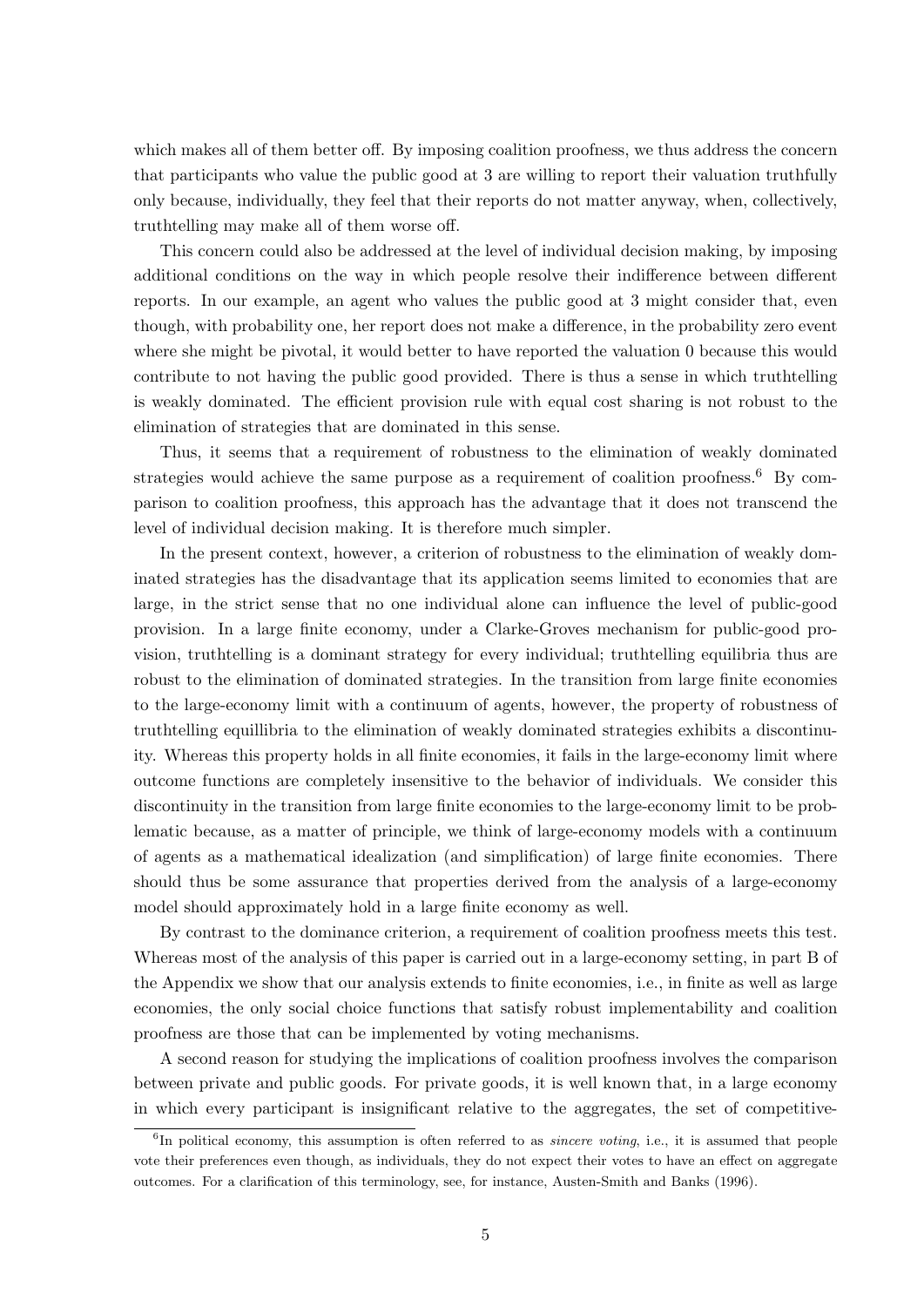equilibrium allocations coincides with the set of core allocations, i.e., the set of allocations that cannot be blocked by any coalitions, i.e., coalition proofness imposes no restrictions on implementability. It is therefore of interest to observe that, for public goods, a requirement of coalition proofness substantially restricts the set of attainable allocations.

The requirement of coalition proofness that we impose will be formulated so as to take account of incentive constraints due to information asymmetries between the different participants of a coalition that might form. In this respect, we follow Laffont and Martimort (1997, 2000), who treated the problem of organizing a coalition whose members would co-ordinate their reports as an mechanism design problem of its own, with distinct incentive and participation constraints for all participants.<sup>7</sup> In the example above, it is easy to see that these constraints are satisfied, i.e., if a coalition of people who value the public good at either 0 or 3 proposes to co-ordinate reports so that the fraction of people reporting 3 is less than  $\frac{1}{3}$ , then this proposal is individually rational and incentive-compatible for all intended participants.

#### 2.2 Robustness

In addition to coalition proofness, we impose a requirement of robustness along the lines of Ledyard (1978) and Bergemann and Morris (2005). The mechanism that is used to determine the level of public-good provision must not depend on the details of the stochastic specification of the model. Individual incentive compatibility must be robust to changes in the specification of individuals' probabilistic beliefs.

This robustness requirement eliminates the possibility of using type-dependent differences in beliefs to support type-dependent payment rules. This possibility has been extensively discussed in the context of auctions with correlated values. In our setting, correlated values arise naturally if the question whether the public good should be provided or not is to involve a genuine information problem.<sup>8</sup> For there to be a genuine information problem, there must be some prior uncertainty about the aggregate valuation of the public good. If the aggregate valuation is derived from the cross-section distribution of individual valuations, there must be some correlation of individual and aggregate valuations. Given this correlation, individuals' beliefs will vary with their valuations. Robustness precludes the exploitation of this type dependence of beliefs for purposes of mechanism design.

To understand the issue, take another look at the example in the introduction. As before, a fraction  $\frac{3}{10}$  of the population assigns a value of 10 to the public good, a fraction  $\alpha$  a value of 3, and a fraction  $\frac{7}{10} - \alpha$  a value of 0. We now assume that all agents regard  $\alpha$  as the realization of a random variable with possible values  $\alpha_H = \frac{6}{10}$  and  $\alpha_L = \frac{2}{10}$ . With a per-capita provision cost equal to 4, it is thus efficient to provide the public good if  $\alpha = \alpha_H$  and not to provide it if  $\alpha = \alpha_L$ .

Whereas, before, we had assumed that all agents make the same payments, we now consider a payment rule which has agents' payments depend on their public-good valuations. For  $v \in$ 

<sup>&</sup>lt;sup>7</sup>Laffont and Martimort, however, focussed on deviations by the grand coalition of all agents. In contrast, we shall mainly be concerned with smaller coalitions involving specified subsets of agents, in particular, coalitions of agents who favour or oppose proposals for public-good provision.

 ${}^{8}$ For a general discussion of this point, see Bierbrauer and Hellwig (2011).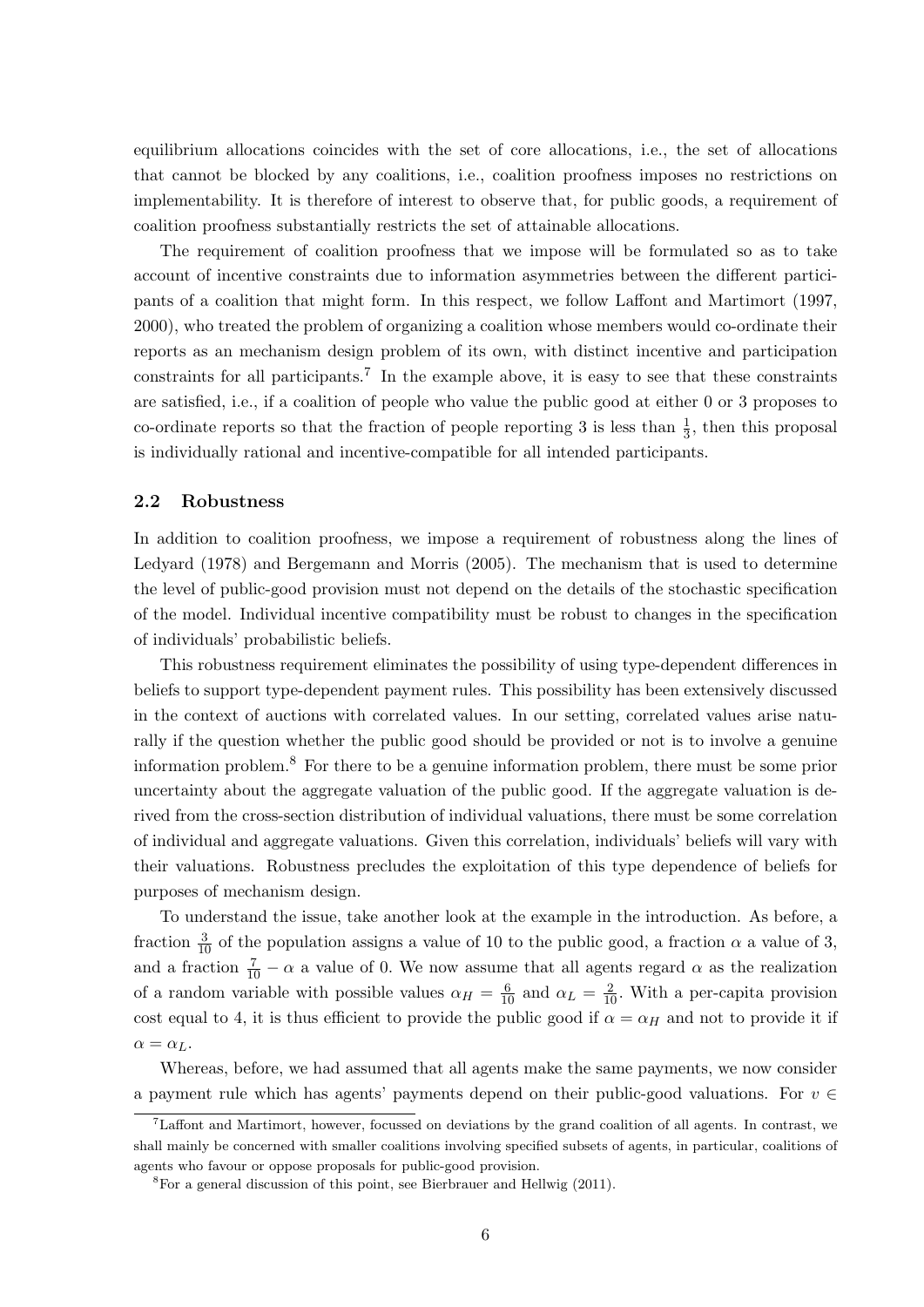$\{0, 3, 10\}$ , let  $P_H(v)$  and  $P_L(v)$  be the payments that an agent with public-good valuation v is required to make if  $\alpha = \alpha_H$  and if  $\alpha = \alpha_L$ . Feasibility requires that, on aggregate, these payments add up to the cost of public-good provision, i.e., that

$$
\left(\frac{7}{10} - \alpha_H\right) P_H(0) + \alpha_H P_H(3) + \frac{3}{10} P_H(10) = 4
$$

and

$$
\left(\frac{7}{10} - \alpha_L\right) P_L(0) + \alpha_L P_L(3) + \frac{3}{10} P_L(10) = 0.
$$

With  $\alpha_H = \frac{6}{10}$  and  $\alpha_L = \frac{2}{10}$ , these conditions are obviously satisfied if we set  $P_H(0) = P_H(10) =$  $10, P_H(3) = 0, P_L(0) = P_L(10) = -2$ , and  $P_L(3) = 8$ . For  $\alpha = \alpha_H$ , when the public good is provided, its cost is entirely borne by people who value the public good at 0 or 10. People who value it at 3 contribute nothing. However, these people are required to make payments - and the other participants receive payments - when  $\alpha = \alpha_L$  and the public good is not provided.

Can such a payment rule be incentive-compatible? The answer depends on agents' beliefs. Because, individually, agents do not affect the level of public-good provision, each agent will try to minimize his expected payment. Let  $\beta_H(v)$  and  $\beta_L(v)$  denote the probabilities of the events  $\alpha = \alpha_H$  and  $\alpha = \alpha_L$  as assessed by an agent with public-good valuation v. The payment rule  $(P_H(\cdot), P_L(\cdot))$  is incentive-compatible if

$$
\beta_H(v)P_H(v) + \beta_L(v)P_L(v) \leq \beta_H(v)P_H(\hat{v}) + \beta_L(v)P_L(\hat{v})
$$
\n<sup>(1)</sup>

for all v and  $\hat{v}$ . For the payment rule specified above, one easily verifies that this incentive compatibility condition is fulfilled if  $\beta_H(3) \geq \beta_L(3)$ ,  $\beta_H(0) \leq \beta_L(0)$ , and  $\beta_H(10) \leq \beta_L(10)$ . Beliefs satisfying these inequalities can be generated by Bayesian updating on a common prior if each agent's information about this own public-good valuation contains suitable information about  $\alpha$ . For instance, if the prior assigns the probability  $\frac{1}{2}$  to both  $\alpha_H$  and  $\alpha_L$  and if, conditional on  $\alpha$ , the public-good valuation of any given individual i is equal to 0 with probability  $\frac{7}{10} - \alpha$ , 3 with probability  $\alpha$ , and 10 with probability  $\frac{3}{10}$ , Bayesian updating yields  $\beta_H(0) = \frac{1}{6}$ ,  $\beta_H(3) = \frac{3}{4}$ ,  $\beta_H(10) = \frac{1}{2}$ , and, for each v,  $\beta_L(v) = 1 - \beta_H(v)$ . Individual incentive compatibility is satisfied.

With this payment rule, first-best public-good provision is also coalition-proof because people who value the public good at 3 are no longer averse to having the public good provided. They get a net payoff of 3 when the public good is provided and a net payoff of −8 when it is not provided. They are therefore unwilling to join any coalition that would reduce the incidence of public-goood provision. Without their co-operation, however, a coalition that would reduce the incidence of public-good provision cannot form. By the same argument, people who value the public good at 0 would not join any coalition that would increase the incidence of public-good provision, and, therefore, such a coalition cannot form.

In this example, incentive compatibility of a payment rule with type-dependent payments is supported by differences in beliefs. The logic of the argument is the same as in the analysis of Cr´emer and McLean (1985, 1988) showing that, generically, full surplus extraction can be obtained in models of auctions with correlated values. In our example, individual valuations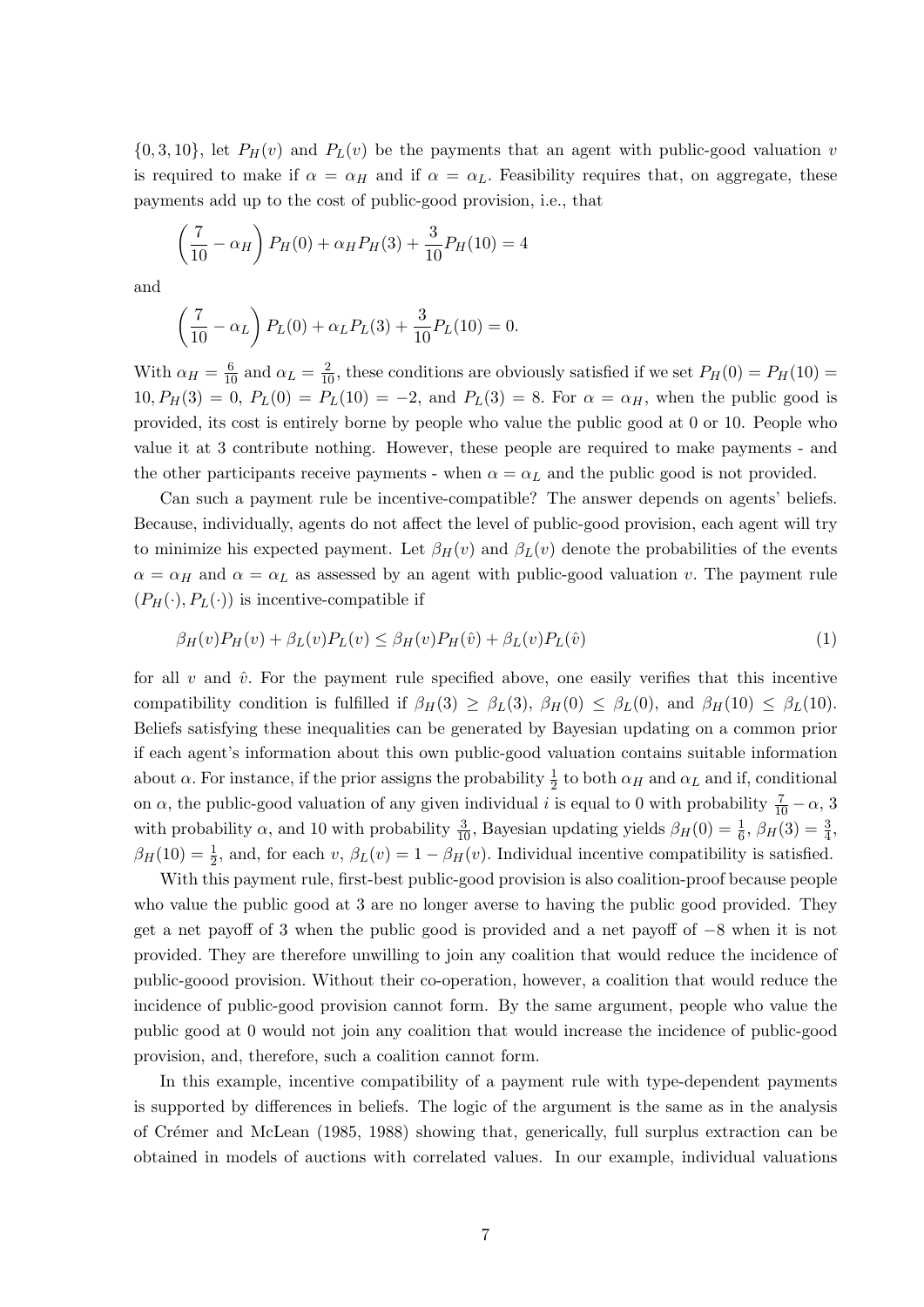are correlated with  $\alpha$ . This correlation induces a type dependence of preferences over outcomecontingent lotteries. This type dependence of preferences over lotteries provide a basis for having incentive mechanisms that are coalition-proof as well as feasible and incentive-compatible.

However, these properties are not robust. The specification of outcome-contingent lotteries in the payment rules must be precisely calibrated to the valuation-contingent beliefs  $\beta_H(v)$ and  $\beta_L(v)$  that people have. Unless payments are independent of public-good valuations, there always exist beliefs that violate (1) for some v and  $\hat{v}$ . Suppose for instance, that in the above example, the prior probabilities of  $\alpha_H$  and  $\alpha_L$  are  $\frac{2}{3}$  and  $\frac{1}{3}$ , rather than  $\frac{1}{2}$  and  $\frac{1}{2}$ . Then a person with valuation 10 will have beliefs  $\beta_H(10) = \frac{2}{3}$ ,  $\beta_L(10) = \frac{1}{3}$ , the the specified payment rule will violate (1) for this person.

More generally, the incentive compatibility of the payment rules that are used in the Bayesian approach may be sensitive to details in the specification of priors and beliefs. Following Ledyard (1978) and Bergemann and Morris (2005), we consider it unreasonable to suppose that the mechanism designer has the information about participants' beliefs that he would need in order to calibrate precisely an incentive mechanism to these details. Imposing a requirement of robustness, we therefore require that incentive mechanisms under consideration should be incentive-compatible and feasible regardless of the specification of priors and beliefs.<sup>9</sup>

## 3 Robust Implementation in a Large Economy

#### 3.1 Payoffs and Social Choice Functions

We consider an economy with a continuum of agents of measure  $1<sup>10</sup>$ . There is one private good and one public good. The public good comes as a single indivisible unit. Its installation requires aggregate resources (per-capita) equal to k units of the private good.

Given a public-good provision level  $Q \in \{0, 1\}$ , the utility of any agent i is given as  $v_iQ - P_i$ , where  $v_i$  is the agent's valuation of the public good and  $P_i$  is his contribution to the cost of publicgood provision. The valuation  $v_i$  belongs to a measurable space  $(V, V)$  of possible valuations, which is the same for all  $i$ .

A social choice function determines under what conditions the public good is to be provided and what contributions are to be made by the different individuals. Following Guesnerie (1995), we impose an anonymity requirement by which the level of public-good provision as well as the payments of individuals with a given valuation  $v$  are unchanged under any permutation of individual characteristics that leaves the cross-section distribution of preferences unaffected. Thus, an anonymous social function determines how public-good provision levels and payment

<sup>&</sup>lt;sup>9</sup>In Bierbrauer and Hellwig (2011), we also show that robustness eliminates the dichotomy between models with independent and with correlated values. Without robustness, for models with participation constraints, the Bayesian approach yields impossibility theorems for first-best implementation with independent values and possibility theorems for first-best implementation with correlated values. With robustness, we obtain impossibility theorems for first-best implementation with correlated as well as independent values. In either case, with participation constraints, if there are many participants, approximately first-best implementation is possible with private goods and hardly anything is possible with public goods.

 $10$ In Section 9, we extend the analysis to economies with finitely many agents.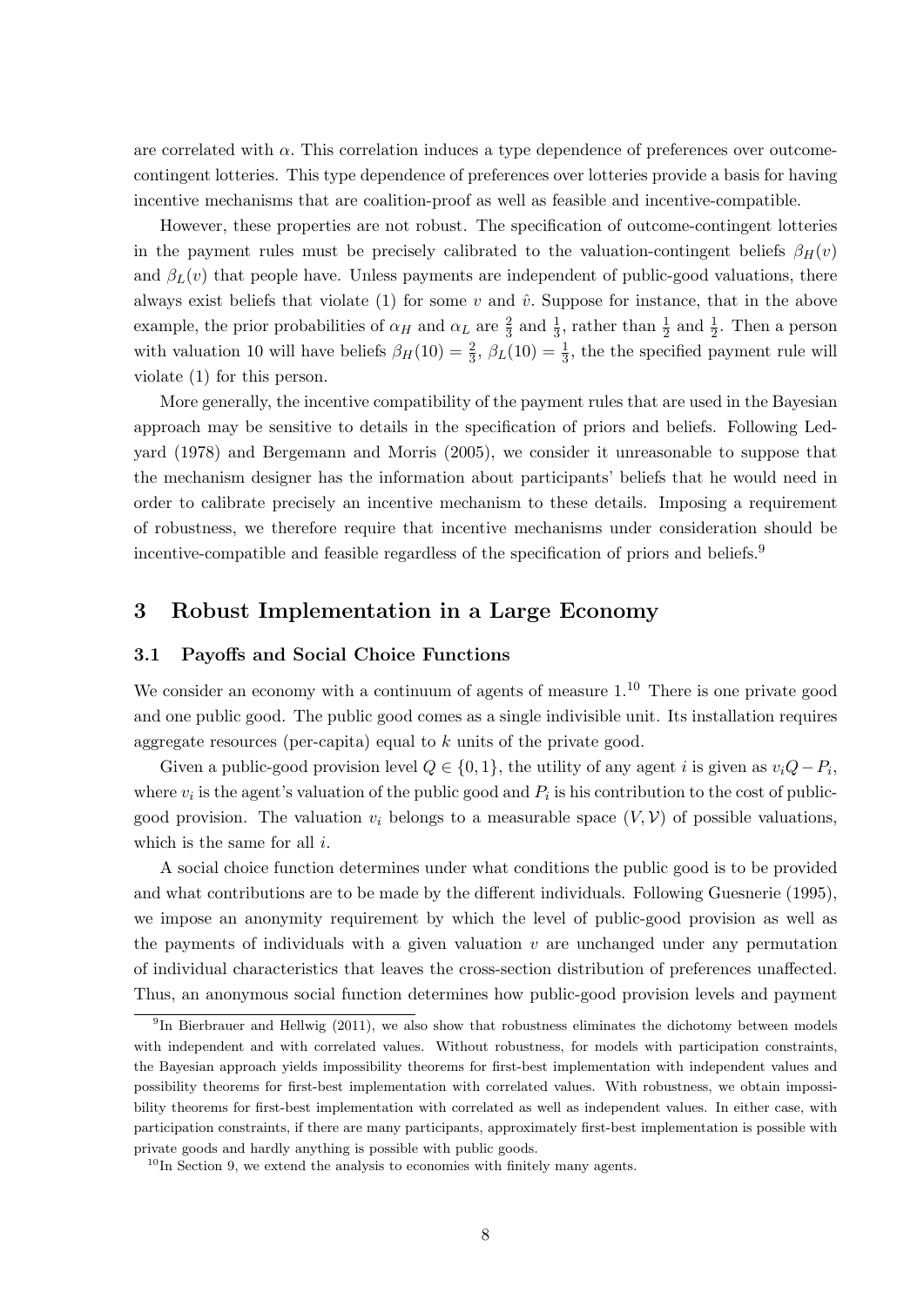rules depend on the cross-section distribution of preferences. We refer to the latter as the state of the economy. Formally, the state of the economy is an element s of the set  $\mathcal{M}(V)$  of probability measures on  $(V, V)$ . An anonymous social choice function is a pair  $F = (Q_F, P_F)$  of functions  $Q_F : s \mapsto Q_F(s)$  and  $P_F : (s, v) \mapsto P_F(s, v)$  such that, for any state of the economy s,  $Q_F(s) \in \{0,1\}$  is the level of public-good provision in the state s, and  $P_F(s, \cdot)$  is a function indicating how, in state s, an agent's payment depends on the agent's valuation.

Anonymity is a requirement of equal treatment. Two individuals with the same characteristics have to make the same contribution to the cost of public-goods provision. In addition, the decision whether to provide the public good does not depend on the identity of the agents with certain preferences, but only on the cross-section distribution of those preferences in the economy as a whole.<sup>11</sup>

For any  $s \in \mathcal{M}(V)$ , the payment rule  $P_F(s, \cdot)$  is taken to be integrable with respect to v. The integral  $\int P_F(s, v)ds(v)$  corresponds to the aggregate revenue that is collected in state s. We say that the anonymous social choice function  $F = (Q_F, P_F)$  yields feasible outcomes if and only if, in any state of the economy, the aggregate revenue is sufficient to cover the public-good provision cost  $kQ_F(s)$ , i.e., if and only if the inequality

$$
\int_{V} P_{F}(s,v)ds(v) \ge kQ_{F}(s)
$$
\n(2)

is satisfied for all  $s \in \mathcal{M}(V)$ .

#### 3.2 Types and Beliefs

Information about types is assumed to be private. As usual, we model information by means of an abstract type space. Let  $(T, \mathcal{T})$  be a measurable space,  $\tau$  a measurable map from T into V, and  $\beta$  a measurable map from T into the space  $\mathcal{M}(\mathcal{M}(T))$  of probability distributions over measures on T. We interpret  $t_i \in T$  as the abstract "type" of agent i,  $v_i = \tau(t_i)$  as the payoff type, i.e., the public-good valuation of agent i and  $\beta(t_i)$  as the belief type of agent i.

The belief type  $\beta(t_i)$  indicates the agent's beliefs about the other agents. We specify these beliefs in terms of cross-section distribution of types in the economy. Thus,  $\beta(t_i)$  is a probability measure on the space  $\mathcal{M}(T)$  of these cross-section distributions. For any event  $X \subset \mathcal{M}(T)$ ,  $\beta(X \mid t_i)$  is the probability that type  $t_i$  of agent i assigns to the event that the cross-section distribution of types  $\delta$  belongs to the set X. We refer to the map  $\beta: T \to \mathcal{M}(\mathcal{M}(T))$  as the belief system of the economy.<sup>12</sup>

<sup>&</sup>lt;sup>11</sup>Anonymity is a substantive constraint. Using the idea of sampling, that has been developed by Green and Laffont (1979), Bierbrauer and Sahm (2010) show that first-best outcomes can be implemented by a procedure where public-good preferences are elicited from a representative sample of the population only. If payment rules differ between the members of the sample and the rest of the population, the payment rule for the sample can be used to provide proper incentives and the payment rule for the rest can be used to finance public-good provision. By contrast, first-best is out of reach if all individuals have the same influence on public-good provision and the payment rule is the same for all.

<sup>12</sup>We do not assume that the belief system is compatible with a common prior. Our robustness requirement is therefore stronger than it would be under such an assumption. As shown in Bierbrauer and Hellwig (2010), however, our analysis would be unchanged if we restricted ourselves to belief systems that are compatible with common priors. The existence and uniqueness of common priors for the given setup is discussed in Hellwig (2011)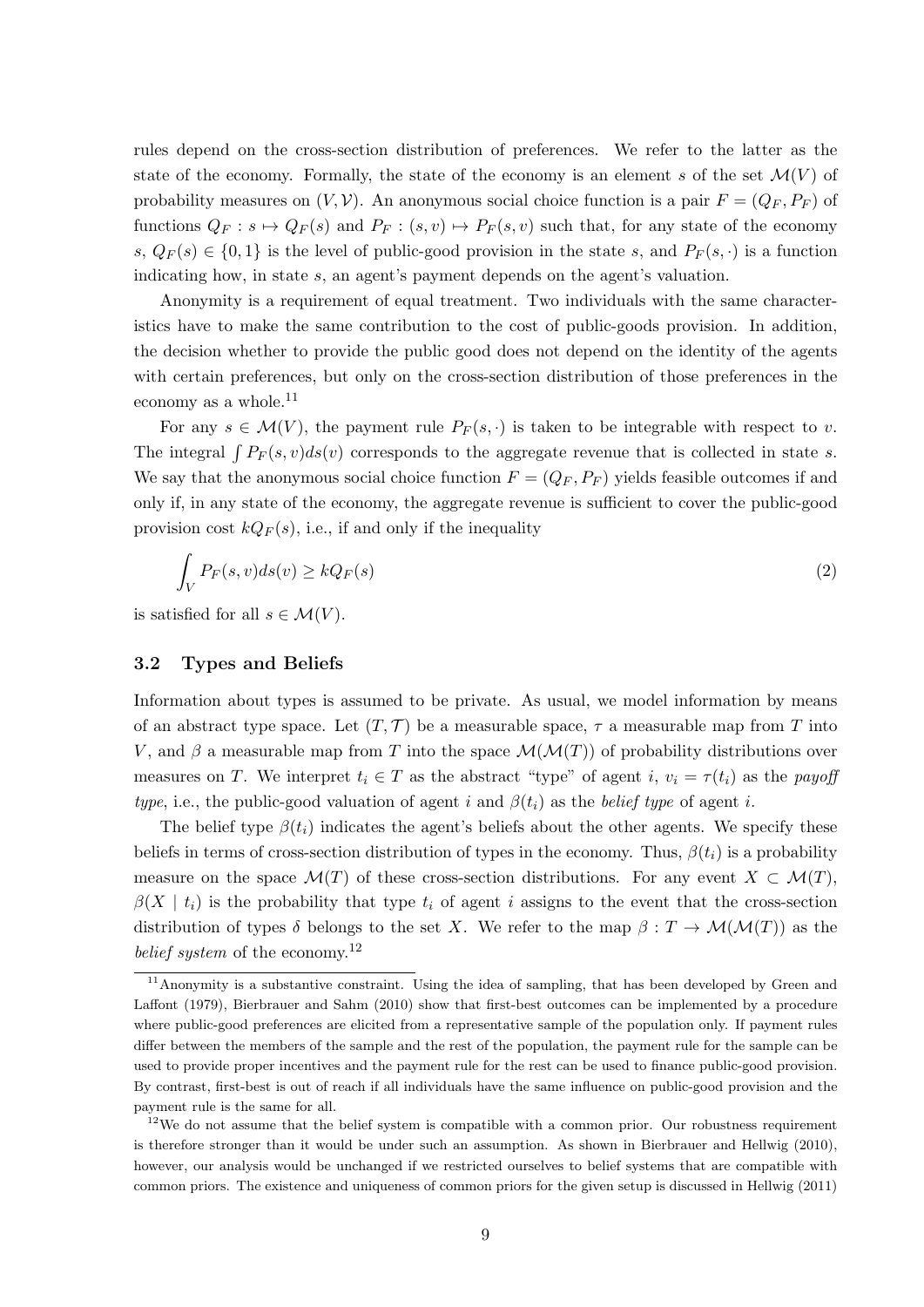A typical element of  $\mathcal{M}(T)$  will be denoted by  $\delta$ . We denote by  $\theta(\delta) = \delta \circ \tau^{-1}$  the crosssection distribution of valuations associated with  $\delta$ . For any subset V' of V we write  $\theta(V' | \delta)$ for the mass of individuals that the distribution  $\theta(\delta)$  assigns to payoff types in  $V'$ .

The belief system  $\beta$  is said to be *degenerate* if, for some  $\delta \in \mathcal{M}(T)$  and all  $t \in T$ , the measure  $\beta(t)$  assigns all probability mass to the singleton  $\{\delta\}$  i.e., if all agents "know" the cross-section distribution of types to be  $\delta$ . The degenerate belief system which assigns all probability mass to δ will be denoted as  $β<sub>δ</sub>$ .

In addition to the general notion of an abstract type space  $[(T, \mathcal{T}), \tau, \beta]$ , we shall also make use of the special notion of a *naive* type space  $[(V, V), \beta_s]$ . This is the special case of an abstract type space in which agents' types are given by their public-good valuations so that  $(T, \mathcal{T}) = (V, \mathcal{V})$ and  $\tau$  is the identity mapping. A generic distribution of payoff types will in the following be denoted by  $s \in \mathcal{M}(V)$  and  $\beta_s(v)$  denotes the probabilistic beliefs of an individual with payoff type v regarding the cross-section distribution of payoff types.

#### 3.3 Implementability on a given type space

For implementation of social choice functions, we consider anonymous incentive mechanisms of the form  $f = (R, q, p)$ , where R is a set of possible reports to the mechanism,  $q : \mathcal{M}(R) \to \{0, 1\}$ specifies a public-goods provision level as a function of the cross-section distribution of messages, and  $p: R \times \mathcal{M}(R) \to \mathbb{R}$  specifies an individual's payment as a function of the message sent by this individual and, again, of the cross-section distribution of messages. A social choice function  $F$ is *interim implementable on a given type space* if, for this type space, there exists an anonymous mechanism  $f = (R, q, p)$  and there exists a symmetric interim Nash equilibrium of the strategic game induced by this mechanism such that, for any cross-section distribution of types  $\delta$ , the equilibrium outcome of the game induced by the mechanism is equal to the outcome that the social choice function F stipulates for the payoff-type distribution  $\theta(\delta)$ .

For a formal statement of this condition, we need some more notation. Given an anonymous mechanism  $f = (R, q, p)$ , a (mixed) strategy profile is a measurable function  $\sigma : T \to \mathcal{M}(R)$ that specifies, for each type  $t \in T$ , a lottery  $\sigma(t)$  over reports  $r \in R$  that an agent might make. The strategy profile  $\sigma$  corresponds to an *interim Nash equilibrium* if, for each  $t \in T$ , the lottery  $\sigma(t)$  assigns probability one to the set of reports that an agent of type t considers optimal when he or she anticipates that the other agents' reports are given by  $\sigma$ . In specifying the agent's expectations, we assume that he or she relies on a law of large numbers for large economies and equates the cross-section distribution of reports with the probability distribution of the report that is submitted by a randomly drawn agent. More precisely, he or she anticipates that, if all agents choose the strategy  $\sigma$  and if the cross-section distribution of types is  $\delta$ , then the crosssection distribution of reports received by the mechanism is  $\Delta(\sigma, \delta, f) \in \mathcal{M}(R)$ , where, for any subset  $R' \subset R$ ,

$$
\Delta(R'|\sigma,\delta,f) := \int_T \sigma(R' | t') d\delta(t');
$$

here  $\sigma(R' | t')$  is the probability, under the lottery  $\sigma(t')$ , that a report belongs to the set R'. Given the anticipation that other agents play according to the strategy  $\sigma$ , the expected payoff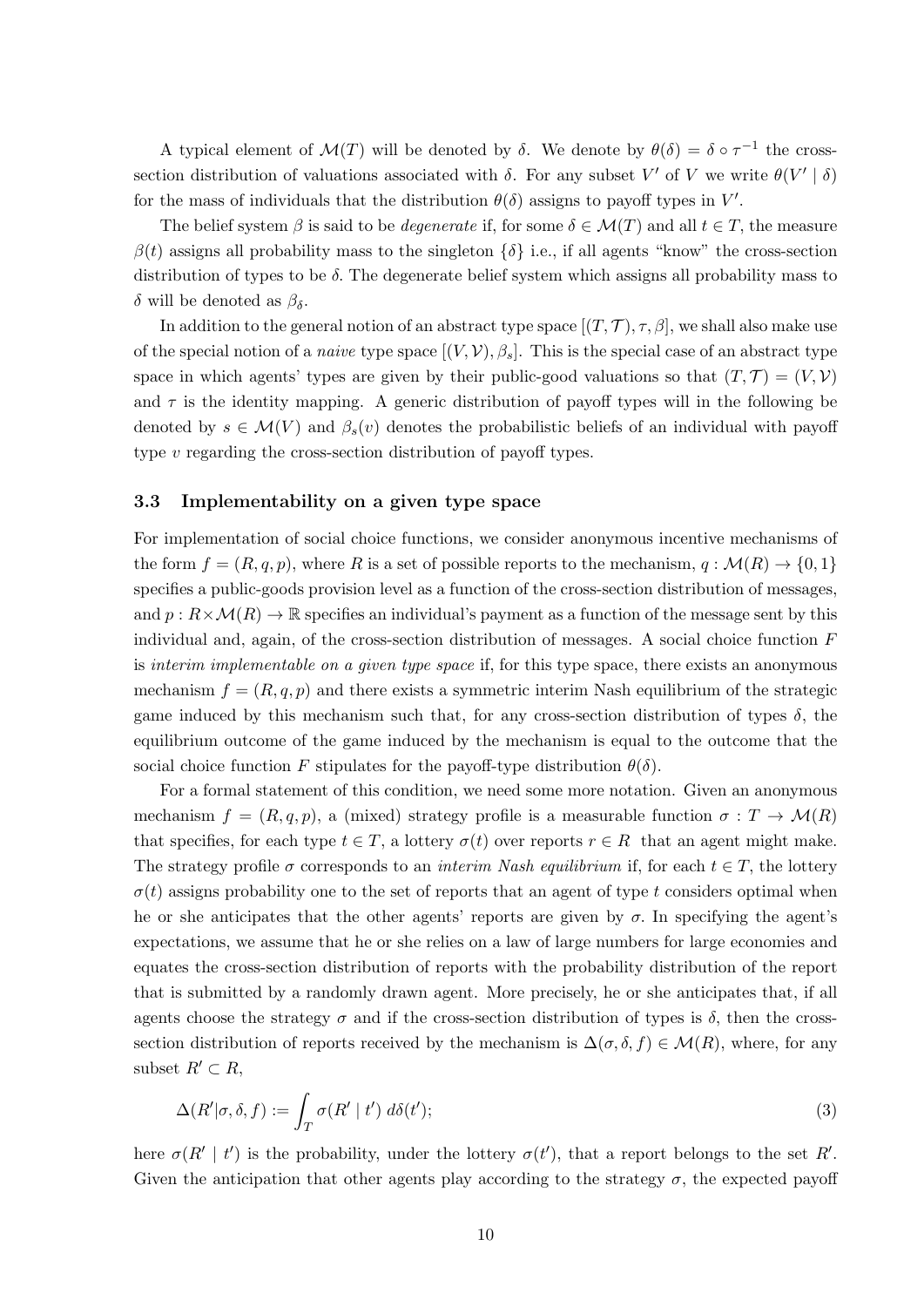of an agent of type t sending the report  $r$  is therefore given as

$$
U(r | t, \sigma, f) := \int_{\mathcal{M}(T)} \{ \tau(t) q(\Delta(\sigma, \delta, f)) - p(r, \Delta(\sigma, \delta, f)) \} d\beta(\delta | t).
$$
\n(4)

A strategy  $\sigma^*$  is an interim Nash equilibrium on the given type space if

$$
\int_{R} U(r' \mid t, \sigma^*, f) d\sigma^*(r' \mid t) \ge U(r \mid t, \sigma^*, f)
$$
\n(5)

for all  $t \in T$  and all  $r \in R$ . If the cross-section distribution of types is  $\delta$ , then the outcome corresponding to this equilibrium is given by the functions  $q(\Delta(\sigma^*, \delta, f))$  for the public-good provision rule and  $p(\cdot, \Delta(\sigma^*, \delta, f))$  for the payment rule. The mechanism  $f = (R, q, p)$  and the interim equilibrium  $\sigma^*$  implement the social choice function  $F = (Q_F, P_F)$  if

$$
q(\Delta(\sigma^*, \delta, f)) = Q_F(\delta \circ \tau^{-1})
$$
\n(6)

for all  $\delta \in \mathcal{M}(T)$ , and

$$
p(r, \Delta(\sigma^*, \delta, f)) = P_F(\tau(t), \delta \circ \tau^{-1}), \qquad (7)
$$

for all  $\delta \in \mathcal{M}(T)$ , all  $t \in T$ , and  $\sigma^*(t)$ -almost all  $r \in R$ .

#### 3.4 Robust Implementability and MLRP-Robust Implementability

An anonymous social choice function F is said to be *robustly implementable* if, for every  $(T, \mathcal{T})$ , and  $\tau: T \to V$ , there exists an anonymous mechanism f and an interim Nash equilibrium  $\sigma^*$ that implement F on the type space  $[(T, \mathcal{T}), \tau, \beta]$ , for every belief system  $\beta$ .<sup>13</sup> Hence, F is robustly implementable if there exists a mechanism f and a strategy  $\sigma^*$  so that  $(5)-(7)$  hold for every  $\beta$ .

For some of our analysis, this robustness requirement is too strong. Therefore, we also use a weaker concept of P-robust implementability. Given some property  $P$  that belief systems may have, an anonymous social choice function  $F$  is said to be P-robustly implementable if, for every  $(T, \mathcal{T})$ , and  $\tau : T \to V$ , there exists an anonymous mechanism f and an interim Nash equilibrium  $\sigma^*$  that implement F on the type space  $[(T, \mathcal{T}), \tau, \beta]$ , for every belief system β that has property P.

We shall be particularly interested in  $P$ -robust implementability when  $P$  is the monotonelikelihood-ratio property requiring that, for any  $x, y, z$  in R and any t and  $t' \in T$ ,  $\tau(t') \geq \tau(t)$ implies

$$
\frac{\beta(\{\delta \mid \theta((x,\infty)\cap V\mid \delta)\geq z\}\mid t')}{\beta(\{\delta \mid \theta((-\infty,x)\cap V\mid \delta)\geq y\}\mid t')} \geq \frac{\beta(\{\delta \mid \theta((x,\infty)\cap V\mid \delta)\geq z\}\mid t)}{\beta(\{\delta \mid \theta((-\infty,x)\cap V\mid \delta)\geq y\}\mid t)}.
$$
\n(8)

<sup>13</sup>Our notion of robustness is slightly stronger than that of Bergemann and Morris (2005). Like Bergemann and Morris, we require implementability on every type space, but, following Ledyard (1978), we go further than they do and require that the mechanism that is used for implementation should be the same regardless of what the belief system is. In contrast, Bergemann and Morris allow the mechanism to depend on  $\beta$ . This difference is irrelevant if one is only concerned with the characterization of robustly implementable social choice functions. It matters, however, for the characterization of robust and coalition-proof social choice functions; see the discussion in Section 4.2 below.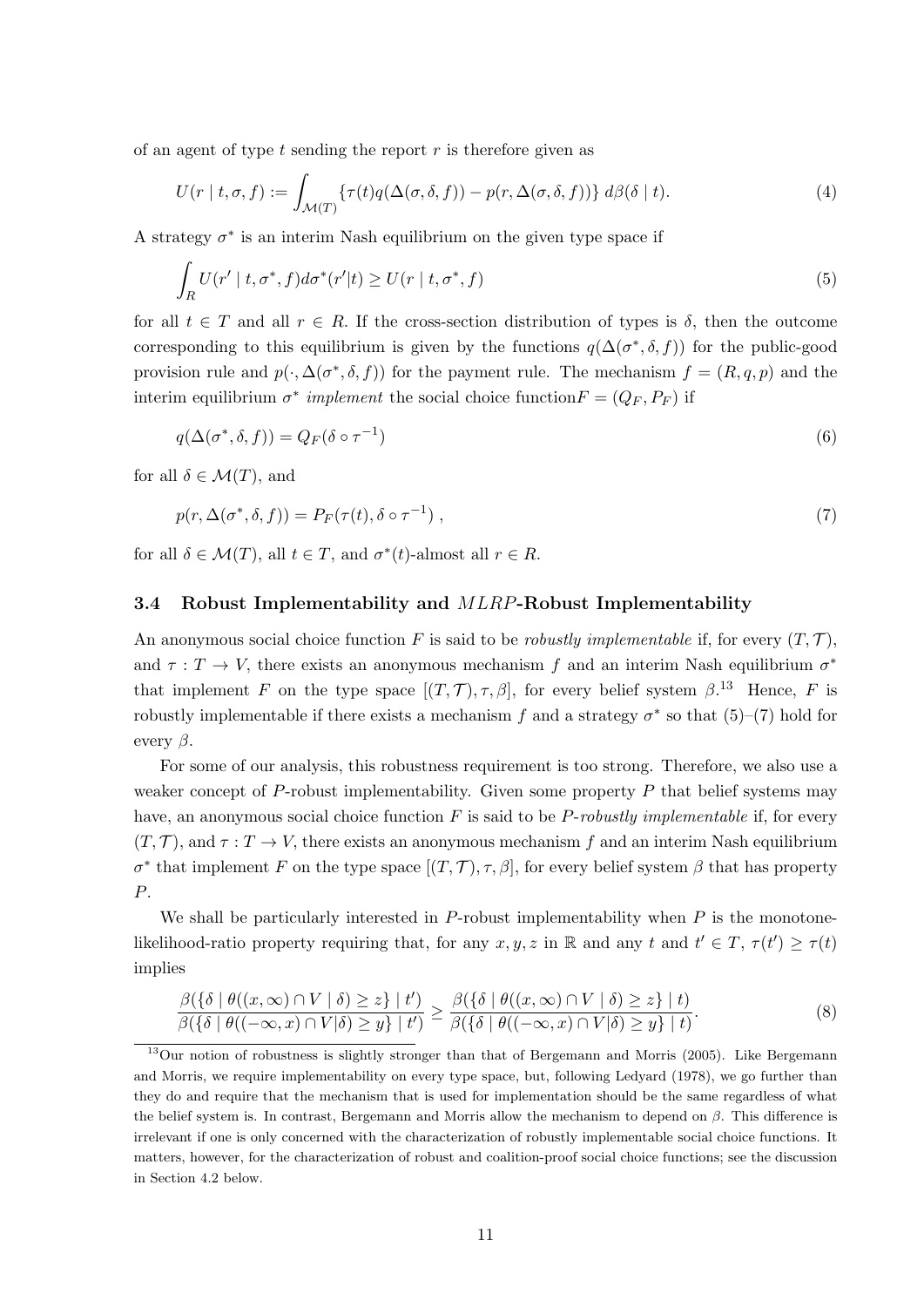Thus, an anonymous social choice function  $F$  is said to be  $MLRP-robustly$  implementable if, for every  $(T, \mathcal{T})$  and  $\tau : T \to V$  there exists an anonymous mechanism f and an interim Nash equilibrium  $\sigma^*$  that implement F on the type space  $[(T, \mathcal{T}), \tau, \beta]$ , for every belief system  $\beta$ that has the monotone-likelihood-ratio property. Under the monotone-likelihood-ratio property, there is a sense in which beliefs about the cross-section distribution of payoff-types,  $\theta(\delta)$ , depend monotonically on the agent's own payoff type. If the agent's payoff type is higher, he considers the likelihood of a cross-section distribution assigning more than a certain weight to payoff types above a certain threshold to be higher relative to the likelihood of a cross-section distribution assigning more than a certain weight to payoff types below the threshold.

The monotone-likelihood-ratio property is obviously satisfied by any belief system with beliefs that are independent of types. In particular, it is satisfied by any degenerate belief system. The following result is therefore relevant for MLRP-robustly implementability.

**Proposition 1** For any property P that is satisfied by every degenerate belief system, an anonymous social choice function  $F = (Q_F, P_F)$  is P-robustly implementable if and only if it satisfies the following ex post incentive compatibility constraints: For all  $v$  and and  $v'$  in  $V$  and all  $s \in \mathcal{M}(V)$ ,

$$
vQ_F(s) - P_F(v, s) \ge vQ_F(s) - P_F(v', s) \tag{9}
$$

Proposition 1 adapts an argument of Bergemann and Morris (2005) to the given setup.<sup>14</sup> For any property  $P$  that is satisfied by every degenerate belief system,  $P$ -robust implementability is equivalent to ex post incentive compatibility: suppose that a direct mechanism is used to implement a social choice function in a truthtelling equilibrium. Then, once s has become known, no individual regrets having revealed his type to the mechanism.

By inspection of  $(9)$ , in our setting, ex post implementability is equivalent to the requirement that  $P_F(v, s) = P_F(v', s)$  for all  $v, v'$  and s. If the payment of some agent was, for some s, smaller than the payment of some other agent, the latter would like to imitate the agent with the small payment. This would contradict ex post implementability. This observation yields the following corollary to Proposition 1.

Corollary 1 For any property P that is satisfied by every degenerate belief system, an anonymous social choice function  $F = (Q_F, P_F)$  is P-robustly implementable if and only if payments are independent of individual payoff types, i.e., there is a function  $\bar{P}_F : \mathcal{M}(V) \to \mathbb{R}$  such that  $P_F$  takes the form  $P_F(v, s) = \overline{P}_F(s)$  for all  $v \in V$  and all  $s \in \mathcal{M}(V)$ . Robust implementation is provided by the direct mechanism  $f_F = (T, q_F, p_F)$  and the "honest" strategy profile h, i.e.,  $h(t)$ is the degenerate lottery that assigns probability one to the payoff type  $\tau(t)$ . Consequently, for any  $t \in T$  and any  $\delta \in \mathcal{M}(V)$ ,

$$
q_F(\delta) = Q_F(\delta \circ \tau^{-1}) \quad \text{and} \quad p_F(t,\delta) = \bar{P}_F(\delta \circ \tau^{-1}). \tag{10}
$$

 $14A$  proof can be found in Bierbrauer and Hellwig (2010).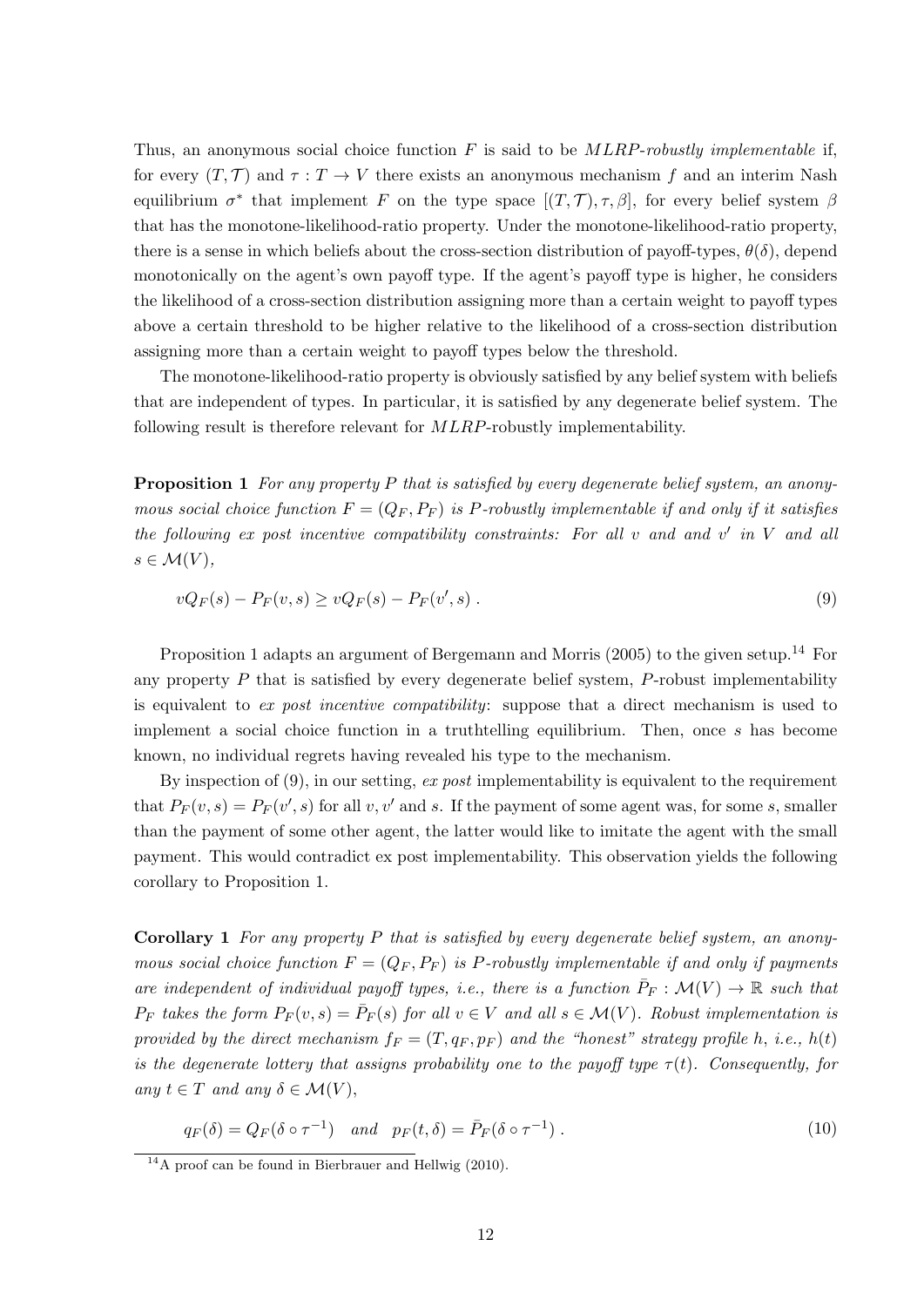Given Corollary 1, we will represent a robustly implementable social choice function in the following as a pair of functions  $(Q_F, \bar{P}_F)$ , where  $\bar{P}_F(s)$  is the lump-sum contribution to the cost of public-good provision if the cross-section distribution of payoff types equals  $s \in \mathcal{M}(V)$ .

#### 3.5 Robust Implementation of First-Best Allocations

An anonymous social choice function  $F = (Q_F, P_F)$  is said to yield first-best outcomes if, for all  $s \in \mathcal{M}(V)$  the pair  $(Q_F(s), P_F(s, \cdot))$  maximizes the aggregate surplus

$$
\int_V \{vQ_F(s) - P_F(s,v)\} ds(v)
$$

subject to the feasibility condition (2). By standard arguments, this requires that the public good should be provided if the aggregate valuation  $\bar{\mathbf{v}}(s) := \int_V v ds(v)$  exceeds the cost k and should not be provided if  $\bar{\mathbf{v}}(s)$  is less than k. Moreover, there should be no slack in the feasibility constraint, i.e., aggregate payments should exactly cover the cost of public-good provision. Upon combining these observations with Corollary 1, we obtain:

**Proposition 2** A first-best anonymous social choice function  $F = (Q_F, P_F)$  is robustly implementable if and only if, for all  $s \in \mathcal{M}(V)$ ,

$$
Q_F(s) = \begin{cases} 0, & \text{if } \overline{\mathbf{v}}(s) < k, \\ 1, & \text{if } \overline{\mathbf{v}}(s) > k, \end{cases} \quad \text{and} \quad P_F(v, s) = kQ_F(s), \text{ for all } v \in V.
$$

Proposition 2 provides a general possibility result for robust first-best implementation in a large economy. People are asked for their payoff types. The public good is provided if and only if the reported average per-capita valuation exceeds k. Required contributions are set so that the costs of public-good provision are equally shared; this ensures feasibility (budget balance), as well as robust implementability. Thus, in the absence of participation constraints, Proposition 2 suggests that the implementation of first-best allocations in large economies faces no fundamental difficulties.<sup>15</sup>

However, we do not regard Proposition 2 as a satisfactory basis for the normative theory of public-good provision in a large economy. As we discussed in the introduction, we consider the requirements of robust implementation to be too weak to do full justice to the information and incentive problems of public-good provision in such an economy. In the following section, we therefore introduce the analysis of coalition proofness as an additional restriction on social choice functions and incentive mechanisms.

<sup>&</sup>lt;sup>15</sup>Robust implementation of first-best allocations is *not* compatible with the imposition of interim participation constraints. Under equal cost sharing, anybody with a payoff type below  $k$  has a net payoff below zero if the public good is provided and a payoff of zero if the public good is not provided. Such a person would not like to participate. In this paper, however, we are not concerned with participation constraints. Participation constraints play no role if the government has powers of coercion.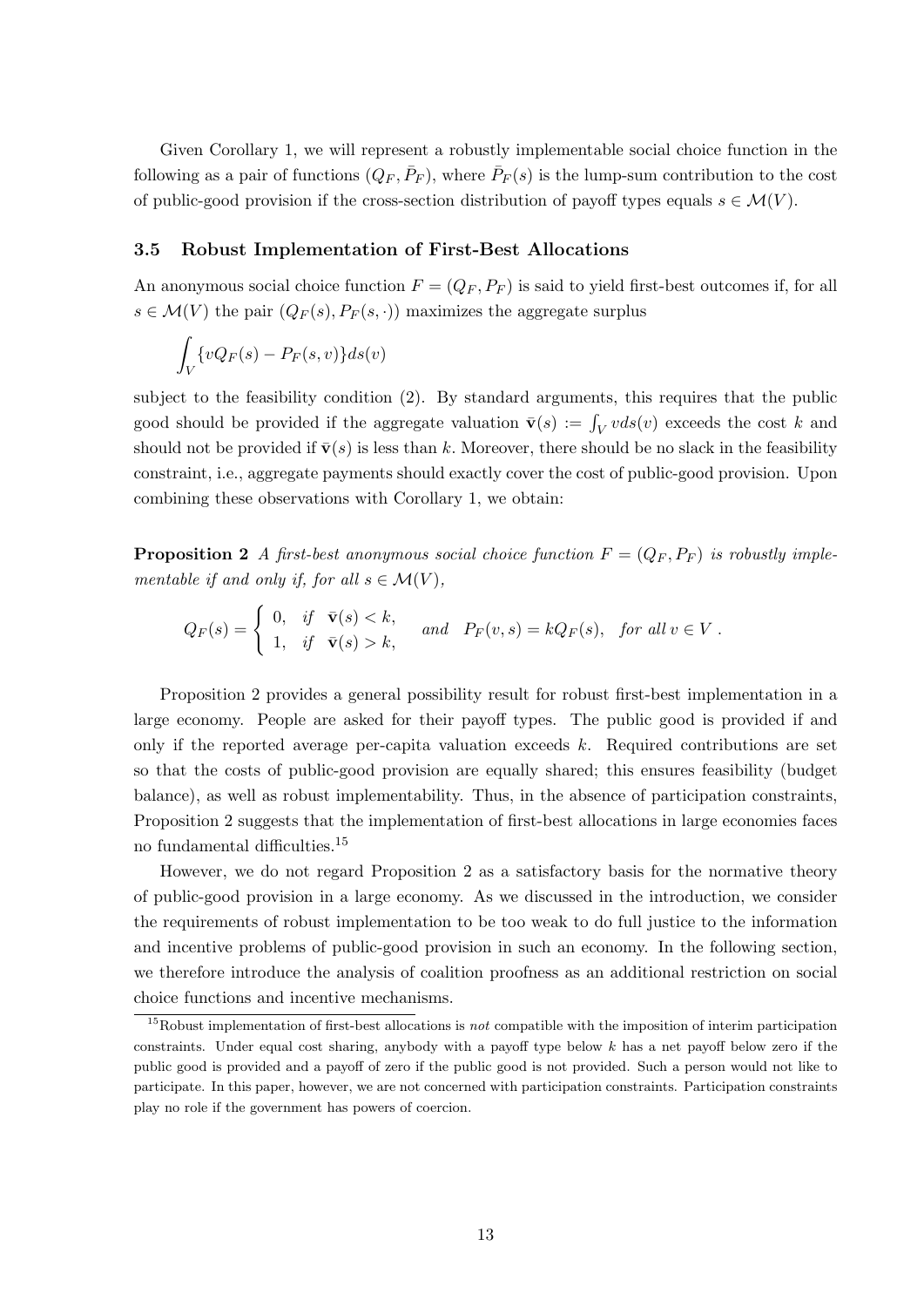## 4 Robust Implementability and Coalition-Proofness

To implement a first-best outcome, one must know the aggregate public-good valuation  $\bar{\mathbf{v}}(s)$ . This information is derived from people's reports about their individual valuations. Under the mechanism  $f_F = (V, Q_F, P_F)$  in Proposition 2, people are willing to provide this information because they see themselves as being unable to influence the outcome at all. Being unable to influence anything, they are indifferent as to what they report. Given this indifference, truthtelling is an interim Nash equilibrium of the game induced by  $f_F$ .

Because of this very indifference, however, this game has many equilibria. Moreover, for certain subsets of the population, some of these equilibria are more attractive than the truthtelling equilibrium. Consider the set of types with  $\tau(t) > k$  who benefit if the public good is provided. If all of them were to submit a report  $v^* = \max V$ , they would raise the mechanisms assessment of the aggregate public-good valuation from its true level  $\bar{\mathbf{v}}(s)$  to the level  $\bar{\mathbf{v}}(s) + \int_{\{\tau(t)>k\}} [v^* - \tau(t)] d\delta(t)$ , which is higher if the set  $\{t \in T | \tau(t) \in (k, v^*)\}$  has positive mass under the cross-section type distribution  $\delta$ . For some  $\delta$ , this collective exaggeration of enthusiasm for the public good would change the provision decision, inducing the public good to be provided even though the aggregate valuation  $\bar{\mathbf{v}}(s)$  is below the per-capita cost k. From the perspective of types with  $\tau(t) > k$ , the equilibrium with the strategy  $\hat{\sigma}$  that stipulates reports  $v^*$  for them and truthtelling for the other types will therefore dominate the truthtelling equilibrium.

For a single individual, there is no reason to deviate from truthtelling to the exaggeration strategy. However, people with similar valuations have similar interests. Collectively, they might upset the truthtelling equilibrium. Therefore, they would seem to have an incentive to form a coalition in order to manipulate the social outcome collectively. To eliminate the possibility of such a manipulation, we impose a requirement of coalition proofness in addition to robust implementability.

#### 4.1 Coalition Proofness

With this requirement, we follow Laffont and Martimort (1997, 2000). However, whereas Laffont and Martimort focussed on collective deviations by the grand coalition of all agents, we focus on deviations by coalitions of subsets of agents, where coalition membership depends on types.

Proceeding formally, let  $\sigma^*$  be an interim Nash equilibrium for the game that is induced by the mechanism f on a given type space  $[(T, \mathcal{T}), \tau, \beta]$ . A subset T' of the type set T is said to block the equilibrium  $\sigma^*$  if there exists a function  $\sigma'_{T'} : T' \to \mathcal{M}(R)$  so that:

- (a) The strategy profile  $(\sigma'_{T'}, \sigma^*_{T\setminus T'})$ , which is obtained by people having types in T' play according to  $\sigma'_{T'}$  and types in  $T\Y T'$  play according to  $\sigma^*$ , is also an interim Nash equilibrium for the game that is induced by the mechanism f on  $[(T, \mathcal{T}), \tau, \beta]$ .
- (b) For all  $t' \in T'$ ,

$$
\int_{R} U(r' \mid t', (\sigma'_{T'}, \sigma^*_{T \setminus T'}), f) d\sigma'_{T'}(r' \mid t) \ge \int_{R} U(r' \mid t', \sigma^*, f) d\sigma^*(r' \mid t), \tag{11}
$$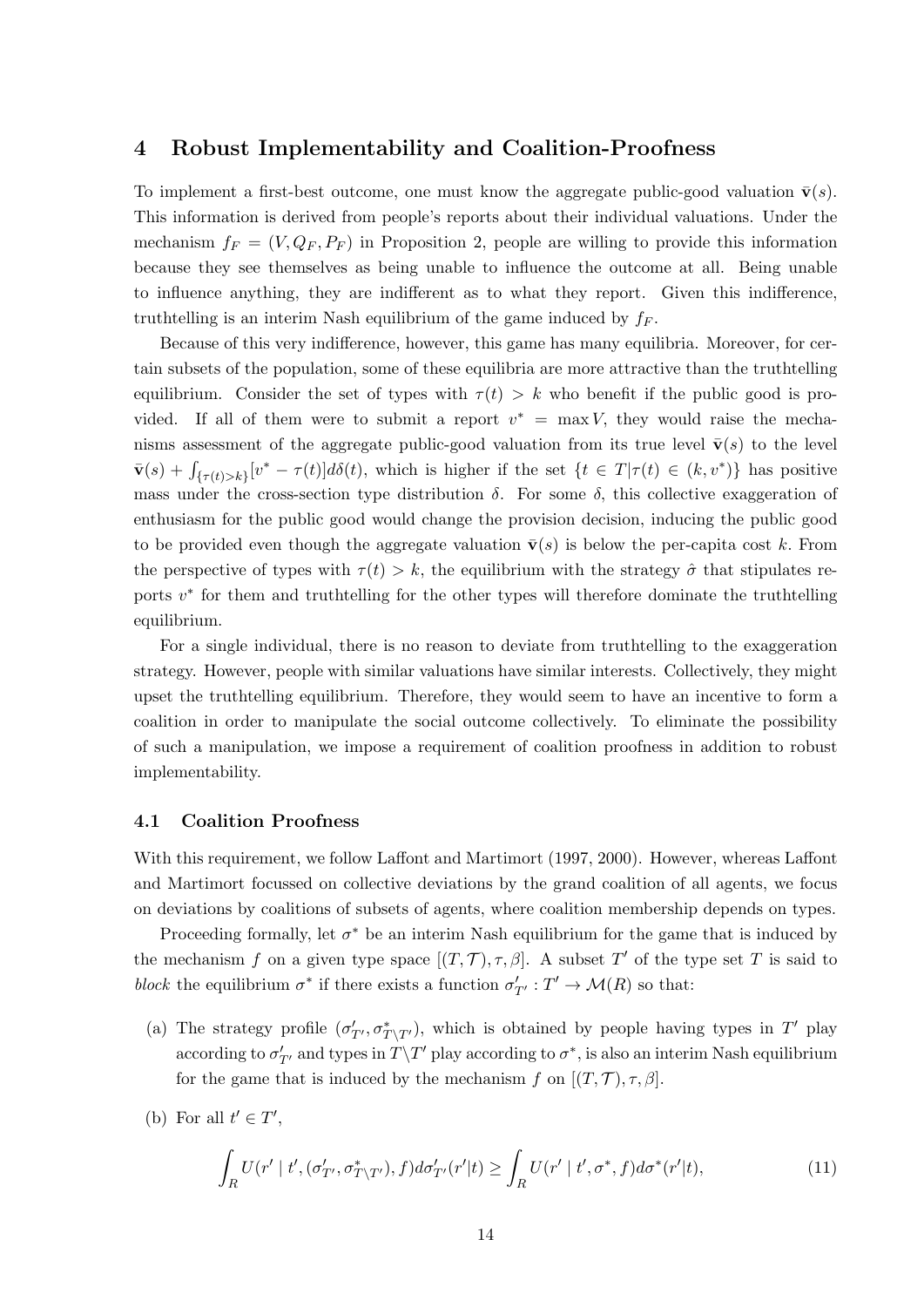and, for some  $t' \in T'$ , the inequality in (11) is strict.

In this definition, condition (a) is an incentive compatibility requirement. Like Laffont and Martimort (1997, 2000), we insist that the collective deviation that a coalition induces should itself be individually incentive-compatible so that no coalition member has an incentive to deviate from the deviation associated with the coalition<sup>16</sup>. In addition, condition (a) requires that there should also be no incentives for non-members of the coalition to deviate from the choice  $\sigma^*(t)$ that is stipulated by the original strategy profile  $\sigma^*$ . Condition (b) is the usual requirement that the a blocking coalition provides a Pareto-superior outcome to its members.<sup>17</sup>

An interim Nash equilibrium  $\sigma^*$  for the game that is induced by the mechanism f on  $[(T, T), \tau, \beta]$  is said to be *coalition-proof* if there is no set  $T' \subset T$  that blocks it. A social choice function F is said to be robustly implementable and coalition-proof if, for every  $(T, \mathcal{T})$ , and  $\tau: T \to V$ , there exists a mechanism f and a strategy profile  $\sigma^*$  such that, for every belief system  $\beta$ ,  $\sigma^*$  is a coalition-proof interim Nash equilibrium for the game induced by f on the type space  $[(T, \mathcal{T}), \tau, \beta]$ , and, moreover, f and  $\sigma^*$  implement F.

Given a property  $P$  that a belief system may have,  $F$  is  $P$ -robustly implementable and coalition-proof if, for every  $(T, \mathcal{T})$ , and  $\tau : T \to V$ , there exists a mechanism f and a strategy profile  $\sigma^*$  such that, for every belief system  $\beta$  with the property P,  $\sigma^*$  is a coalition-proof interim Nash equilibrium for the game induced by f on the type space  $[(T, \mathcal{T}), \tau, \beta]$ , and, moreover, f and  $\sigma^*$  implement F.

Our definition of blocking does not allow the deviating agents to use incentive-compatible side-payments to enlarge the set of agents who are willing to participate in a blocking manipulation. In a model with a continuum of agents, however, this restriction is without loss of generality. Since deviating idividuals do not perceive themselves as being pivotal for the outcomes induced by a deviation, their participation constraint would be violated as soon as they were asked to make a payment. If such a payment was asked for, they would be better off free-riding; that is, they would benefit from the outcome induced by deviation, without making a personal contribution.

The requirement that a social choice function should be robustly implementable and coalitionproof bears some relation to the literature on "full" implementability of a social choice function.<sup>18</sup> This literature aims at characterizing those social choice functions that can be implemented by

<sup>&</sup>lt;sup>16</sup>In contrast to Laffont and Martimort, however, we do not explicitly study an extensive-form game of coalition formation and merely look at coalition-proof equlibria in a normal-form formulation. An extensive-form formulation is considered in Bierbrauer and Hellwig (2010); this form leads to the same charcterization of robustly implementable and coalition-proof social choice function as the simpler formulation that is provided here.

 $17$  For ease of exposition, we do not yet invoke the requirement that a deviation must itself be coalition-proof, i.e., that there must not be an incentive for a subset  $T''$  of  $T'$  to deviate to a strategy  $\sigma''_{T''}$  given that all other types behave according to  $(\sigma'_{T'}, \sigma^*_{T\setminus T'})$ . This corresponds to the notion of Bernheim et al. (1986) that collective manipulations themselves must be coalition-proof. As we have shown in Bierbrauer and Hellwig (2010), our main result gets stronger if we require that deviating coalitions are subcoalition-proof. In this case, we can establish the equivalence of robust and coalition-proof mechanisms, on the one hand, and voting mechanisms on the other for all type spaces and not just for those satisfying the MLRP.

<sup>&</sup>lt;sup>18</sup>See Jackson (2001), or Moore (1992) for an overview. Recently, Bergemann and Morris (2009) have discussed full implementability in connection with the requirement of robustness with respect to the specification of the belief system.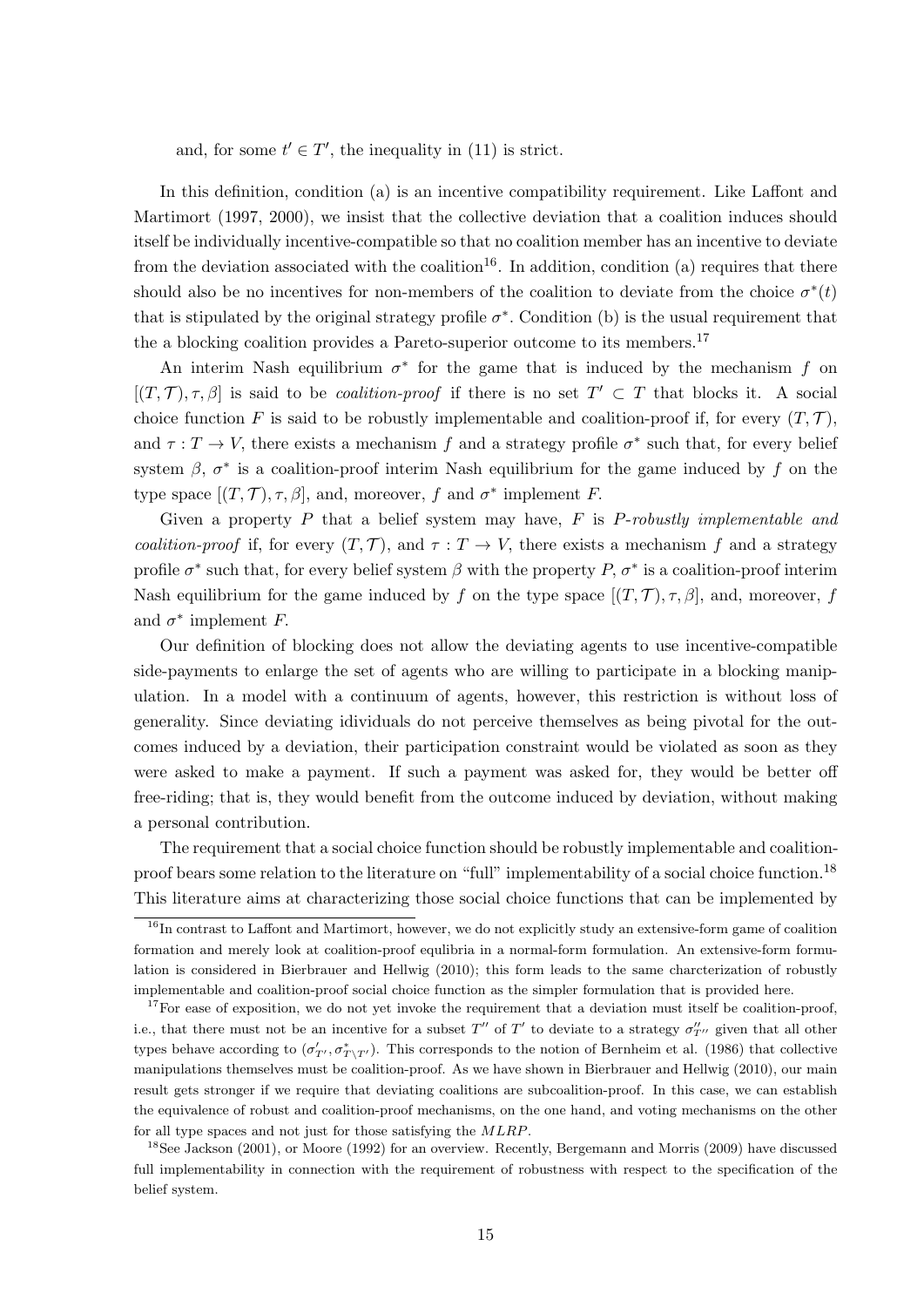a mechanism so that *every* equilibrium of the mechanism achieves a desired social outcome.<sup>19</sup> Like this literature, we are concerned with alternative equilibria of the game induced by the mechanism f on the type space  $[(T, \mathcal{T}), \tau, \beta]$ . However, whereas the literature on full implementation is concerned about equilibrium multiplicity per se, we are only concerned with equilibrium multiplicity to the extent that a group of agents might benefit from a collective deviation which induces an alternative equilibrium.

#### 4.2 Preliminary Results on Robust Implementability and Coalition Proofness

For robustly implementable social choice functions, Corollary 1 shows that implementation can rely on direct mechanisms and truthtelling equilibria. The follow proposition asserts the same for robustly implementable and coalition-proof social choice functions.

**Proposition 3** For any property P that is satisfied by every degenerate belief system, a  $P$ robustly implementable anonymous social choice function  $F = (Q_F, \bar{P}_F)$  is coalition-proof if and only if, on every type space  $[(T, \mathcal{T}), \tau, \beta]$ , the "honest" strategy profile h is a coalition-proof interim Nash equilibrium for the game induced by the direct mechanism  $f_F = (T, q_F, p_F)$ , where  $f_F = (T, q_F, p_F)$  and h are as specified in Corollary 1. In this case, in particular, truthtelling is a coalition-proof interim Nash equilibrium for the game induced by the mechanism  $f_F =$  $(V, Q_F, \bar{P}_F)$  on the naive type space  $[(V, V), \beta]$ , for every  $\beta$ .

For any property  $P$  that is satisfied by every degenerate belief system, Proposition 1 implies that, if an anonymous social choice function is P-robustly implementable, then it is ex post implementable. The following proposition provides an analogous result for coalition proofness. For a formal statement, we need some more notation. Given the type space  $[(T, \mathcal{T}), \tau, \beta]$  and the direct mechanism  $f_F = (T, q_F, p_F)$ , a *collective deviation* is defined as a pair  $\pi = (T', \ell'_{T'})$ , such that  $T' \subset T$  is the set of deviating types and  $\ell'_{T'} : T' \to \mathcal{M}(T)$  is a function that specifies a "lie"  $\ell'_{T'}(t')$ , i.e., a lottery over (typically false) type announcements, for each  $t' \in T'$ . Along the same lines as before, we write  $(\ell'_{T'}, h_{T\setminus T'})$  for the strategy profile that is obtained by having types in  $T'$ report payoff types according to  $\ell'_{T'}$  and types in  $T\backslash T'$  report payoff types according to h. Given this strategy profile, if the cross-section distribution of types is  $\delta$ , the cross-section distribution of reports received by the mechanism  $f_F$ , is equal to  $\Delta((\ell'_{T'}, h_{T\setminus T'}), \delta, f_F)$  as specified by equation (3) above.

**Proposition 4** Let P be a property that is satisfied be every degenerate belief system. If a Probustly implementable anonymous social choice function  $F = (Q_F, \bar{P}_F)$  is coalition-proof, then, there is no  $s \in \mathcal{M}(V)$  and there is no collective deviation  $\pi = (V', \ell'_{V'})$  such that  $\pi$  blocks the honest strategy profile h in the game induced by the mechanism  $(V, Q_F, \bar{P}_F)$  on a naive type

 $19By$  contrast, a large part of the mechanism design literature requires only that there is *some* mechanism with some equilibrium that achieves the outcomes stipulated by a given social choice function.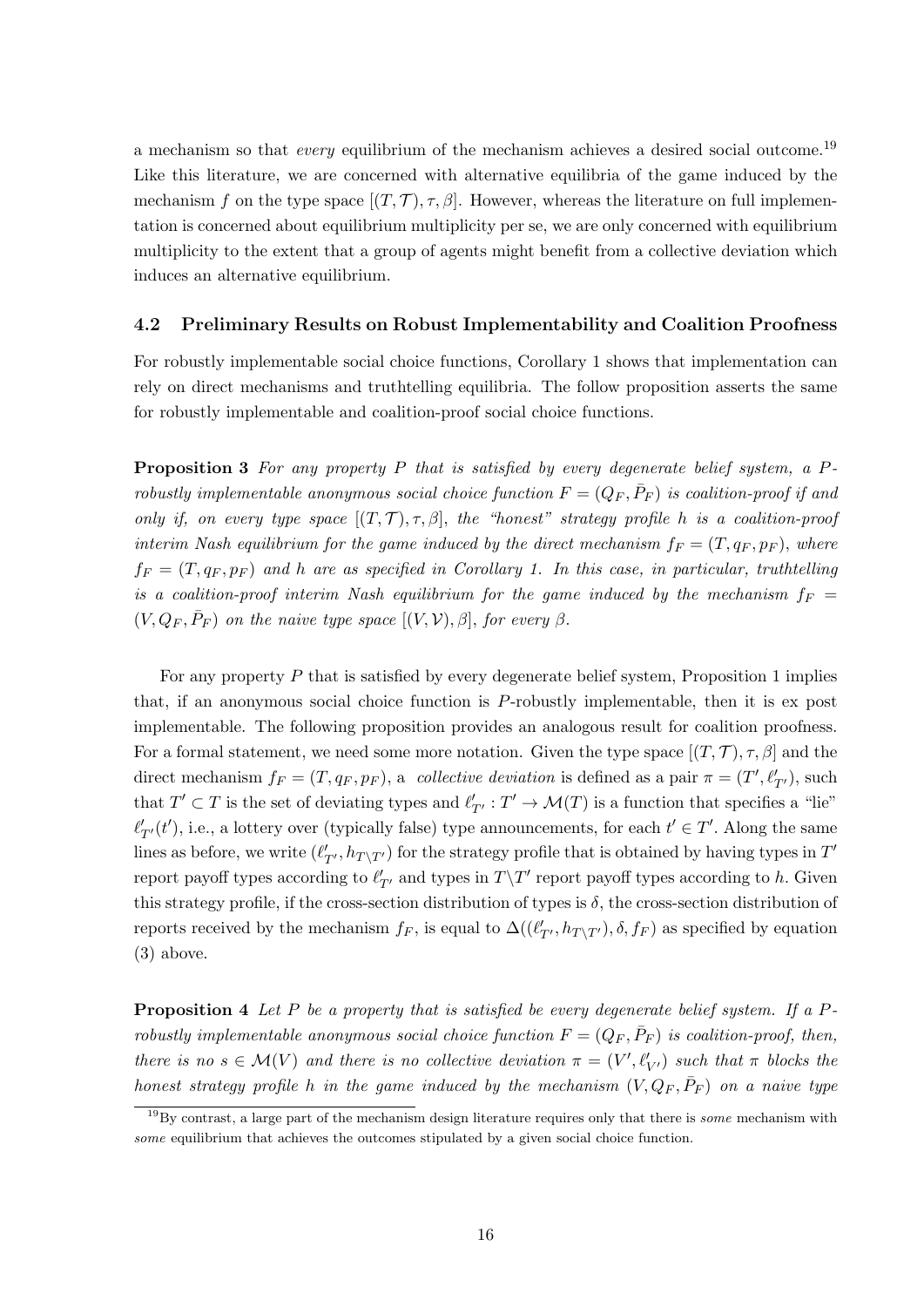space  $[(V, V), \beta_s]$  with a degenerate belief system, i.e., there are no s and  $\pi = (V', \ell'_{V'})$  such

$$
v'Q_F(\Delta((\ell'_{T'}, h_{T\setminus T'}), s, f_F)) - \bar{P}_F(\Delta((\ell'_{T'}, h_{T\setminus T'}), s, f_F))
$$
  
\n
$$
\geq v'Q_F(s) - \bar{P}_F(s),
$$
\n(12)

for all  $v' \in V'$ , where, for some  $v' \in V'$ , the inequality in (12) is strict.

Condition (12) concerns the attractiveness of collective deviations  $ex$  post: if (12) holds for all  $v' \in V'$ , with a strict inequality for some v', and if the cross-section distribution s is known to the participants, then the coalition of agents with types in  $V'$  wants to block the truthtelling equlibrium by deviating to the "lie"  $\ell'_{V'}$ . Proposition 4 asserts that, if the social choice function is coalition-proof, then no such coalition exists. The argument is derived from the observation that, for the degenerate belief system  $\beta_s$ , coalition proofness of a strategy profile in the game induced by the mechanism  $f_F$  on the naive type space  $[(V, V), \beta_s]$  is equivalent to coalition proofness ex post for the cross-section type distribution s.

Proposition 4 asserts the necessity of coalition proofness ex post. This raises the question whether coalition proofness ex post is also *sufficient* for a robustly implementable anonymous social choice function to be coalition-proof. Without any additional restrictions on belief systems, the answer to this question is negative. If we know that the truthtelling equilibrium for the direct mechanism  $f_F = (V, Q_F, P_F)$  cannot be blocked ex post, we still cannot rule out the possibility that, for nondegenerate probabilistic belief systems, the truthtelling equilibrium for this mechanism might be blocked by a coalition whose members all expect the collective deviation to improve the outcome in some aggregate states and to worsen it in others and beliefs are such that, taking expectations over aggregate states, they all expect to benefit from the deviation.

## 5 The Main Result: Implementability by a voting mechanism

This section contains our main result, namely that any social choice functions that is MLRProbust and coalition-proof can be reached by a voting mechanism. We proceed as follows: we first define what we mean by a voting mechanism and then provide a characterization of MLRP-robust and coalition-proof social choice functions. We will then show that, under a weak assumption, any such social choice function can be implemented by a voting mechanism.

A voting mechanism  $\Phi$  is defined as a mechanism with the following properties:

- People are presented with two alternatives and can vote for one or the other. The message set  $R_{\Phi}$  is therefore a binary set,  $R_{\Phi} = \{\text{alternative 0}, \text{alternative 1}\}.$
- Alternative 1 stipulates that the public good should be provided and that each participant should make a payment  $P_{\Phi}^1 \geq k$ . Alternative 0 stipulates that the public good should not be provided and that each participant should make a payment  $P_{\Phi}^0 \geq 0$ .
- Alternative 1 is implemented if the share of people voting for it exceeds a given threshold  $m_{\Phi} \in [0, 1]$ . If the share of people voting for alternative 1 is less than  $m_{\Phi}$ , alternative 0 is implemented. If the share of people voting for alternative 1 is equal to  $m_{\Phi}$ , then either alternative 0 or alternative 1 is implemented.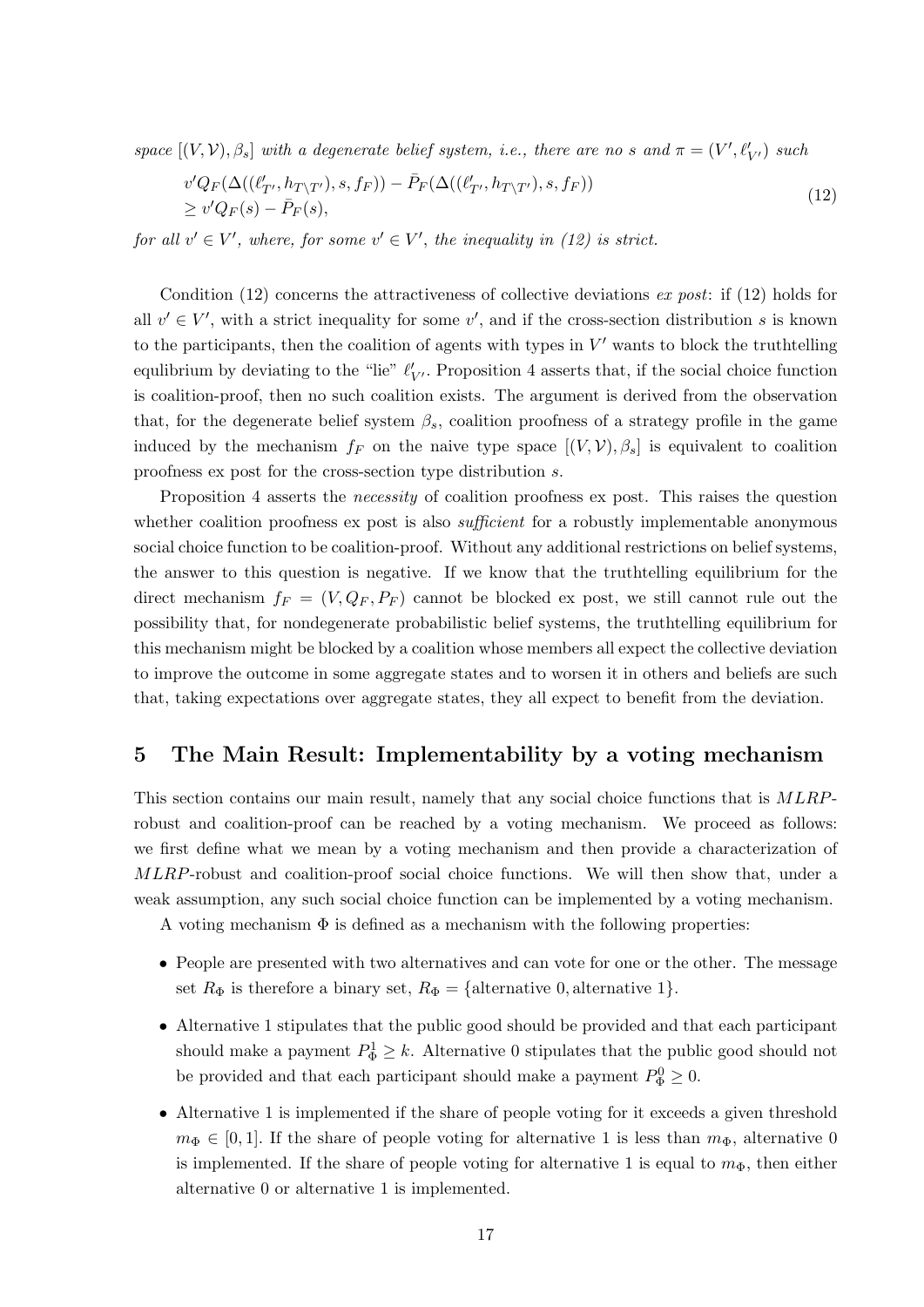Economists have long been critical of the prominent role of voting in political decision making, arguing that the neglect of preference intensities in voting was a major source of distortions. The following result shows that this property of voting mechanisms is actually implied by robust implementability and coalition proofness. If an anonymous social choice function is to be robustly implementable and coalition-proof, it must not condition the provision of the public good on preference intensities. For robust implementabibility and coalition proofness, the provision of the public good can only be conditioned on the size of the set of people who benefit from publicgood provision and the size of the set of people who are hurt by public-good provision. Moreover, the provision rule must be monotonic in the sense that it is not possible to have the public good provided when the set of net beneficiaries is smaller than in some other instance where it is not provided.

The following two propositions, which are proven in Section 6, provides a characterization of MLRP-robustly implementable and coalition-proof social choice functions.

**Proposition 5** If an anonymous social choice function  $F$  is  $MLRP$  -robustly implementable and coalition-proof then there exist numbers  $P_F^0$  and  $P_F^1$  so that, for all  $v \in V$  and all  $s \in \mathcal{M}(V)$ ,

$$
P_F(v,s) = \begin{cases} P_F^0, & \text{if } Q_F(s) = 0, \\ P_F^1, & \text{if } Q_F(s) = 1. \end{cases}
$$
 (13)

If the participants' payments were high in one state and low in another when both states involve the same level of public-good provision, then the grand coalition coalition of all participants together could use a collective deviation to induce the outcome with low payments when the actual state would call for high payments.

Given this lemma, we restrict our attention to social choice functions with payments that depend only on whether the public good is provided or not. For such social choice functions, we find it convenient to write  $F = (Q_F, P_F^0, P_F^1)$  rather than  $F = (Q_F, P_F)$ .

Given such a social choice function, we denote by

$$
V_1(P_F^1 - P_F^0) := \{ v \in V \mid v > P_F^1 - P_F^0 \} \text{ and } V_0(P_F^1 - P_F^0) := \{ v \in V \mid v < P_F^1 - P_F^0 \}
$$

the sets of payoff types of net gainers and net losers from public-good provision, respectively.

In the following we fix a social choice function  $F = (Q_F, P_F^0, P_F^1)$  and ask under what condition it is robustly implementable as a coalition-proof equilibrium. For ease of exposition we assume that there are no indifferent types i.e., that  $P_F^1 - P_F^0 \cap V = \emptyset$ .

**Proposition 6** Consider a social choice function  $F = (Q_F, P_F^0, P_F^1)$  and suppose that  $P_F^1 - P_F^0 \cap$  $V = \emptyset$ . This social choice function is MLRP-robustly implementable and coalition-proof if and only if for all s and s' in  $\mathcal{M}(V)$ ,

$$
s(V_1(P_F^1 - P_F^0)) \ge s'(V_1(P_F^1 - P_F^0)) \quad implies \quad Q_F(s) \ge Q_F(s'). \tag{14}
$$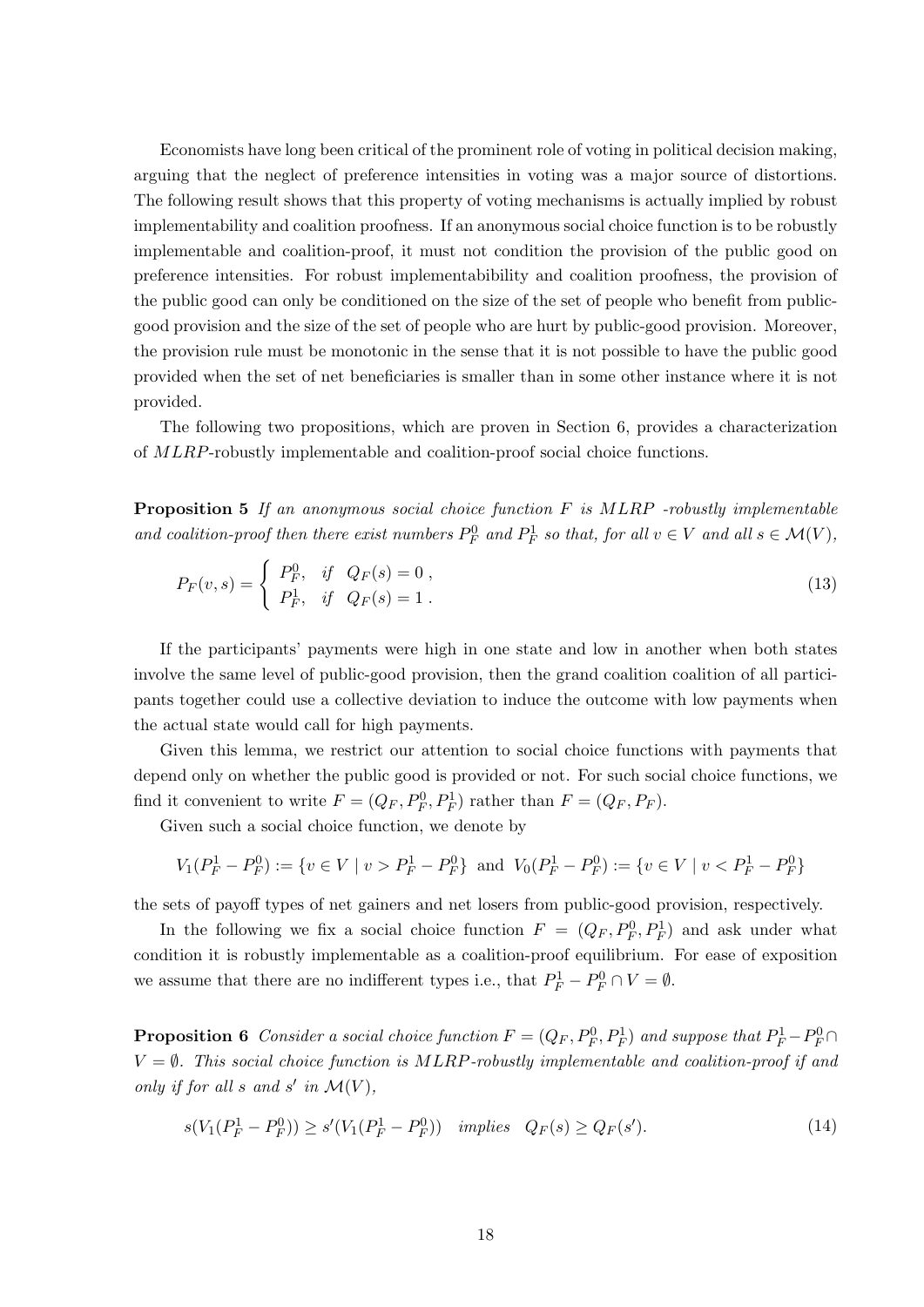**Corollary 2** Consider a social choice function  $F = (Q_F, P_F^0, P_F^1)$  and suppose that  $P_F^1 - P_F^0 \cap$  $V = \emptyset$ . This social choice function is MLRP-robustly implementable and coalition-proof if and only if it is implementable by a voting mechanism.

The conditions in Propositions 5 and 6 are equivalent to the ex post coalition proofness conditions in Proposition 4. They immediately imply that the social choice function must be implementable by a voting mechanism. Because Proposition 4 is not restricted to MLRProbustly implementable and coalition-proof social choice functions, this implication is actually more general than the Proposition make it appear. For any property  $P$  that is satisfied by all degenerate belief systems, an anonymous social choice function that is P-robustly implementable and coalition-proof must be implementable by a voting mechanism.

The restriction to MLRP-robust implementability is needed for the converse, i.e., the statement that implementability by a voting mechanism is *sufficient* for MLRP-robust implementability and coalition proofness of an anonymous social choice function. The monotonelikelihood-ratio property of belief systems eliminates the possibility that, for nondegenerate probabilistic belief systems, the truthtelling equilibrium for the given mechanism might be blocked by a coalition whose members all expect the collective deviation to improve the outcome in some aggregate states and to worsen it in others. Given the monotonicity of the public-good provision rule, the monotone-likelihood-ratio property ensures that, when the participants take expectations over the different aggregate states, they cannot all expect to benefit from the deviation.

#### Remarks on Robustness and Weak Coalition Proofness

In the preceding analysis, the requirement of MLRP-robust implementability cannot be replaced by the stronger requirement of robust implementability. If there are no restrictions on belief systems, one can always find belief systems that give rise to the possibility of blocking the truthtelling equilibrium for a social choice function that satisfies the conditions of Proposition 6 simply because the different groups assign different probability weights to the different aggregate states.

The requirement of  $MLRP$ -robust implementability can, however, be strengthened to robust implementability if, at the same time, the requirement of coalition proofness is replaced by a notion of weak coalition proofness. This weaker concept only considers coalitions that are themselves immune to the formation of sub-coalitions.<sup>20</sup> More formally, it can be shown that a social choice function  $F$  is robustly implementable and weakly coalition-proof if and only if there exist numbers  $P_F^0$  and  $P_F^1$  so that the conditions of Propositions 5 and 6 are satisfied.

The argument involves three steps. The first step is to show that the requirement of weak coalition-proofness does also imply that the payment scheme can be reduced to two payments  $P_F^1$  and  $P_F^0$ . The second step is the observation that manipulations that are supported solely

 $^{20}$ As explained in Bierbrauer and Hellwig (2010), for technical reasons, the analysis of weak coalition-proofness is interesting only if attention is restricted to social choice functions with the property that the problem of forming a manipulation that achieves a certain outcome  $Q \in \{0, 1\}$  with minimal payments is well-defined.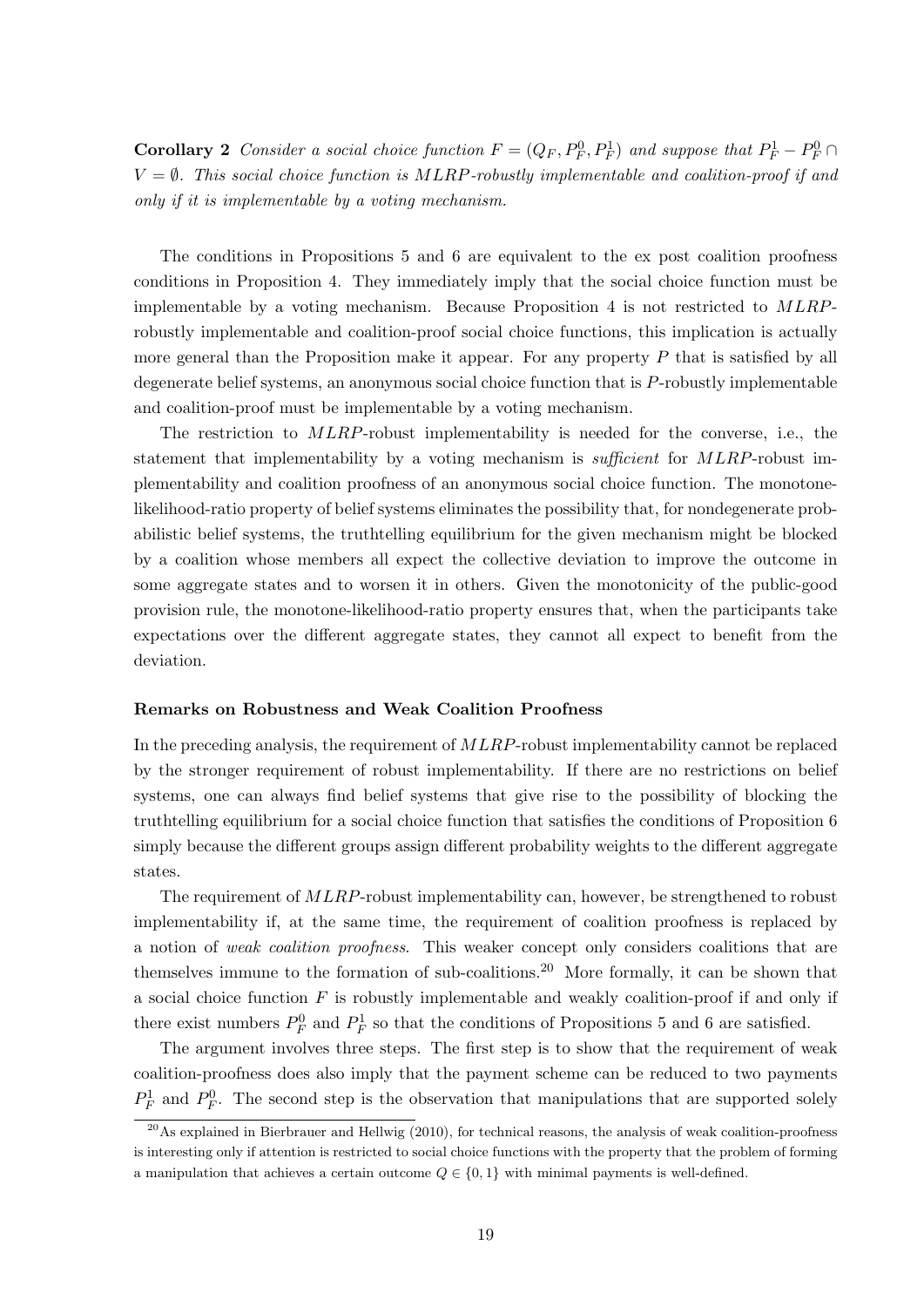by gainers or losers are weakly coalition-proof because all coalition members have aligned interests. Steps 1 and 2 imply that the conditions in Propositions 5 and 6 remain necessary if we replace coalition-proofness by weak-coalition-proofness. The proof that these conditions are also sufficient is then based on the following insight: whenever a manipulation stipulates that some gainers claim to be losers and some losers claim to be gainers of public-goods provision, the manipulation itself fails to be coalition-proof. Given that the losers claim to be gainers, the gainers possess a deviation that makes all of them better off, namely to communicate truthfully that they are gainers, so as to make the provision of the public good more likely.

## 6 Proof of the main result

**Proof of Proposition 5.** Suppose that the lemma is false, and let  $F = (Q_F, \bar{P}_F)$  be a MLRP-robustly implementable and coalition-proof social choice function such that, for some s and  $\bar{s}$ ,  $Q_F(s) = Q_F(\bar{s})$  and  $\bar{P}_F(s) > \bar{P}_F(\bar{s})$ . Consider the naive type space  $[(V, V), \beta_s]$  with the degenerate belief system  $\beta_s$  that assigns all probability mass to the aggregate state s, and let  $f_F = (V, Q_F, \bar{P}_F)$  be the direct mechanism that implements F in truthtelling strategies on this type space. Let  $\ell_V$  be such that  $\Delta((\ell'_V, h_{\emptyset}), s, f_F) = \bar{s}$ . Then the collective deviation  $\pi = (V, \ell_V)$ by the grand coalition of all agents induces the outcome

$$
(Q_F(\Delta((\ell'_V,h_{\emptyset'}),s,f_F)),\bar{P}_F(\Delta((\ell'_V,h_{\emptyset'}),s,f_F)))=(Q_F(\bar{s}),\bar{P}_F(\bar{s})),
$$

which provides a payoff

$$
vQ_F(\bar{s}) - \bar{P}_F(\bar{s}) > vQ_F(s) - \bar{P}_F(s)
$$

to a participant with payoff type v. By Proposition 4, it follows that  $F$  cannot be coalition-proof. The assumption that the lemma is false has thus led to a contradiction.

Necessity of the Conditions of Proposition 6. We seek to show the following: given a social choice function  $F = (Q_F, P_F^1, P_F^0)$  and given that  $P_F^1 - P_F^0 \cap V = \emptyset$ , F is robustly implementable and coalition-proof only if, for all s and s' in  $\mathcal{M}(V)$ ,  $s(V_1(P_F^1-P_F^0)) \ge s'(V_1(P_F^1-P_F^0))$  $P_F^0$ ) implies  $Q_F(s) \geq Q_F(s')$ .

Suppose that this condition fails to hold, i.e., that  $Q_F(s) = 0$  and  $Q_F(s') = 1$  for some s and s' such that  $s(V_1(p_F^1-p_F^0)) \ge s'(V_1(p_F^1-p_F^0))$ . To focus on the essentials of the argument, suppose first that, in fact,  $s(V_1(P_F^1-P_F^0)) = s'(V_1(P_F^1-P_F^0))$  and hence  $s(V_0(P_F^1-P_F^0)) = s'(V_0(P_F^1-P_F^0)).$ We claim that, for some belief system that has the monotone-likelihood-ratio property, the "honest" strategy profile h cannot be coalition-proof.

Consider the coalition of people with payoff types in  $V_0(P_F^1 - P_F^0)$ . All these people prefer the outcome for the aggregate state  $s$  to the outcome for the aggregate state  $s'$ . Thus, if the belief system is degenerate and all beliefs assign all probability mass to the payoff type distribution  $s'$ , a coalition of people with payoff types in  $V_0(P_F^1-P_F^0)$  would block the honest strategy profile if they could find a reporting strategy  $\ell_{T_0}$  that would induce a reports distribution  $\Delta((\ell_{V_0}, h_{V\setminus V_0}), s', f_F)$ such that  $Q_F(\Delta((\ell_{V_0}, h_{V \setminus V_0}), s', f_F)) = 0.$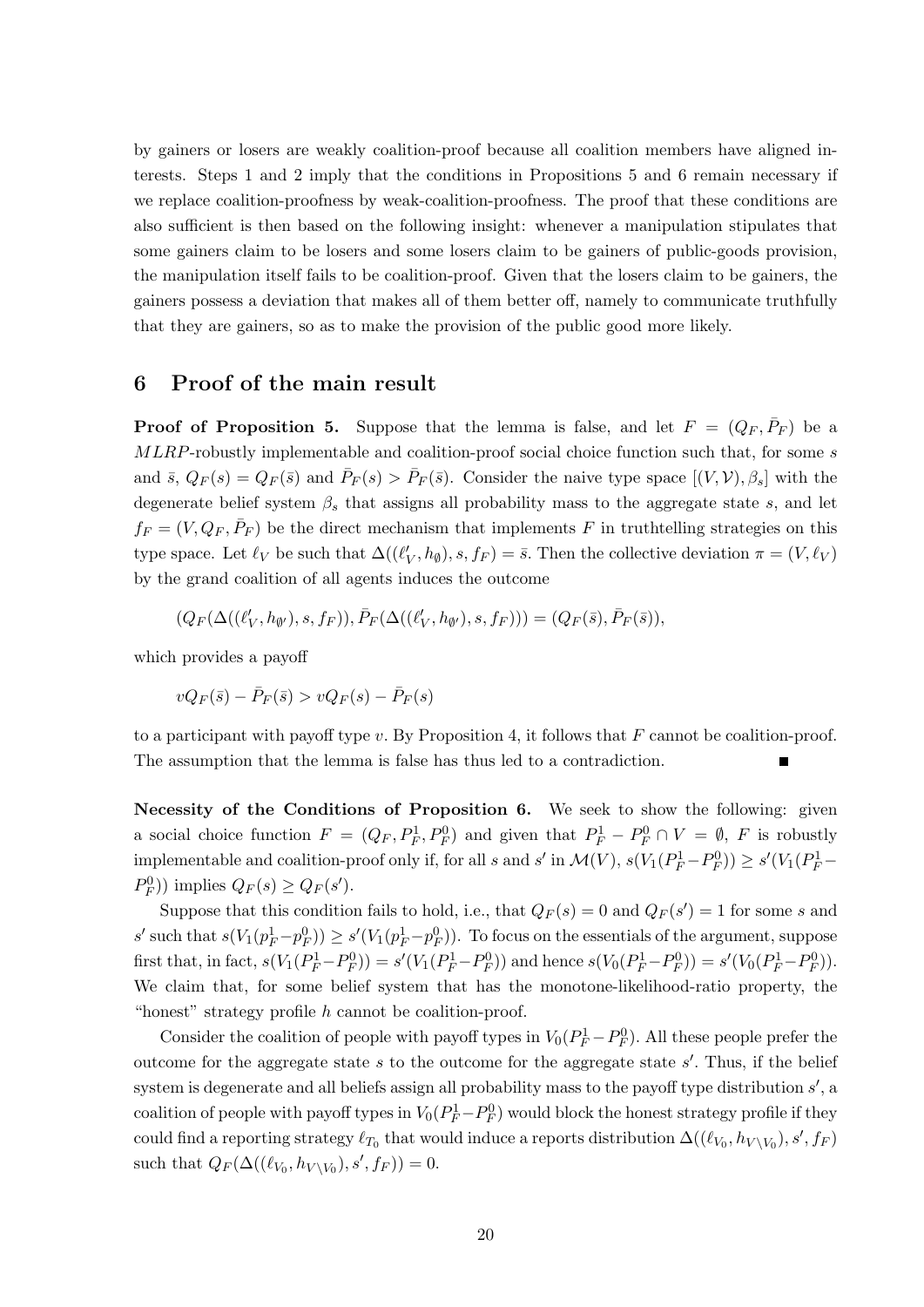For instance, since  $Q_F(s) = 0$ , this coalition would block the honest strategy profile if it could induce the reports distribution  $\Delta((\ell_{V_0}, h_{V \setminus V_0}), s', f_F) = s$ . Because the reports distribution  $\Delta((\ell_{V_0}, h_{V\setminus V_0}), s', f_F)$  also depends on the (honest) reports of people with payoff types in  $V_1(P_F^1 P_F^0$ , it may not be able to do so. However, because its size is the same under both s and s', there does exist a reporting strategy  $\ell_{V_0}$  for this coalition such that the induced reports distribution takes the form

$$
\Delta((\ell_{V_0}, h_{V\backslash V_0}), s', f_F) = s'',
$$

where  $s''$  satisfies

$$
s''(\hat{V}) = s(\hat{V}) \text{ if } \hat{V} \subset V_0(P_F^1 - P_F^0) .
$$

and

$$
s''(\hat{V}) = s'(\hat{V}) \text{ if } \hat{V} \subset V_1(P_F^1 - P_F^0) .
$$

If the coalition of people with payoff types in  $V_0(P_F^1 - P_F^0)$  is to be prevented from blocking the honest strategy profile  $h$  when beliefs assign all probability mass to the type distribution  $s'$ , it must be the case that  $Q_F(s'') = 1$ .

But now consider the coalition of people with types in  $V_1(p_F^1-p_F^0)$ . All these people prefer the outcome for the aggregate state  $s'$  and, therefore, also the outcome for the aggregate state  $s''$  to the outcome for the aggregate state s. Thus, if the belief system is degenerate and beliefs assign all probability mass to the type distribution s, a coalition of people with types in  $V_1(p_F^1 - p_F^0)$ will block the honest strategy profile if they can find a reporting strategy  $\ell_{V_1}$  that induces the reports distribution

$$
\Delta_{f_F}((\ell_{V_1}, h_{V\setminus V_1}), s) = s'',
$$

which yields the outcome  $Q_F(s'') = 1$ . Because, by the definition of s'', the coalition of people with payoff types in  $V_1(p_F^1 - p_F^0)$  has the same size under s'' as under s and s' and, moreover, the restrictions of s'' and s to the set  $V_0(P_F^1 - P_F^0)$  are the same, such a reporting strategy  $\ell_{V_1}$ is in fact available.

Thus, if there are two aggregate states satisfying  $s(V_1(p_F^1 - p_F^0)) = s'(V_1(p_F^1 - p_F^0))$ , the implementation of a social choice function prescribing  $Q_F(s) = 0$  and  $Q_F(s') = 1$  can necessarily be blocked. Either it can be blocked by a coalition of people with payoff types in  $V_0(P_F^1 - P_F^0)$ when beliefs put all probability mass on  $s$ , or it can be blocked by a coalition of people with payoff types in  $V_1(P_F^1 - P_F^0)$  when beliefs put all probability mass on s'.

In the preceding argument, the assumption that  $s(V_1(p_F^1 - p_F^0)) = s'(V_1(p_F^1 - p_F^0))$ , is not really needed. A little reflection shows that, if  $s(V_1(p_F^1 - p_F^0)) \ge s'(V_1(p_F^1 - p_F^0))$ , the blocking coalitions in the preceding argument have even more scope for finding collective deviations so as to generate reports distributions equal to  $s''$ .

Sufficiency of the Conditions of Proposition 6. We consider a social choice function  $F = (Q_F, P_F^1, P_F^0)$  and assume that  $P_F^1 - P_F^0 \cap V = \emptyset$ . Moreover, we consider a belief system with the MLRP. We seek to show the following: if F is such that for all s and s' in  $\mathcal{M}(V)$ ,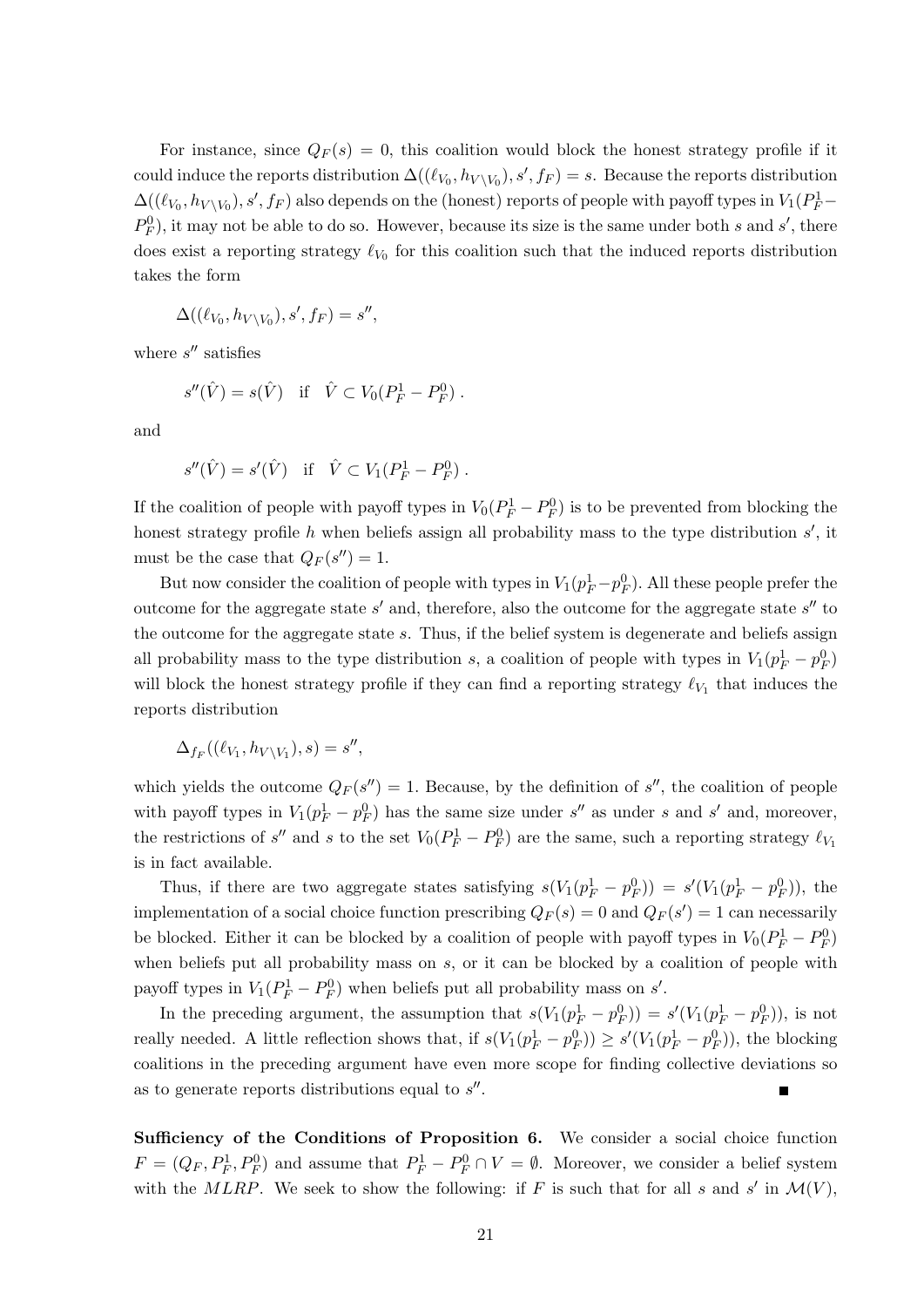$s(V_1(P_F^1-P_F^0)) \ge s'(V_1(P_F^1-P_F^0))$  implies  $Q_F(s) \ge Q_F(s')$ , then, with a direct mechanism  $f_F$ , the strategy profile h is coalition-proof.

The argument proceeds in two steps. In the first step, we show that, under the given conditions, h cannot be blocked by a coalition of people with homogeneous interests. In the second step, we show that h can neither be blocked by a coalition of people with conflicting interests.

Step 1. Consider a coalition of people with payoff types in  $V_0(P_F^1 - P_F^0)$  or a coalition of people with payoff types in  $V_1(P_F^1 - P_F^0)$ .

For a collective deviation by people with payoff types in  $V_0(P_F^1 - P_F^0)$  to block the implementation of F by the mechanism  $f_F$ , this deviation must induce the outcome  $Q = 0$  for some type distribution  $\delta$  for which the mechanism  $f_F = (T, q_F, p_F)$  stipulates  $q_F(\delta) = 1$ .

Given that  $s(V_1(P_F^1 - P_F^0)) \ge s'(V_1(P_F^1 - P_F^0))$  implies  $Q_F(s) \ge Q_F(s')$ , this would only be possible if the coalition could make the set of people with payoff types in  $V_1(P_F^1 - P_F^0)$  appear to be smaller than it actually is. This, however, is not possible if people with payoff types in  $V_1(P_F^1-P_F^0)$ , who do not belong to the presumed blocking coalition, report their types honestly. By a precisely symmetric argument, there also is no collective deviation by people with payoff types in  $V_1(P_F^1 - P_F^0)$  that can block the implementation of F.

Step 2. It remains to be shown that there is no collective deviation that is attractive for individuals with types in  $V_0(P_F^1 - P_F^0)$  and for individuals with types in  $V_1(P_F^1 - P_F^0)$ .

For a collective deviation by people with conflicting interests to block the implementation of F by the mechanism  $f_F$ , this deviation must induce the outcome  $Q = 0$  for some type distributions in  $D_{01} \subset \mathcal{M}(T)$  for which F stipulates  $Q = 1$  and the outcome  $Q = 1$  for type distributions in  $D_{10} \subset \mathcal{M}(T)$  for which F stipulates the outcome  $Q = 0$ . Moreover, the different participants' beliefs must be such that each participant attaches more weight to the gains from changes that he or she likes than to the losses from changes that he or she dislikes. Hence, if  $t'' \in T'$  and  $\tau(t'') \in V_0(P_F^1 - P_F^0)$ , then

$$
\frac{\beta(D_{01} \mid t'')}{\beta(D_{10} \mid t'')} \ge 1,\tag{15}
$$

and if  $t' \in T'$  and  $\tau(t') \in V_1(P_F^1 - P_F^0)$ , then

$$
\frac{\beta(D_{01} \mid t')}{\beta(D_{10} \mid t')} \le 1,\tag{16}
$$

with a least one type in  $T'$  for which the inequality is strict.

Given that the social choice function satisfies  $(14)$ , there exists a critical value c so that  $Q_F(s) = 1$  if and only if  $s(V_1(P_F^1 - P_F^0)) \ge c$ . Consequently, for any pair  $\delta$  and  $\delta'$  with  $\delta \in D_{01}$ and  $\delta' \in D_{10}$ ,

$$
\theta(V_1(P_F^1 - P_F^0) | \delta) \ge \theta(V_1(P_F^1 - P_F^0) | \delta').
$$

But then the MLRP implies that for any pair  $t''$  and  $t'$  where  $\tau(t'') \in V_0(P_F^1 - P_F^0)$  and  $\tau(t') \in V_1(P_F^1 - P_F^0)$  that

$$
\frac{\beta(D_{01} | t')}{\beta(D_{10} | t'')} \geq \frac{\beta(D_{01} | t')}{\beta(D_{10} | t'')}
$$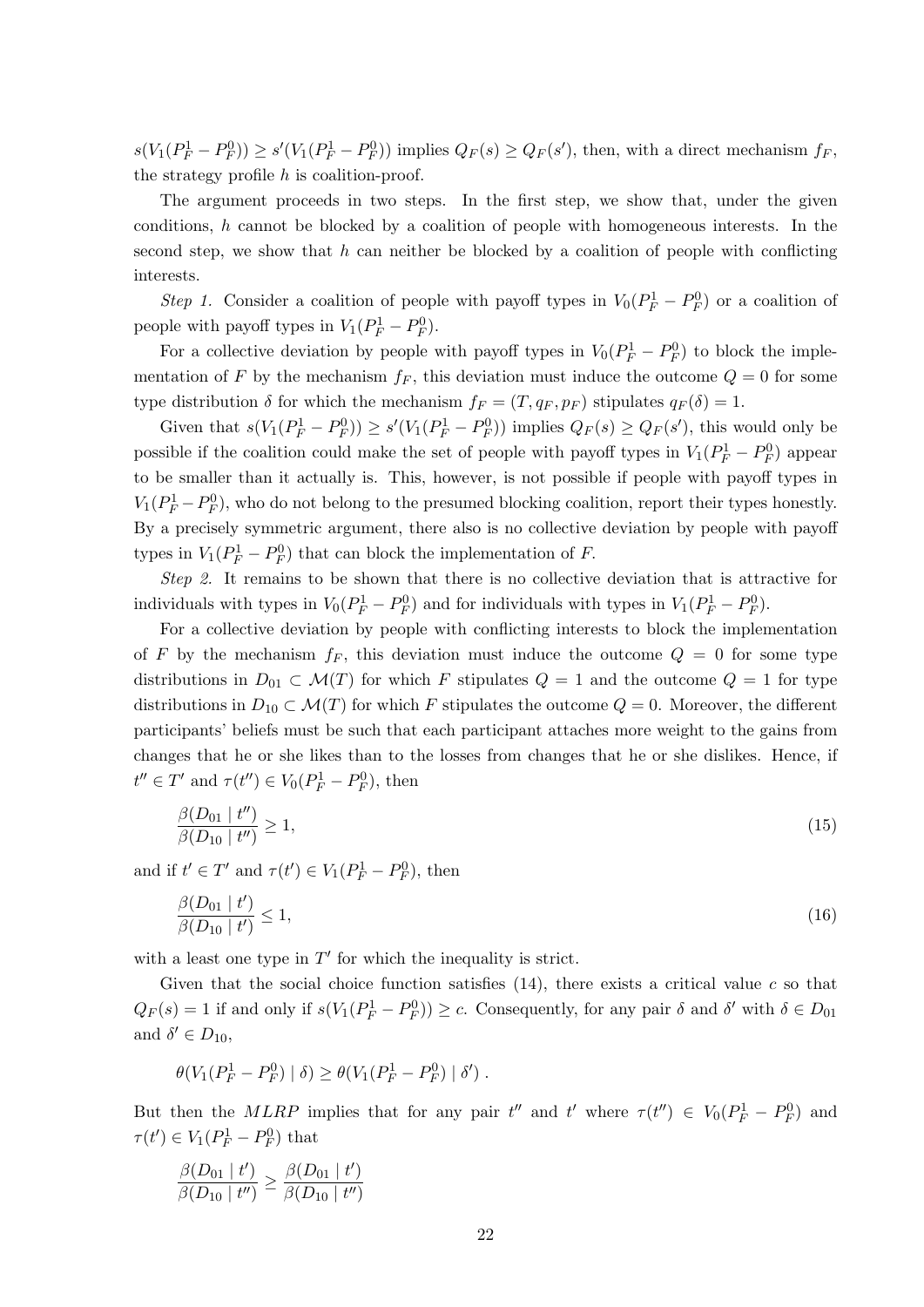which contradicts the assumption that the inequalities in  $(15)$  and  $(16)$  hold, and that one holds as a strict inequality.

## 7 Welfare Implications

#### 7.1 Limits to First-Best Implementation

We now turn to the welfare implications of imposing coalition-proofness, as well as robust implementability. We begin with an example that illustrates some of the issues that arise.

**Example 1** In this example, there are three possible payoff types  $V = \{0, 5, 10\}$ . The per-capita cost of public-good provision is  $k = 4.5$ . There are two possible cross-section distributions  $s^j$ ,  $j = 1,2$  of payoff types. The population shares  $s_v^j$  of the different payoff types under these two cross-section distributions are given in the following table.

$$
\begin{array}{c|ccccc}\nj & s_0^j & s_5^j & s_{10}^j & \bar{\mathbf{v}}(s^j) \\
\hline\n1 & 0.3 & 0.7 & 0 & 3.5 \\
2 & 0.4 & 0.1 & 0.5 & 5.5\n\end{array}
$$
\n(17)

The last column in the table indicates the cross-section average valuation  $\bar{\mathbf{v}}(s^j)$  of the public good for each distribution.

In this example, first-best implementation requires that the public good should not be provided in state 1 and that the public good should be provided in state 2. With equal cost sharing, the associated payment outcomes would be  $P_F^0 = 0$  and  $P_F^1 = 4.5$ . Given these payments, the set of opponents of public-good provision consists of all types with valuations 0 and the set of net beneficiaries of public-good provision consists of all types with valuations 5 and 10. From Table 1, one immediately sees that the set of net beneficiaries has a population share of 0.8 in state 1 and of 0.7 in state 2. Because the population share of the set of net beneficiaries is larger in state 1 than in state 2, first-best implementation runs afoul of the monotonicity requirement in Theorems 1. In more concrete terms, any mechanism that would implement a social choice function with first-best outcomes would be vulnerable to a deviation by individuals with valuations 5 and 10. If these individuals believe that state 1 is the true state of the economy, they benefit if all of them report a valuation of 10 with probability 5/7, and valuations 0 and 5 with probability 1/7 each, thereby giving the impression that the true state is 2, rather than 1.

The possibility that robust first-best implementation may run afoul of coalition-proofness is also illustrated by the example in the introduction, with possible valuations 0, 3, and 10, and a per-capita provision cost equal to 4. In that example, all cross-section distributions of types involved population shares 0.3 of net beneficiaries and 0.7 of opponents of public-good provision. A robustly implementable and coalition-proof social choice function would have to be insensitive to whatever people report, which is incompatible with the efficiency requirement that the public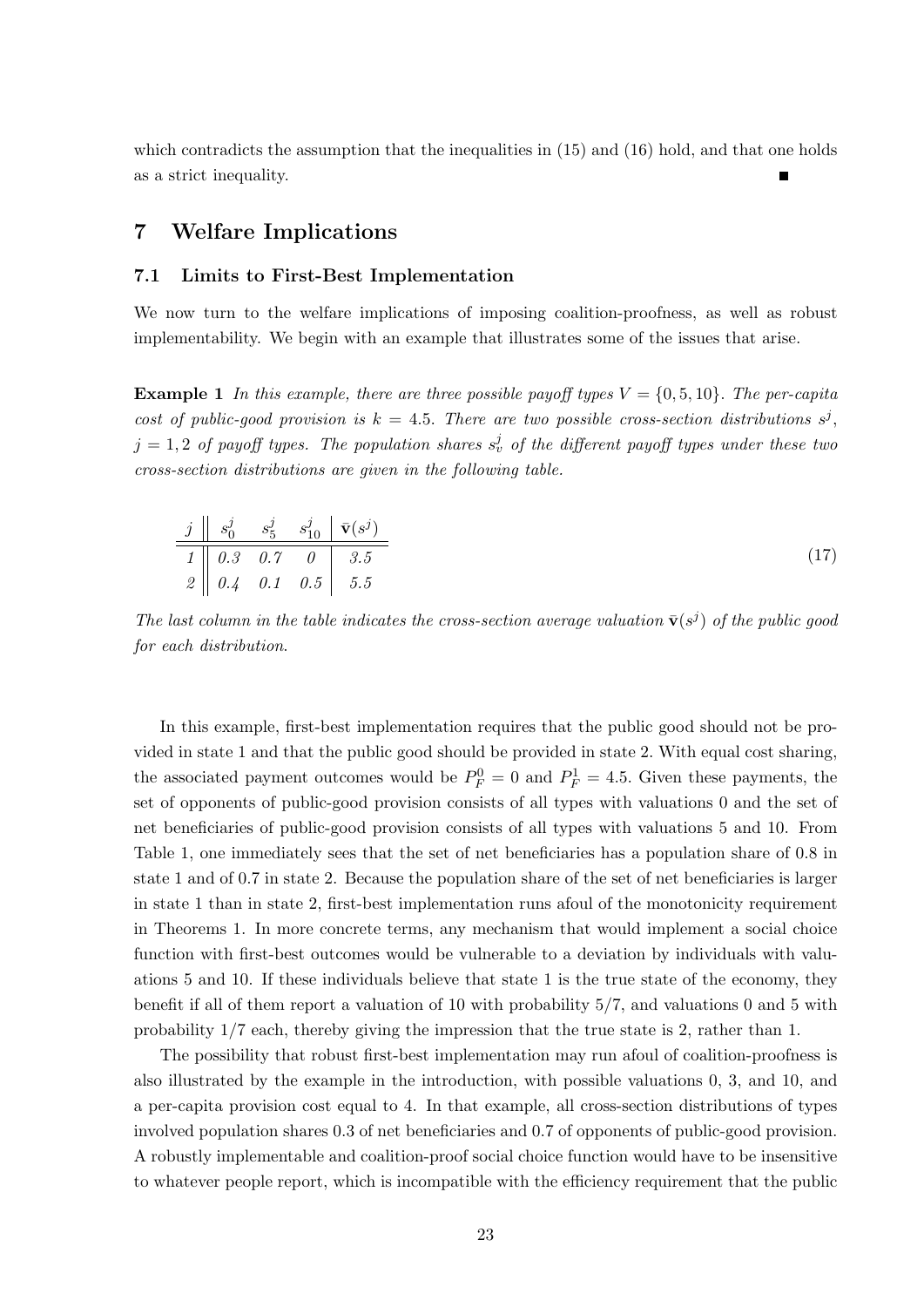good be provided if and only if the population share of individuals with valuation 3 is sufficiently large. By contrast to this earlier example, the example here shows that coalition-proofness has bite even if the population share of net beneficiaries differs from state to state.

More generally, we obtain:

**Corollary 3** If there is a pair of states s and s', such that  $s(V_0(k)) \leq s'(V_0(k))$  and  $\bar{\mathbf{v}}(s) < k <$  $\bar{\mathbf{v}}(s')$ , then there is no social choice function that yields first best outcomes and is robust and coalition-proof.

#### 7.2 Second-Best Considerations

If first-best is out of reach, the overall mechanism designer is faced with a second-best problem. Given the impossibility of achieving efficient outcomes in every state s, he must choose between different deviations from efficiency that are compatible with robustness and coalition-proofness. For instance, in Example 1, he can decide whether it is better to forego the net benefits from public-good provision in state 2 or to incur the net losses from public-good provision in state 1. He might also want to change the boundary between yes-sayers and no-sayers by imposing a payment scheme that raises more funds than he needs, e.g., by asking for a payment  $P_F^1 = 5.1$  if the public good is provided, rather than  $P_F^1 = k = 4.5$ , in order to turn people with valuations 5 from net beneficiaries into opponents of public-good provision. This would allow him to implement a first-best public-good provision rule, but there would be a waste of resources in state 2, when the public good is provided.

Any assessment of tradeoffs between the different kinds of inefficiency must rely on a system of weights that the mechanism designer assigns to the different states. For specificity, we assume that the mechanism designer has his own prior beliefs and chooses a social choice function in order to maximize expected aggregate surplus according to these beliefs, subject to the requirements of feasibility, robust implementability and coalition-proofness. Given our characterization robust implementability and coalition-proofness, this is equivalent to the problem of choosing  $P_F^0$ ,  $P_F^1$ and  $Q_F : \mathcal{M}(V) \to \{0, 1\}$  so as to maximize the expected aggregate surplus

$$
E^M[(\bar{\mathbf{v}}(s) - P_F^1)Q_F(s) - P_F^0(1 - Q_F(s))]
$$
\n(18)

subject to the feasibility constraints that  $P_F^0 \geq 0$ ,  $P_F^1 \geq k$ , and the coalition-proofness condition that for every pair s and s',  $s(V_1(P_F^1 - P_F^0)) \ge s'(V_1(P_F^1 - P_F^0))$  implies  $Q_F(s) \ge Q_F(s')$ . The expectations operator  $E^M$  in (18) indicates that expectations over s are taken with respect to the mechanism designer's subjective beliefs.

In Example 1, the solution to this second-best problem depend on the probabilities  $\rho_1^M$  and  $\rho_2^M$  that the mechanism designer assigns to the different states. If the benefits of public-good provision are foregone in state 2, then, relative to first-best, there is a net per capita welfare loss of  $5.5 - 4.5 = 1.0$  in this state. If the public good is provided in state 1, when it should not be, the per-capita welfare loss is  $4.5 - 3.5 = 1.0$ . If the mechanism designer deems the two states to be equiprobable, he will be indifferent between excessive provision in state 1 and non-provision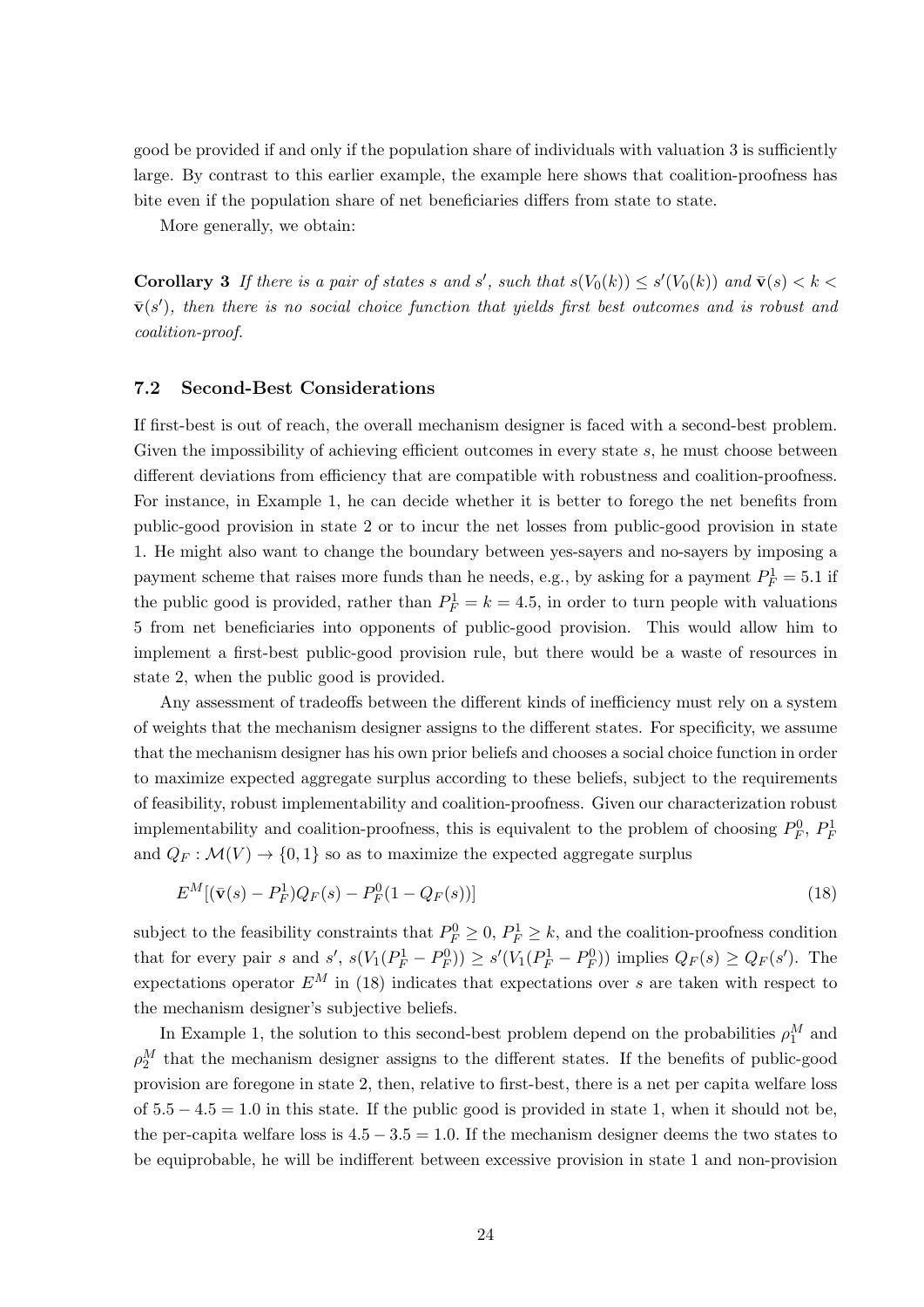in state 2. If he deems state 2 to be more likely than state 1, he will prefer excessive provision in state 1 to non-provision in state 2; the reverse is true if he deems state 1 to be more likely.

In any case, though, non-provision in state 2 is dominated by a scheme involving nonprovision in state 1 and provision with a payment  $P_F^1 = 5.1 > k$  in state 2. This scheme involves a per-capita welfare loss, relative to first-best, that is equal to  $5.1 - 4.5 = 0.6$  in state 2. If the mechanism designer deems the two states to be equiprobable, he will prefer this scheme even to an arrangement involving excessive provision of the public good in state 1. Excessive provision of the public good in state 1, i.e., provision of the public good in both states, with non-wasteful payments  $P_F^0 = 0$  and  $P_F^1 = k = 4.5$  is only preferred if the probability assigned to state 1 is less than  $3/8$ . If the probability assigned to state 1 exceeds  $3/8$ , the second-best social welfare function stipulates (the efficient) non-provision of the public good in state 1 and provision with a wasteful payment requirement in state 2. A wilful waste of resources may thus be part of a second-best solution when first-best solutions are ruled out by robustness and coalition-proofness.

## 8 An example with three provision levels

We now return to a setup with a continuum of individuals and study an extension that allows for more than two possible provision levels of the public good. More specifically, we assume that there are three possible provision levels,  $Q \in \{0, 1, 2\}$ . The resource requirement is given by a cost function K with  $K(0) = 0$ ,  $K(1) = k_1$  and  $K(2) = k_2$ , with  $0 < k_1 < k_2$ . We assume that the cost function is convex,  $k_2 > 2k_1$ .

For simplicity, as in Section 2, we focus on a model with three possible payoff types so that  $V = \{0, x, 1\}$ , where  $0 < x < 1$ . A state s of the economy is hence a triple  $s = (s^0, s^x, s^1)$  $\mathcal{M}(V)$ . We also assume that, under equal cost sharing, individuals with payoff type  $v = 1$  prefer the large provision level of 2 over the intermediate provision level of 1, which is in turn preferred over no public goods-provision at all; hence,  $2 - k_2 > 1 - k_1 > 0$ . The ranking is reversed for individuals with a payoff type of  $v = 0$ . Individuals with an intermediate payoff type prefer the intermediate provision level over non-provision and over the large provision level,  $x-k_1 > 2x-k_2$ and  $x - k_1 > 0$ . For the sake of concreteness we assume finally that  $2x - k_2 < 0$ , so that the intermediate types prefer non-provision over the large provision level.

Figure 1 below represents the set of states by depicting the set

$$
\{(s^1, s^0) \mid 0 \le s^0 \le 1; 0 \le s^1 \le 1 \text{ and } s^0 + s^1 \le 1\}.
$$

For any point in this set it is understood that  $s^x = 1 - s^0 - s^1$ . The figure also illustrates the first-best provision rule,

$$
Q_F^*(s) \;\; = \;\; \left\{ \begin{array}{ll} 0, \ \ \, {\rm if} \ \ \, s^1 \leq -\frac{x-k_1}{1-x} + \frac{x}{1-x} s^0 \; , \\ 1, \quad \ \ {\rm otherwise} \; , \\ 2, \ \ \, {\rm if} \ \ \, s^1 \geq \frac{k_2-k_1-x}{1-x} + \frac{x}{1-x} s^0 \; . \end{array} \right.
$$

Corollary 1 and Proposition 4 generalize in a straightforward way to the given setup, since the proofs did not rely on there being only two possible provision levels of the public good. By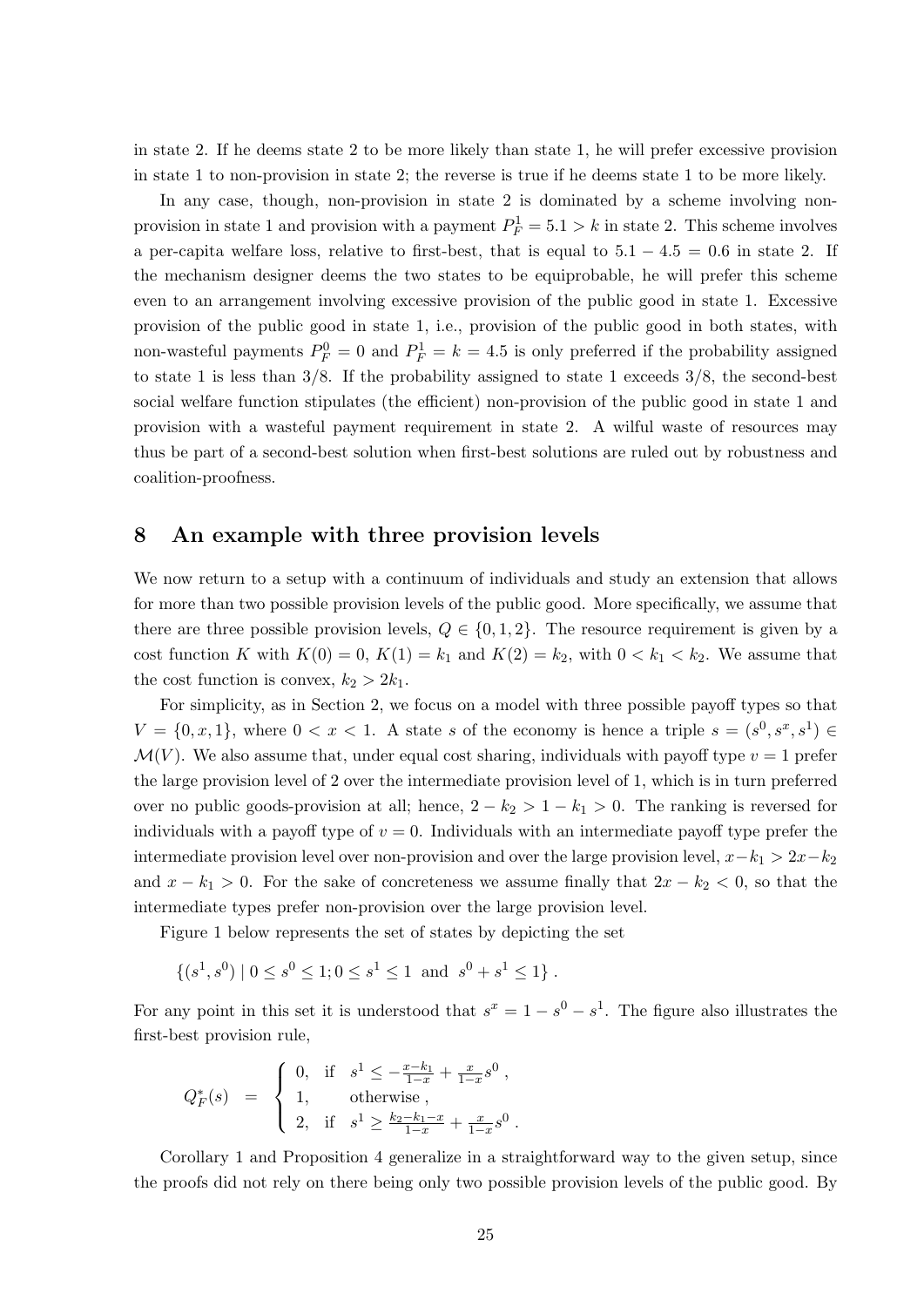Figure 1: First-best in a setup with three provision levels



Corollary 1, robust implementability implies that, for every state s, there is a payment  $\bar{P}_F(s)$ that every individual has to make, irrespective of the individual's payoff type. Proposition 4 states a necessary condition for robustness and coalition-proofness: From an ex post perspective – that is, after the state s has been revealed to individuals – there is no group of individuals who could have induced a preferred outcome by a collective lie about their payoff types.

For simplicity, we assume in the following that the individuals' payments are set in such a way that the feasibility constraint holds as an equality,  $\bar{P}_F(s) = K(Q_F(s))$ , for every s.<sup>21</sup> Consequently, under a direct mechanism with a truthtelling equilibrium, the payoff of an individual with valuation  $v$  in state  $s$  is given by the indirect utility function

$$
\tilde{U}(s \mid v) := vQ_F(s) - K(Q_F(s)) \ .
$$

The following Corollary is an implication of Proposition 4: There must not be a state s so that – under the assumption that individuals knew the state to be  $s$  – individuals with the same payoff type would benefit from a collective lie about their preferences.

Corollary 4 If a social choice function is robust and coalition-proof, then the following statements have to be true:

- i) Given  $s^1$ ,  $\tilde{U}(s^0, 1-s^0-s^1, s^1 | 0)$  is a non-decreasing function of  $s^0$ . Given  $s^x$ ,  $\tilde{U}(s^0, s^x, 1-s^0)$  $s^x - s^1 \mid 0$  is a non-decreasing function of  $s^0$ .
- ii) Given  $s^0$ ,  $\tilde{U}(s^0, s^x, 1-s^0-s^x \mid x)$  is a non-decreasing function of  $s^x$ . Given  $s^1$ ,  $\tilde{U}(1-s^0)$  $s^0 - s^x, s^x, s^1 | x)$  is a non-decreasing function of  $s^x$ .

 $^{21}$ This is an innocent assumption as long as we are interested in the question whether first-best outcomes can be implemented. However, as we have seen in Section 7, second-best considerations may render slack in the resource constraint desirable.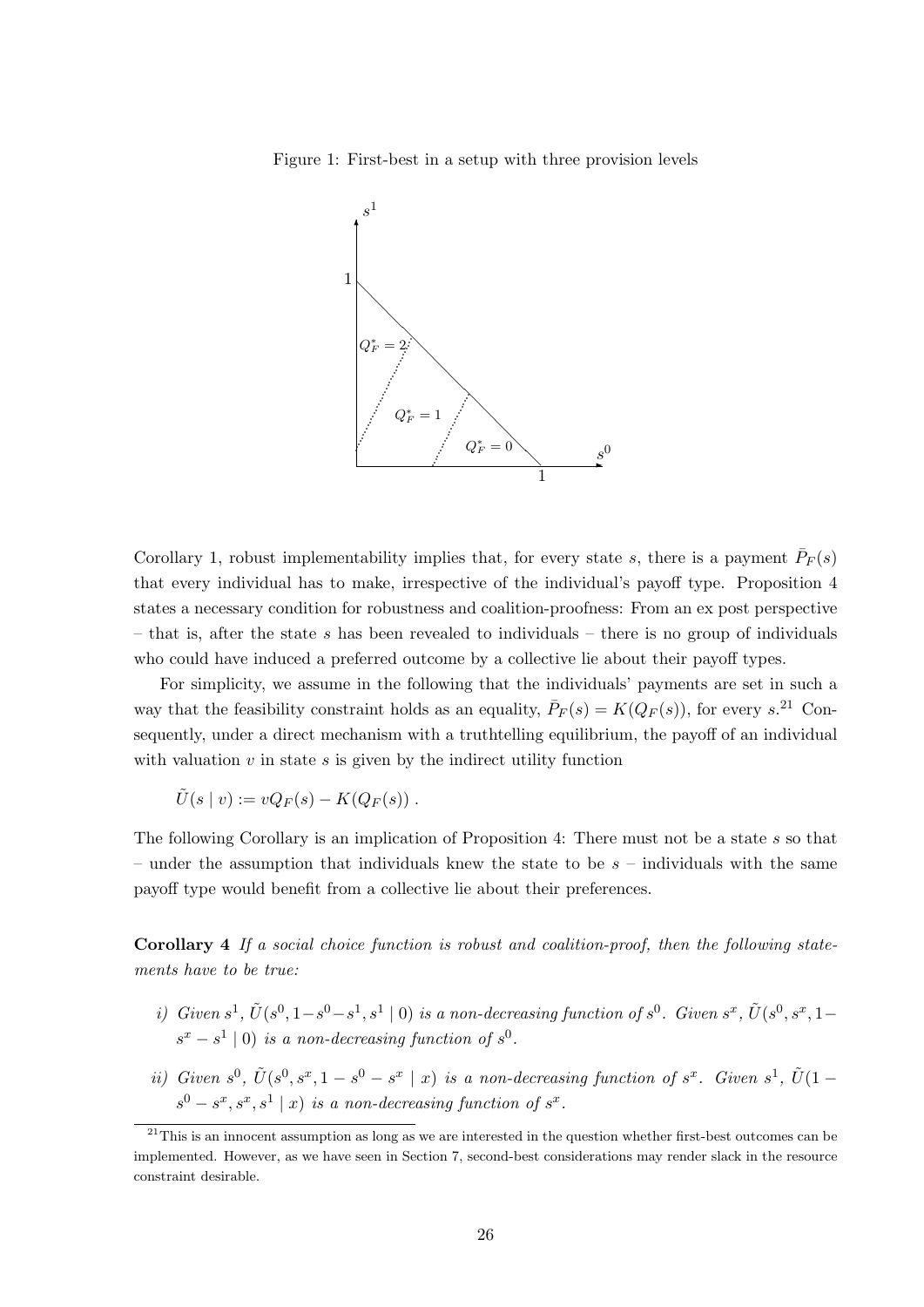iii) Given  $s^0$ ,  $\tilde{U}(s^0, 1-s^0-s^1, s^1 \mid 1)$  is a non-decreasing function of  $s^1$ . Given  $s^x$ ,  $\tilde{U}(1-s^0, 1-s^0, s^1 \mid 1)$  $s^x - s^1, s^x, s^1 \mid 1$  is a non-decreasing function of  $s^1$ .

Part i) of the Corollary addresses deviations by individuals who all have a payoff type of 0. These individuals must not benefit from collectively announcing a payoff type of x so that  $s^0$  goes down and  $s^x = 1 - s^0 - s^1$  goes up. Likewise, these individuals must not benefit from increasing  $s<sup>1</sup>$  at the expense of  $s<sup>0</sup>$ . Parts ii) and iii) of the Corollary state the analogous conditions for deviations by individuals who have a payoff type of  $x$  and for deviations by individuals, who all have a payoff type of 1, respectively.

The following Proposition is an adaptation of our main result in Theorem 1 to the current setup. For brevity, it focusses only on the implications of robustness and coalition-proofness.<sup>22</sup>

Proposition 7 If a social choice function is robust and coalition-proof, then:

- i) Suppose that there is some  $\bar{s}$  so that  $Q_F(\bar{s}) = 2$ . Then,  $Q_F(s) = 2$ , whenever  $s^1 \geq \bar{s}^1$ .
- ii) Suppose that there is some  $\bar{s}$  so that  $Q_F(\bar{s}) = 2$ , and some  $\hat{s}$  so that  $Q_F(\hat{s}) = 0$ . Then,  $Q_F(s) = 0$ , whenever  $s^0 \geq \hat{s}^0$ .

A provision rule satisfying the necessary conditions in Proposition 7 is illustrated in Figure 5.



Figure 2: Second-best in a setup with three provision levels

A comparison of Figures 1 and 2 reveals that it is impossible to implement a first-best social choice function. For instance, under a first-best provision rule, the set of states in which the

 $\frac{22}{20}$ ne way to show that the conditions in Proposition 7 are not only necessary but also sufficient would, again, be to employ a notion of weak coalition-proofness which requires that the outcome of a collective deviation must not be undermined by a further deviation of a subcoalition.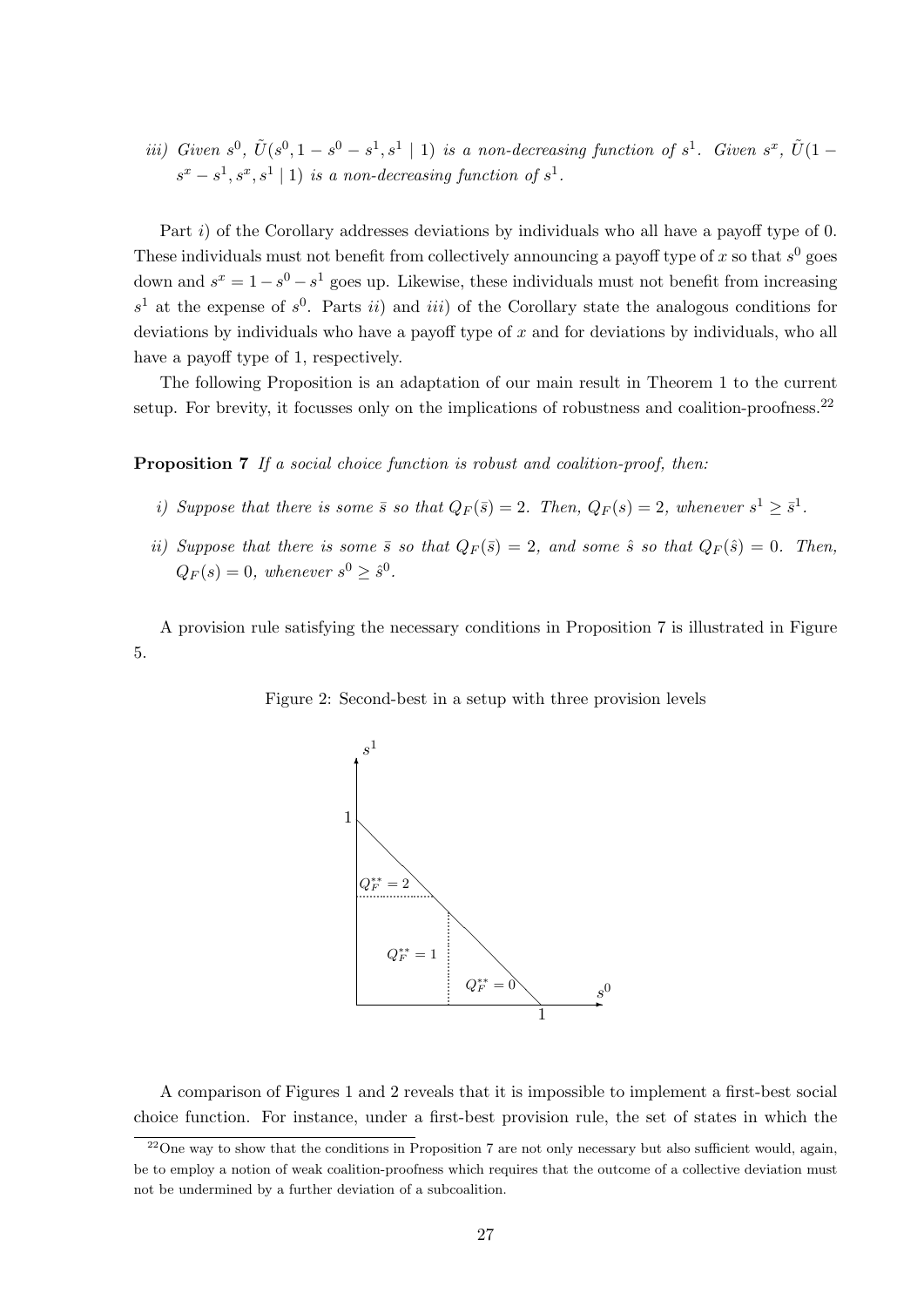outcome is  $Q = 2$  is bounded from below by an upward-sloping line. Now, whenever the true state s is on or above this line, increasing  $s^0$  at the expense of  $s^x$  (and leaving  $s^1$  constant) implies that we enter the region in which the outcome is  $Q = 1$ . Since intermediate types prefer the outcome  $Q = 1$  over the outcome  $Q = 2$ , this implies that – whenever the belief system is such that intermediate types put enough probability mass on states so that  $Q_F^*(s) = 1$  – they can jointly benefit from understating their preferences, i.e., from falsely declaring a payoff type of 0. Analogously, if these individuals believe that the most likely outcome is  $Q_F^*(s) = 0$ , they can jointly benefit from exaggerating; that is, from falsely declaring a payoff type of 1.

With the second-best provision rule in Figure 2 these problems are eliminated. If  $s^0$  is increased at the expense of  $s^x$ , then either the public-goods provision level remains constant at a level of 0 or, the outcome changes from  $Q = 1$  into  $Q = 0$ . Hence, increasing  $s^0$  at the expense of  $s^x$ , is either inconsequential, or makes the intermediate types worse off, implying that there is no longer a rationale for an understatement of preferences by the intermediate types. Likewise, increasing  $s^1$  at the expense of  $s^x$  changes the outcome from  $Q = 1$  into  $Q = 2$ , if anything, so that there is neither an incentive to exaggerate public-goods preferences.

A second-best provision rule can be implemented by the following voting mechanism: ask each individual for his preferred alternative. The outcome is  $Q = 2$  if and only if the population share of people in favor of  $Q = 2$  exceeds a threshold level. Likewise, the outcome is  $Q = 0$  if and only if the population share of people in favor of  $Q = 0$  exceeds some other threshold level. In all other cases, the intermediate provision level  $Q = 1$  is implemented. This voting mechanism differs from the one in the model with two provision levels because an action set with three alternatives is needed. The common feature is that only ordinal information on preferences can be used for a decision on public-goods provision: whether the outcome is  $Q = 2$  or not depends only on how many individuals like this outcome best, and not on the preference intensities of the average person who does not like this outcome best. Likewise, whether or not the outcome  $Q = 0$  is obtained depends only on  $s^0$ . It does not matter how big  $s^x$  is and how big  $s^1$  is as long as  $s^x + s^1 = 1 - s^0$ .

## 9 Concluding Remarks

Our main subject in this paper has been the problem of mechanism design for public-good provision in a large economy with prior uncertainty as to whether it is efficient for the public good to be provided or not. In this economy, conditions for individual incentive compatibility are simple because no one individual can affect the aggregate outcome. If there are no participation constraints, therefore, a social choice function that yields first-best outcomes can be implemented simply by asking people about their preferences and having them share the costs evenly if the public good is provided. In some instances, however, such schemes are implausible because they rely on information that (collectively) hurts the people who provide it; and people's willingness to provide this information is based solely on the consideration that, as individuals, they are unable to affect the outcome anyway. We impose a requirement of coalition-proofness to eliminate this possibility.

When coalition-proofness is imposed along with robustness, the implementability of a social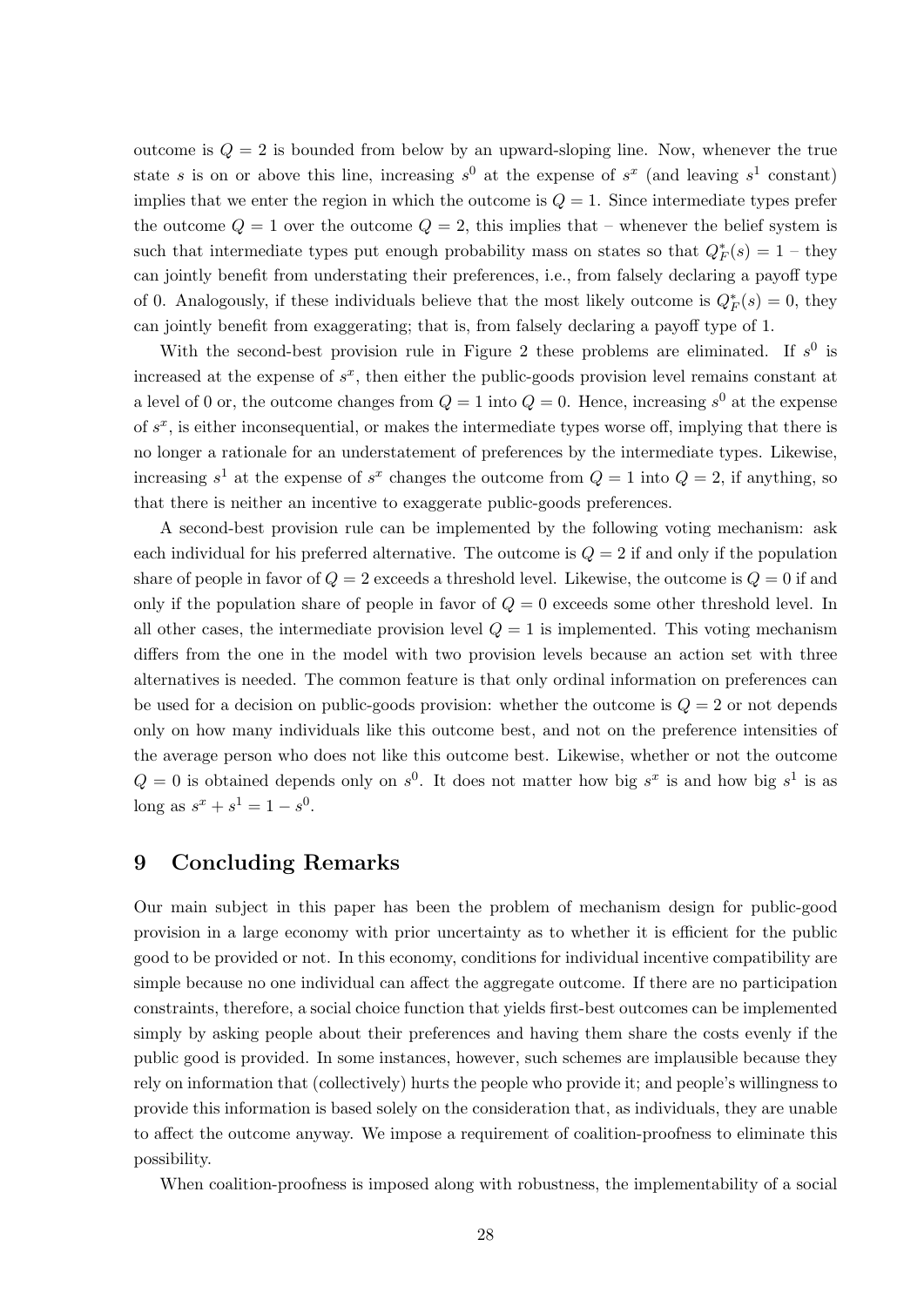choice function that yields first-best outcomes can no longer be taken for granted. Social choice functions are robustly implementable and coalition-proof if and only if the provision can be characterized by a threshold such that the public good is provided if the population share of the net beneficiaries exceeds the threshold and is not provided if the population share of the net beneficiaries falls short of the threshold. Preference intensities cannot play a role. Net beneficiaries are the people for whom the benefits of the public good exceed the costs of the contribution they have to make; contributions are the same for all people and depend only on whether the public good is provided or not. Generally, such threshold rules cannot be used to implement first-best outcomes, because they are not responsive to the preference intensities of those who benefit and those who are harmed by public-good provision.

The main part of our analysis has been based on a model with a continuum of agents even though our main result extends to a finite economy. The reason for our emphasis of the continuum economy is twofold. First, in the continuum economy, one does not have to keep track of the small probability events in which a single individual may be decisive for the decision on public-goods provision. This makes it much easier to get an intuitive understanding of the main result. Second, the large economy framework is the standard paradigm for the normative and positive analysis of allocation problems involving private goods. The contribution of this paper is to provide, within this paradigm, a treatment of the information and incentive problems that are specific to problems of public-good provision.

## References

- Austen-Smith, D. and Banks, J. (1996). Information Aggregation, Rationality and the Condorcet Jury Theorem. American Political Science Review, 90:34–45.
- Bassetto, M. and Phelan, C. (2008). Tax riots. Review of Economic Studies, 75:649–669.
- Bierbrauer, F. (2010). Optimal income taxation and public-goods provision with preference and productivity shocks. Preprint 2010/18, Max Planck Institute for Research on Collective Goods.
- Bierbrauer, F. and Hellwig, M. (2011). The Samuelson critique of a voluntary exchange theory of public finance: an incentive-theoretic perspective. Working Paper, Max Planck Institute for Research on Collective Goods.
- Bierbrauer, F. and Hellwig, M. (2010). Public-good Provision in a large economy. Preprint 2010/02, Max Planck Institute for Research on Collective Goods.
- Bierbrauer, F. and Sahm, M. (2010). Optimal democratic mechanisms for income taxation and public-goods provision. Journal of Public Economics, 94:453-466.
- Bergemann, D. and Morris, S. (2005). Robust mechanism design. Econometrica, 73:1771–1813.
- Bergemann, D. and Morris, S. (2009). Robust implementation in direct mechanisms. Review of Economic Studies, 76:1175–1204.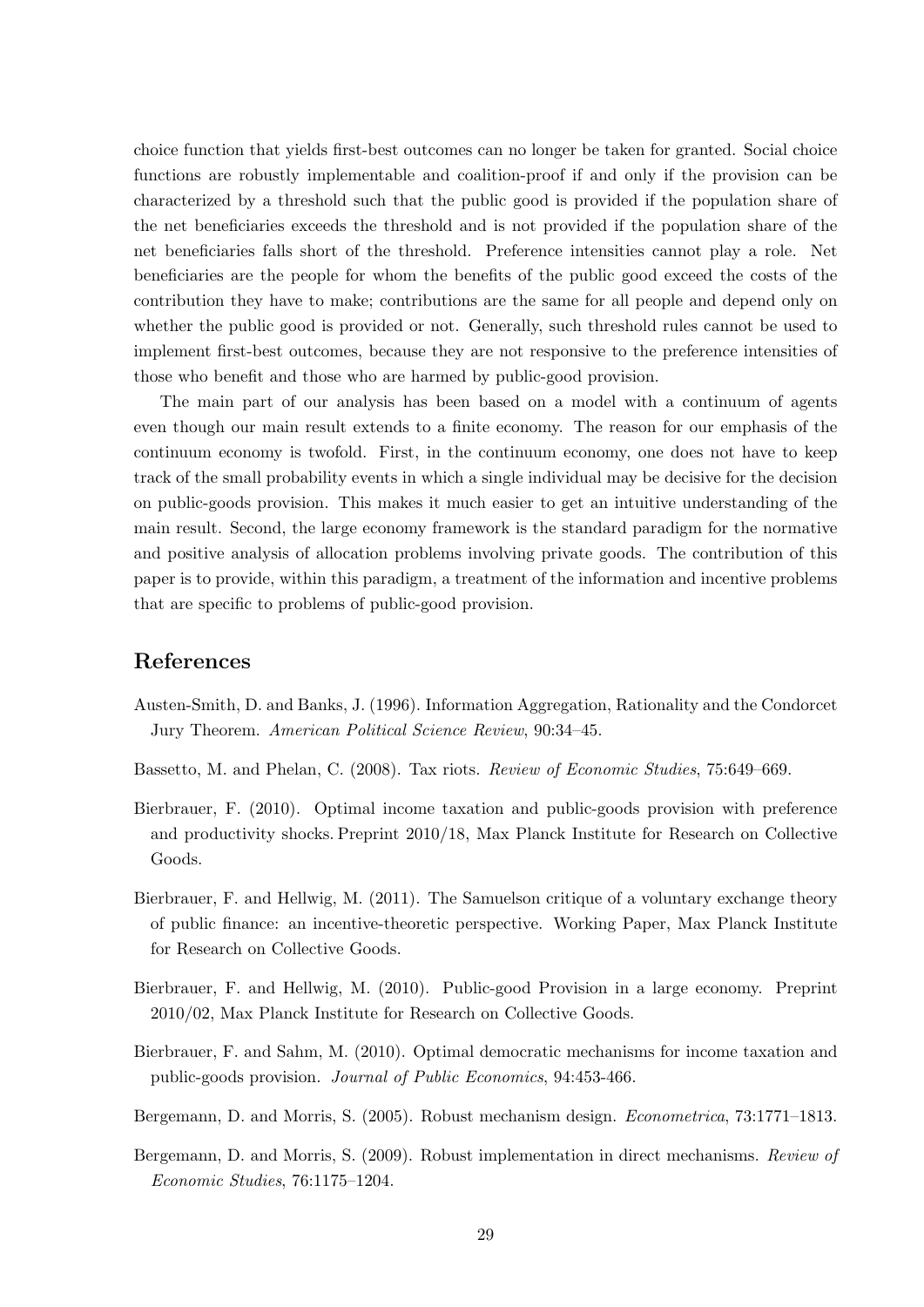- Bernheim, B., Peleg, B., and Whinston, M. (1986). Coalition-proof Nash equilibria I. concepts. Journal of Economic Theory, 42:1–12.
- Clarke, E. (1971). Multipart pricing of public goods. Public Choice, 11:17–33.
- Crémer, J. and McLean, R. (1985). Optimal selling strategies under uncertainty for a discriminating monopolist when demands are interdependent. Econometrica, 53:345–361.
- Crémer, J. and McLean, R. (1988). Full extraction of the surplus in Bayesian and dominant strategy auctions. Econometrica, 56:1247–1257.
- d'Aspremont, C. and Gérard-Varet, L. (1979). Incentives and incomplete information. Journal of Public Economics, 11:25–45.
- Fudenberg, D., and Tirole, J. (1991). Game Theory. MIT Press, Cambridge, MA.
- Green, J. and Laffont, J. (1979). Incentives in Public Decision-Making. North-Holland Publishing Company.
- Groves, T. (1973). Incentives in teams. Econometrica, 41:617–663.
- Guesnerie, R. (1995). A Contribution to the Pure Theory of Taxation. Cambridge University Press.
- Hellwig, M. (2011). Incomplete-Information Models of Large Economies with Anonymity: Existence and Uniqueness of Common Priors in. Preprint 2011/08, Max Planck Institute for Research on Collective Goods.
- Hindriks, J., and Myles, G. (2006). Intermediate Public Economics. MIT Press, Cambridge, MA.
- Jackson, M. (2001). A crash course in implementation theory. Social Choice and Welfare, 18:655–708.
- Laffont, J. and Martimort, D. (1997). Collusion under asymmetric information. Econometrica, 65:875–911.
- Laffont, J. and Martimort, D. (2000). Mechanism design with collusion and correlation. *Econo*metrica, 68:309–342.
- Ledyard, J. (1978). Incentive compatibility and incomplete information. Journal of Economic Theory, 18:171–189.
- Lindahl, E. (1919). Die Gerechtigkeit der Besteuerung. Lund.
- Mailath, G. and Postlewaite, A. (1990). Asymmetric Information Bargaining Problems with Many Agents. Review of Economic Studies, 57:351–367.
- Mas-Colell, A., Whinston, M., and Green, J. (1995). *Microeconomic Theory*. Oxford University Press, New York.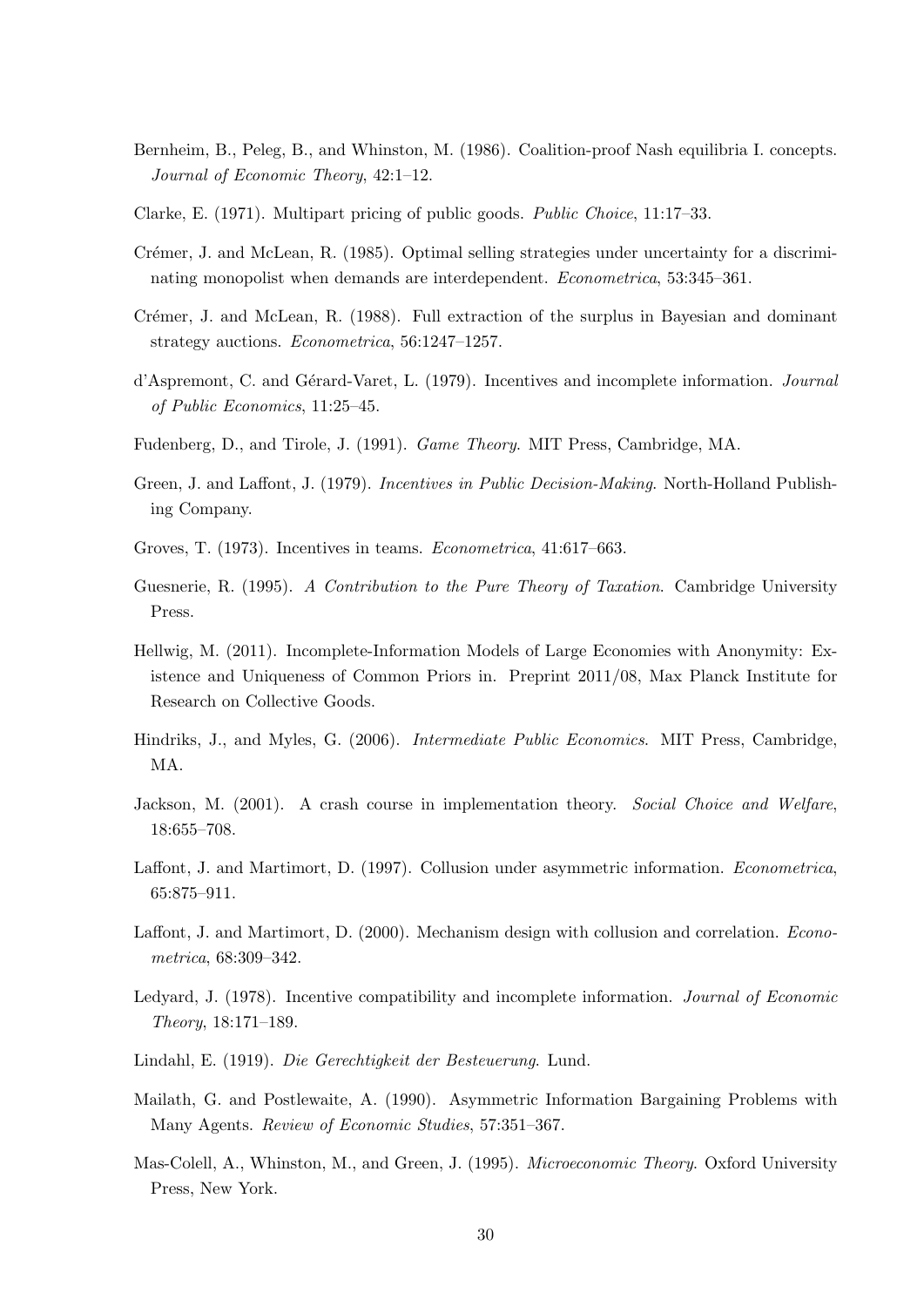- Moore, J. (1992). Implementation, contracts, and renegotiation in environments with complete information. In Laffont, J.-J., editor, Advances in Economic Theory: Sixth World Congress, vol. I. Cambridge, UK, Cambridge University Press.
- Neeman, Z. (2004). The relevance of private information in mechanism design. Journal of Economic Theory, 117:55–77.
- Sun, Y. (2006). The exact law of large numbers via Fubini extension and characterization of insurable risks. Journal of Economic Theory, 126:31–69.

## A Appendix

#### Proof of Proposition 3

The "if" part of the proposition is trivial. To prove the "only if" part, suppose that the social choice function  $F$  is robustly implementable and coalition-proof, i.e., that there exists a mechanism  $f = (R, q, p)$  which reaches F by means of a strategy profile  $\sigma^*$  so that (i)  $\sigma^*$  is a Nash equilibrium on every type space with a belief system that satisfies Property P, and, in particular, on every type space with a degenerate belief system, and (ii) that on every such type space  $\sigma^*$  is coalition-proof.

The proof is by contradiction. Hence, suppose that, in the game induced by the direct mechanism  $f_F = (T, q_F, p_F)$  on the type space  $[(T, \mathcal{T}), \tau, \beta]$ , the "honest" strategy profile h is blocked by the set  $T' \subset T$ . Let  $\ell_{T'} : T' \to \mathcal{M}(T)$  be the associated "lying" strategy for types in T' and let  $(\ell_{T'}, h_{T\setminus T'})$  be the strategy profile that results from having types in T' report payoff types according to  $\ell_{T'}$  and types in  $T\backslash T'$  report payoff types according to h. If the true cross-section distribution of types is  $\delta$ , then by (3), the strategy profile  $(\ell_{T}, h_{T\setminus T})$  gives rise to a cross-section distribution of reports  $\Delta((\ell_{T'}, h_{T\setminus T'}), \delta, f_F)$  such that

$$
\Delta(\hat{T}|(\ell_{T'}, h_{T\setminus T'}), \delta, f_F) = \int_{T'} \ell_{T'}(\hat{T}|t') d\delta(t') + \delta(\hat{T}\setminus T') \tag{19}
$$

for any  $\hat{T} \subset T$ . Under the strategy profile h, the cross-section distribution of reports is just  $\Delta(h, \delta, f_F) = \delta$ . Because T' blocks the strategy profile h, we have

$$
\int_{T} U(\hat{t} \mid t', (\ell_{T'}, h_{T \setminus T'}), f_{F}) d\ell_{T'}(\hat{t}|t') \ge U(t' \mid t', h, f_{F}),
$$
\n(20)

for all  $t' \in T'$ , with a strict inequality for some  $t' \in T'$ . By (4) and by the definition of  $q_F$  and  $p_F$ , we have

$$
U(\hat{t} | t', (\ell_{T'}, h_{T \setminus T'}), f_F) = \int_{\mathcal{M}(T)} \{ \tau(t') Q_F(\Delta((\ell_{T'}, h_{T \setminus T'}), \delta, f_F) \circ \tau^{-1}) - \bar{P}_F(\Delta((\ell_{T'}, h_{T \setminus T'}), \delta, f_F) \circ \tau^{-1}) \} d\beta(\delta | t'), \tag{21}
$$

and

$$
U(t' | t', h, f_F) = \int_{\mathcal{M}(T)} \{ \tau(t') Q_F(\delta \circ \tau^{-1}) - \bar{P}_F(\delta \circ \tau^{-1}) \} d\beta(\delta | t'), \qquad (22)
$$

for all  $\hat{t} \in T$  and all  $t' \in T'$ .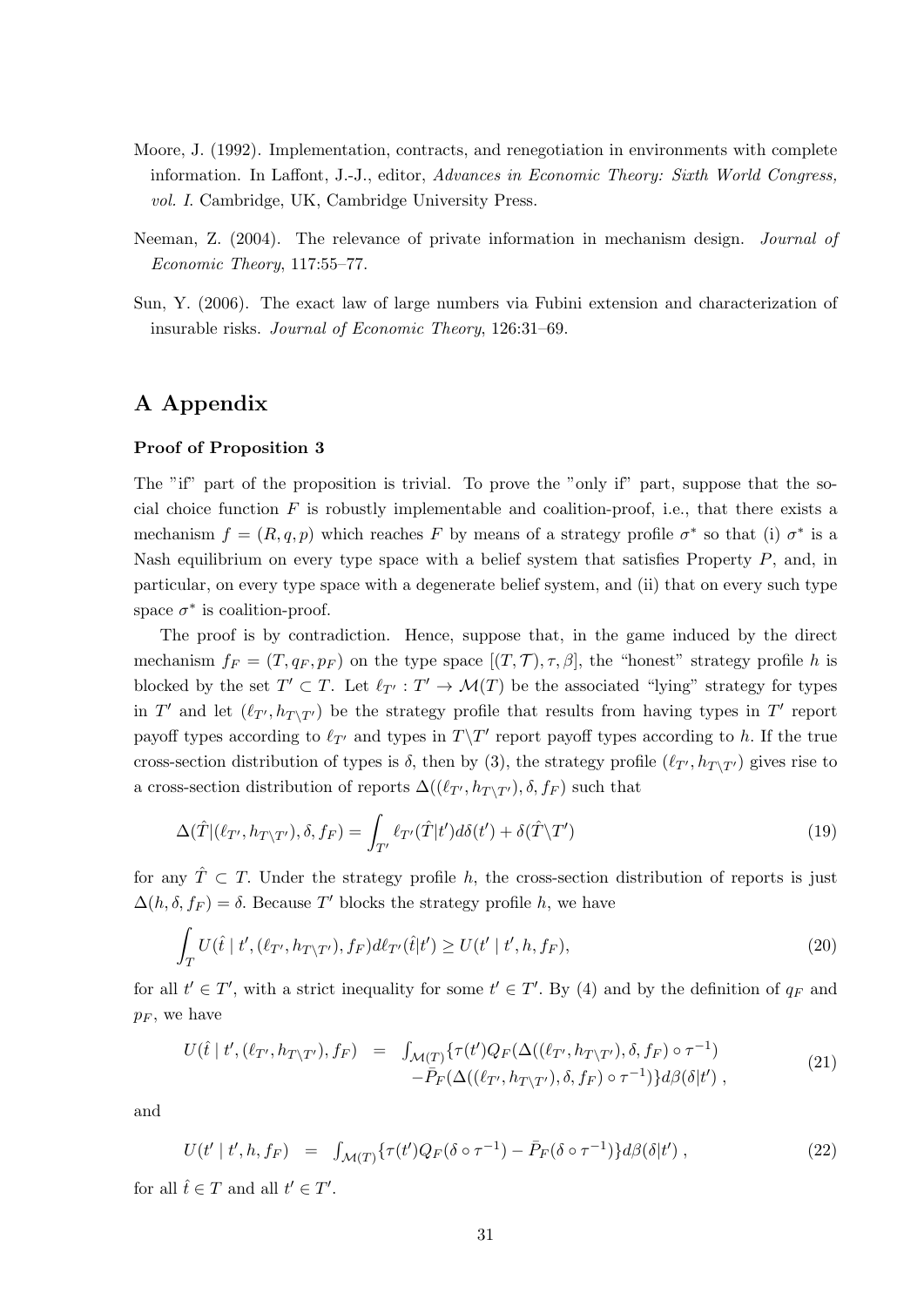In following we will show that an "equivalent" version of this manipulation exists under any other mechanism that implements the given social choice function in a robust and coalition-proof way. Hence, let  $f = (R, q, p)$  and  $\sigma^*$  be any other mechanism and interim Nash equilibrium that implement F on  $[(T, \mathcal{T}), \tau, \beta]$ . Let  $\sigma'_{T'} : T' \to \mathcal{M}(R)$  be given by setting

$$
\sigma'_{T'}(R'|t') = \int_T \sigma^*(R'|\hat{t}) d\ell_{T'}(\hat{t}|t')
$$

for any  $R' \subset R$  and  $t' \in T'$ , and consider the strategy profile  $(\sigma'_{T'}, \sigma^*_{T\setminus T'})$  that results from having types in T' reporting according to  $\sigma'_{T'}$  and types in  $T\T'$  according to  $\sigma^*$ . If the cross-section distribution of types is  $\delta$ , then by (3), the strategy profile  $(\sigma'_{T'}, \sigma^*_{T\setminus T'})$  gives rise to a cross-section distribution of reports  $\Delta((\sigma'_{T'}, \sigma^*_{T\setminus T'}), \delta, f)$  such that

$$
\Delta(R' | (\sigma'_{T'}, \sigma^*_{T \setminus T'}), \delta, f) = \int_{T'} \sigma'_{T'}(R'|t') d\delta(t') + \int_{T \setminus T'} \sigma^*(R'|t) d\delta(t)
$$

$$
= \int_{T'} \int_{T} \sigma^*(R'|t) d\ell_{T'}(t|t') d\delta(t') + \int_{T \setminus T'} \sigma^*(R'|t) d\delta(t)
$$
(23)

for all  $R' \subset R$ . Upon reversing the order of integration in the double integral on the right-hand side and using (19), we find that (23) can be rewritten in as

$$
\Delta(R' | (\sigma'_{T'}, \sigma^*_{T\setminus T'}), \delta, f) = \int_T \sigma^*(R' | t) d\Delta(t | (\ell_{T'}, h_{T\setminus T'}), \delta, f_F)
$$

and, therefore, that

$$
\Delta((\sigma'_{T'}, \sigma^*_{T\setminus T'}), \delta, f) = \Delta(\sigma^*, \Delta((\ell_{T'}, h_{T\setminus T'}, f_F), \delta), f).
$$
\n(24)

Because the mechanism  $f = (R, q, p)$  and strategy profile  $\sigma^*$  implement F, we also have

$$
q(\Delta(\sigma^*, \delta, f)) = Q_F(\delta \circ \tau^{-1})
$$

and

$$
\sigma^*(\{r \in R | p(r, \Delta(\sigma^*, \delta, f)) = \bar{P}_F(\delta \circ \tau^{-1})\}|t) = 1
$$

for all  $t \in T$  and all  $\delta \in \mathcal{M}(T)$ . By the definition of  $\sigma'_{T'}$  and by (24), it follows that

$$
q(\Delta((\sigma'_{T'}, \sigma^*_{T\setminus T'}), \delta, f)) = Q_F(\Delta(\sigma^*, \Delta((\ell_{T'}, h_{T\setminus T'}), \delta, f_F)) \circ \tau^{-1})
$$

and

$$
\sigma'_{T'}(\{r\in R|p(r,\Delta((\sigma'_{T'},\sigma^*_{T\backslash T'}),\delta,f))=\bar{P}_F(\Delta_f(\sigma^*,\Delta((\ell_{T'},h_{T\backslash T'}),\delta,f_F))\circ\tau^{-1})\}|t')=1
$$

for all  $t' \in T'$  and all  $\delta \in \mathcal{M}(T)$ . By (4) and (21), therefore,

$$
U(r \mid t', (\sigma'_{T'}, \sigma^*_{T\backslash T'}), f) = U(\widehat{t} \mid t', (\ell_{T'}, h_{T\backslash T'}), f_F)
$$

for  $\sigma'_{T'}(t')$ -almost all  $r \in R$ ,  $\ell_{T'}(t')$ -almost all  $\hat{t} \in T$ , and all  $t' \in T'$ . By (4) and (22), we also have

$$
U(r | t', \sigma^*, f) = U(t' | t', h, f_F)
$$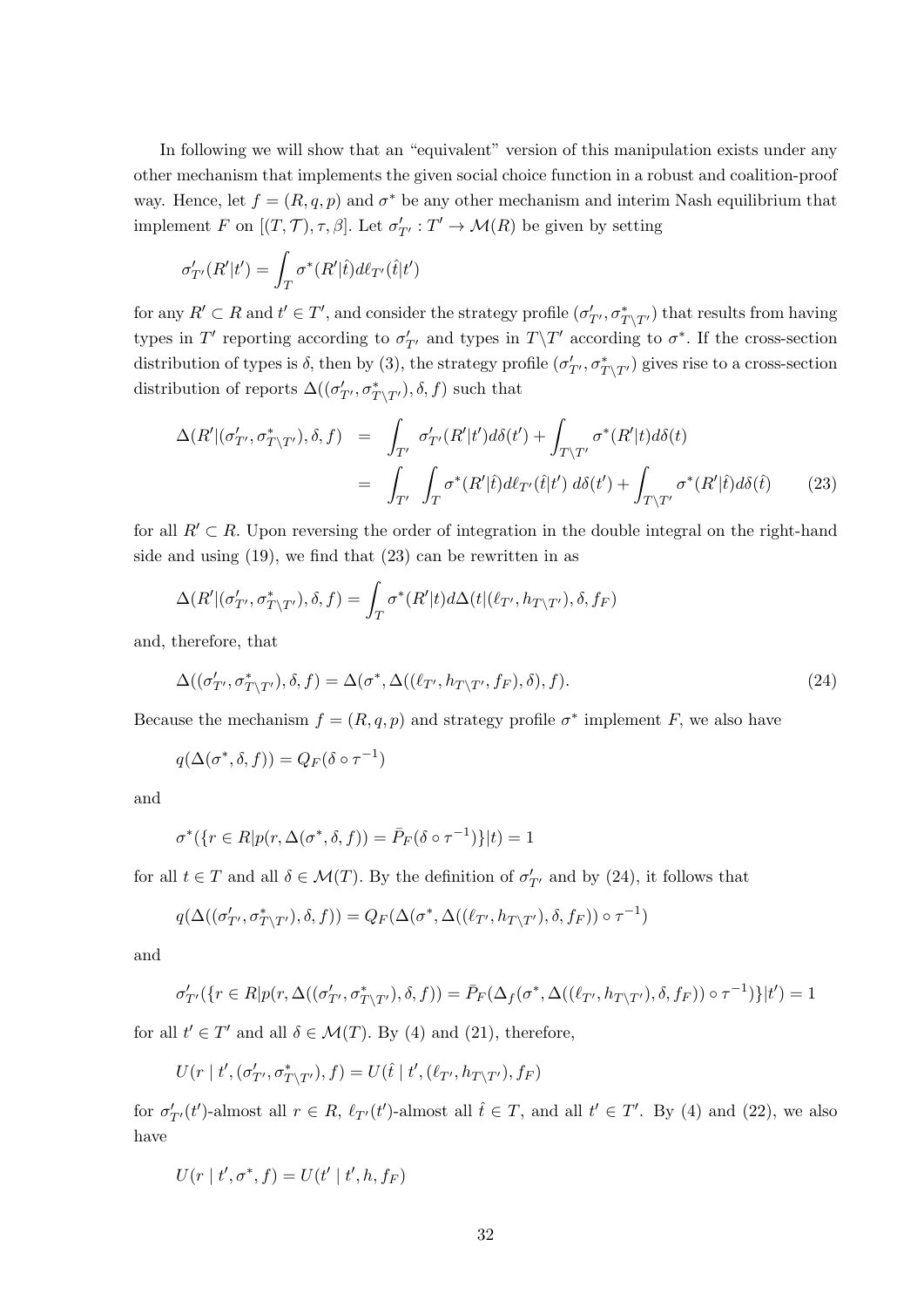for  $\sigma^*$ -almost all  $r \in R$  and all  $t' \in T'$ . Thus,

$$
\int_R U(r \mid t', (\sigma'_{T'}, \sigma^*_{T \setminus T'}), f) d\sigma'_{T'}(r|t') = \int_T U(\hat{t} \mid t', (\ell_{T'}, h_{T \setminus T'}), f_F) d\ell_{T'}(\hat{t}|t')
$$

and

$$
\int_{R} U(r \mid t', \sigma^*, f) d\sigma^*(r) = U(t' \mid t', h, f_F)
$$

for all  $t' \in T'$ . By (20), it follows that

$$
\int_{R} U(r \mid t', (\sigma'_{T'}, \sigma^*_{T\setminus T'}), f) d\sigma'_{T'}(r|t') \ge \int_{R} U(r \mid t', \sigma^*, f) d\sigma^*(r)
$$

for all  $t' \in T'$ , with a strict inequality for some  $t' \in T'$ .

The set of types  $T'$  that possess a lie that blocks the truthtelling equilibrium for the direct mechanism  $f_F$  thus also possesses a deviation  $\sigma_{T}$  that makes them better off relative to the the equilibrium  $\sigma^*$  for the mechanism f. To establish that  $(T', \sigma_{T'})$  blocks the equilibrium  $\sigma^*$  it therefore remains to be shown that  $(\sigma_{T'}, \sigma_{T\setminus T'}^*)$  is a Nash equilibrium on the given type space. This follows from the following observations: All individuals, the deviating ones as well as the non-deviating ones, choose, almost surely, reports that belong to the support of  $\sigma^*(t)$ , for some  $t \in T$ . The fact that  $\sigma^*$  is a Nash equilibrium on every type space with a degenerate belief system implies that all individuals are giving a best response if they behave according to  $(\sigma_{T'}, \sigma_{T\setminus T'}^*)$ on the given type space.

#### Proof of Proposition 4

If the robustly implementable anonymous social choice function  $F = (Q_F, \bar{P}_F)$  is coalition-proof, then, by Proposition 3, for every  $s \in \mathcal{M}(V)$ , the "honest" strategy profile h is a coalition-proof interim Nash equilibrium for the game induced by the direct mechanism  $f_F = (V, Q_F, \bar{P}_F)$  on the naive type space  $[(V, V), \beta_s]$ . Thus, there exists no collective deviation  $\pi = (V', \ell'_{V'})$  such that  $(\ell'_{V'}, h_{V \setminus V'})$  is an interim Nash equilibrium for the game induced by  $f_F = (V, Q_F, \bar{P}_F)$  on the type space  $[(V, V), \beta_s]$  and, moreover, the inequality (12) holds for all  $v' \in V'$ , where, for some  $v' \in V'$ , the inequality is strict. Because individual announcements do not affect outcomes, any strategy profile  $(\ell'_{V'}, h_{V \setminus V'})$  that is induced by a collective deviation  $\pi = (V', \ell'_{V'})$  is an interim Nash equilibrium for the game induced by  $f_F = (V, Q_F, \bar{P}_F)$ . The proposition follows immediately.

#### Proof of Proposition 7

Part A. We first show that statement i) in Proposition 7 is true. Suppose there is  $\bar{s} = (\bar{s}^0, \bar{s}^x, \bar{s}^1)$ so that  $Q_F(\bar{s}^0, \bar{s}^x, \bar{s}^1) = 2$ .

Step 1. It has to be true that for all  $s = (s^0, s^x, s^1)$  with  $s^0 = \bar{s}^0$  and  $s^1 \geq \bar{s}^1$ ,  $Q_F(s) = 2$ . Otherwise there would be a state  $\hat{s}$  so that  $\hat{s}^0 = \bar{s}^0$ , and  $\hat{s}^1 > \bar{s}^1$ , but  $\tilde{U}(\hat{s} \mid 1) < \tilde{U}(\bar{s} \mid 1)$ , a contradiction to Corollary 4. Analogously, it has to be true that for all  $s = (s^0, s^x, s^1)$  with  $s^x = \overline{s}^x$  and  $s^1 \geq \overline{s}^1$ ,  $Q_F(s) = 2$ . Repeating this argument implies that  $Q_F(s) = 2$ , for all s so that  $s^0 \leq \bar{s}^0$  and  $s^0 + s^1 \geq \bar{s}^0 + \bar{s}^1$ . The argument is illustrated graphically in Figure 3. The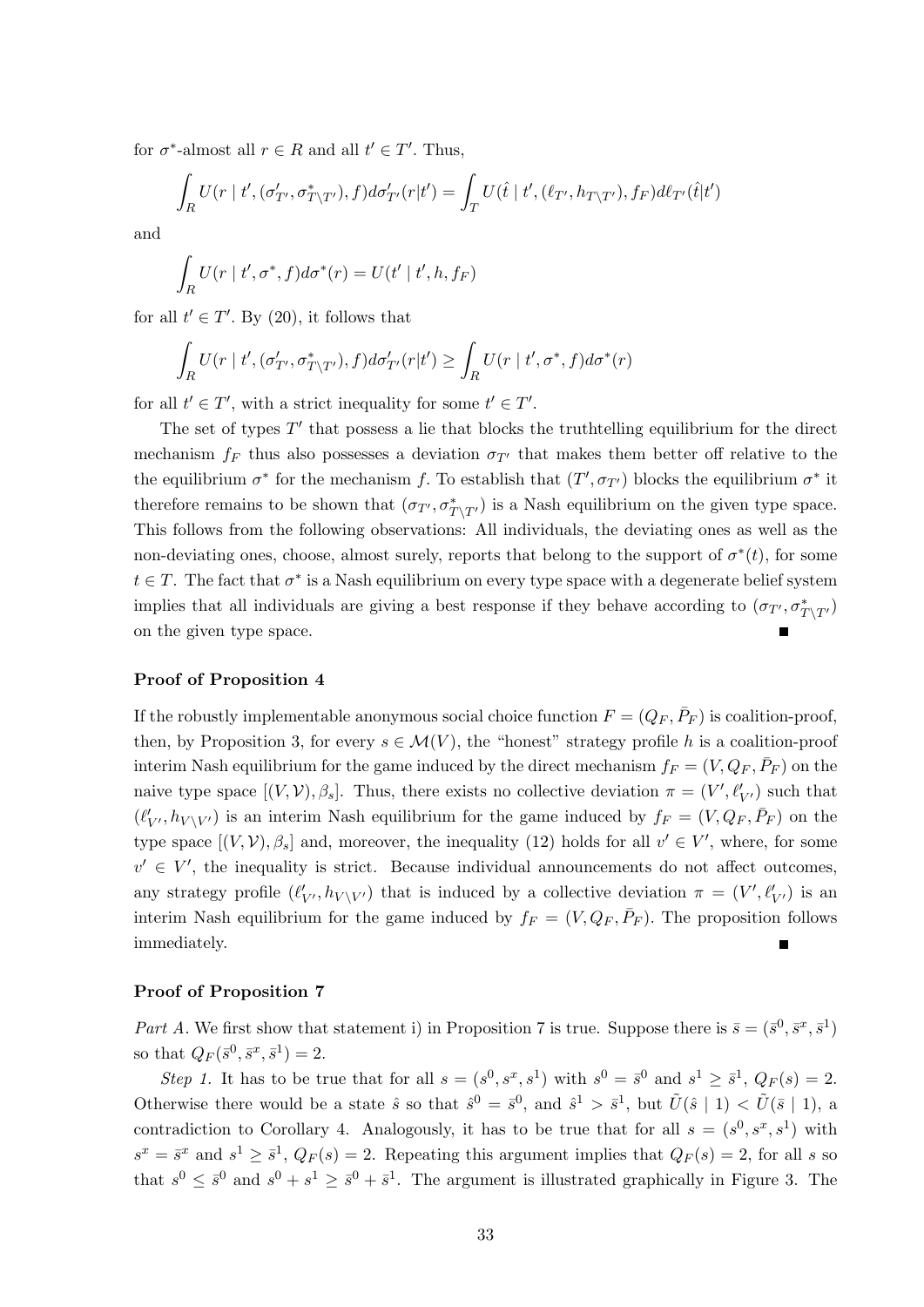vertical line starting at  $\bar{s}$  is the locus of points so that  $s^0 = \bar{s}^0$  and  $s^1 \geq \bar{s}^1$ . The downwardsloping line is the locus of points so that  $s^1 \geq \overline{s}^1$  and  $s^x = \overline{s}^x$ . If  $Q_F(\overline{s}) = 2$ , then we need to have  $Q_F(s) = 2$ , for all s in the trapezoid in the northwest of  $\bar{s}$ .

Step 2. It has to be true that for all  $s = (s^0, s^x, s^1)$  with  $s^0 > \bar{s}^0$  and  $s^1 = \bar{s}^1$ ,  $Q_F(s) = 2$ . Otherwise there would be a state  $\hat{s}$  so  $\hat{s}^1 = \bar{s}^1$ ,  $\hat{s}^x < \bar{s}^x$ , and  $\tilde{U}(\hat{s} \mid x) > \tilde{U}(\bar{s} \mid x)$ , a contradiction to Corollary 4. Analogously, it has to be true that for all  $s = (s^0, s^x, s^1)$  with  $s^0 = \bar{s}^0$  and  $s^1 > \bar{s}^1$ ,  $Q_F(s) = 2$ . Repeating this argument implies that  $Q_F(s) = 2$ , for all s so that  $s^0 \geq \bar{s}^0$ and  $s^1 \geq \bar{s}^1$ . The argument is illustrated graphically in Figure 3. If  $Q_F(\bar{s}) = 2$ , then we need to have  $Q_F(s) = 2$ , for all s in the triangle in the northeast of  $\bar{s}$ .

Step 3. It has to be true that for all  $s = (s^0, s^x, s^1)$  with  $s^0 < \bar{s}^0$  and  $s^1 = \bar{s}^1$ ,  $Q_F(s) = 2$ . Otherwise there would be a state  $\hat{s}$  so  $\hat{s}^1 = \bar{s}^1$ ,  $\hat{s}^0 < \bar{s}^0$ , and  $\tilde{U}(\hat{s} \mid 0) > \tilde{U}(\bar{s} \mid 0)$ , a contradiction to Corollary 4. Analogously, it has to be true that for all  $s = (s^0, s^x, s^1)$  with  $s^x = \overline{s}^x$  and  $s^0 < \bar{s}^0$ ,  $Q_F(s) = 2$ . Repeating this argument implies that  $Q_F(s) = 2$ , for all s so that  $s^0 \leq \bar{s}^0$ and  $s^0 + s^1 \leq \bar{s}^0 + \bar{s}^1$ . The argument is illustrated graphically in Figure 3. If  $Q_F(\bar{s}) = 2$ , then we need to have  $Q_F(s) = 2$ , for all s in the triangle in the northwest of  $\bar{s}$ .

Figure 3: Implications of  $Q_F(\bar{s}) = 2$ 



Part B. We now show that statement ii) in Proposition 7 is true. Suppose that there is some  $\bar{s}$  so that  $Q_F(\bar{s}) = 2$ , and some  $\hat{s}$  so that  $Q_F(\hat{s}) = 0$ .

By part i) there exists a number  $\tilde{s}^1 > 0$  so that  $Q_F(s) = 2$  if and only if  $s^1 \geq \tilde{s}^1$ . This situation is illustrated in Figure 4. In the region below the  $s^1 = \tilde{s}^0$ -line the provision level has to be either 0 or 1.

We can now adapt the argument from part A to show that, if there is a state  $\hat{s}$  with  $Q_F(\hat{s}) = 0$ , then it has to be the case that  $Q_F(s) = 0$ , for all s with  $s^0 \geq \hat{s}^0$ . The details of this exercise are left to the reader.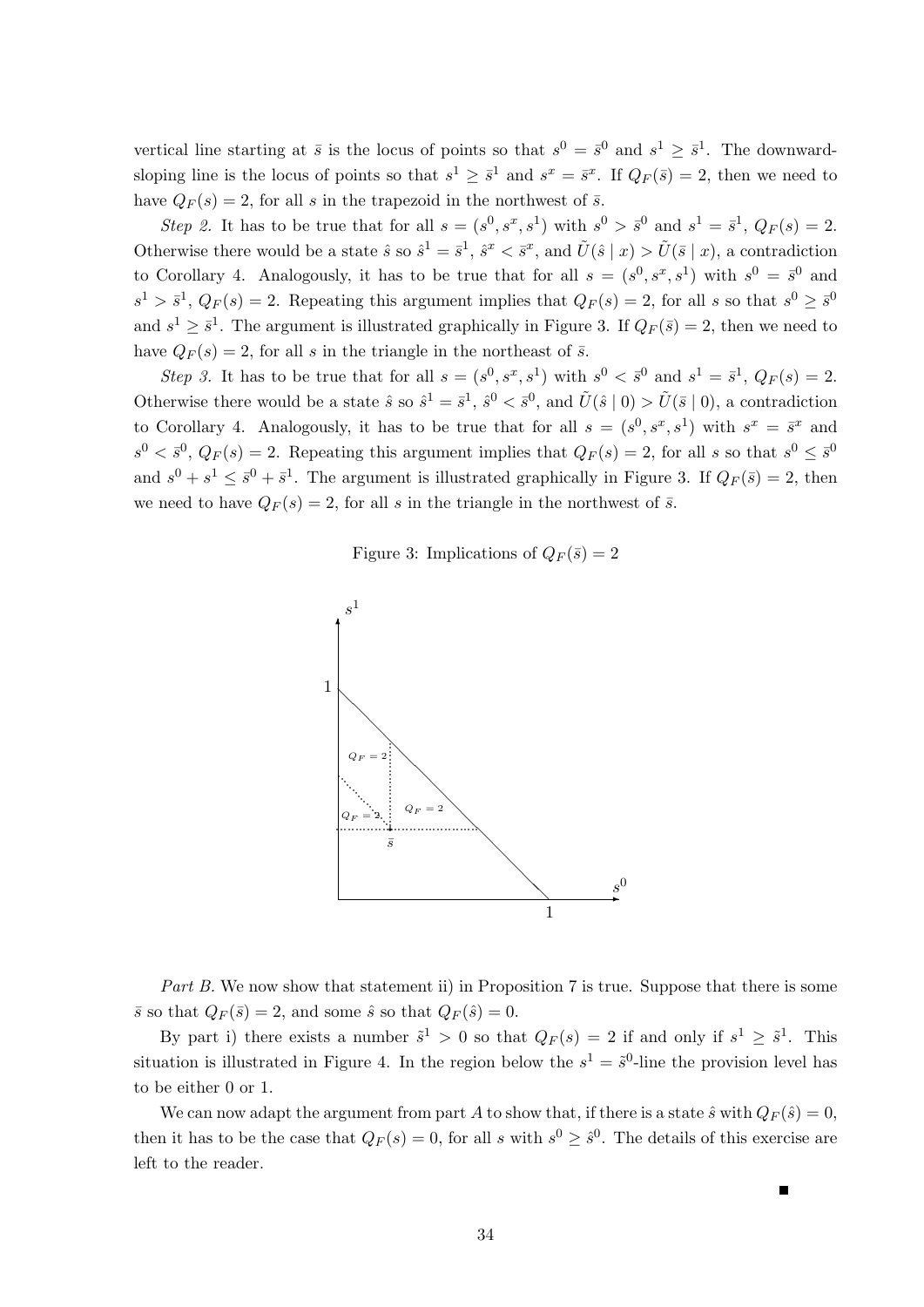## B The finite economy

We now show that our main results in Propositions 5 and 6 extend to an economy with finitely many individuals. In the finite economy, the analysis is more complicated because an individual's action not only affects the own payment, but possibly also the decision on public-goods provision. Consequently, a group deviation does not automatically satisfy the condition that each deviating individual's action is a best response to the behavior of all other individuals. However, as will be shown below in Lemma 2, individuals do generally have multiple best responses. As we will see, this leaves sufficient scope for the formation of coalitions that are individually incentivecompatible so that our main result goes through. All proofs for the economy with finitely many individuals are in Section B.3.

As in the body of the text, we stick to the assumption that blocking manipulations cannot make use of on side payments. In an economy with finitely many individuals, this assumption involves a loss of generality. We conjecture, however, that one could prove a limit result so that, as the number of individuals goes to infinity, the effectiveness of side-payments as a means of facilitating coalition formation goes to zero. In fact, such limit results have already been provided by Mailath and Postlewaite (1990) for an independent private values model and by Neeman (2004) for a model which allows for a much larger set of type spaces.

#### B.1 The model

This section provides an adaptation of our model to an economy with finitely many individuals.

**Individuals.** The set of individuals is given by  $I = \{1, \ldots, n\}$ . Individual i has utility a function  $u_i = v_i Q - P_i$ , where  $v_i \in V$  is the individual's valuation of a public good (*i*'s payoff type),  $Q \in \{0, 1\}$  and  $P_i$  is a monetary payment. We assume that V is a bounded subset of  $\mathbb{R}_+$ , that contains 0 as its smallest element and  $\bar{v}$  as its largest element. We write  $v = (v_1, \ldots, v_n)$ for a typical vector that lists the payoff types of all individuals.

Individual i's type  $t_i$  belongs to a set of possible types T, which is taken to be the same for all individuals. Each individual privately observes the own type. An individual's payoff type is determined by the function  $\tau : T \to V$ . We assume throughout that  $\tau$  is surjective. We will occasionally use the shorthand notation  $\tau(t) = (\tau(t_i), \dots, \tau(t_n))$  for the vector of payoff types that is induced by a vector of types  $t = (t_1, \ldots, t_n)$ .

An individual's belief type is determined by the function  $\beta : T \to \mathcal{M}(T_{-i}),$  where  $\mathcal{M}(T_{-i})$ is the set of probability measures over the possible types of all individuals, except individual  $i$ ,  $T_{-i} = T^{n-1}$ . The collection  $[T, \tau, \beta]$  is referred to as a type space.

**Mechanisms.** A mechanism  $f = (R_1, \ldots, R_n, q, p_1, \ldots, p_n)$  consists of: (i) for each individual *i*, a set of feasible reports  $R_i$ ; we write  $r = (r_1, \ldots, r_n)$  for a typical vector that lists the reports of all individuals; (ii) a public-goods provision rule  $q: \prod_i R_i \to \{0,1\}$ , which determines, for each vector of reports, whether or not the public good is provided; and (iii) for each individual *i*, a function  $p_i: \prod_i R_i \to \mathbb{R}$ , which determines *i*'s payment as a function of all reports. We will occasionally write  $R_{-i} = \prod_{j \neq i} R_j$  for the set of possible reports by all individuals except *i*.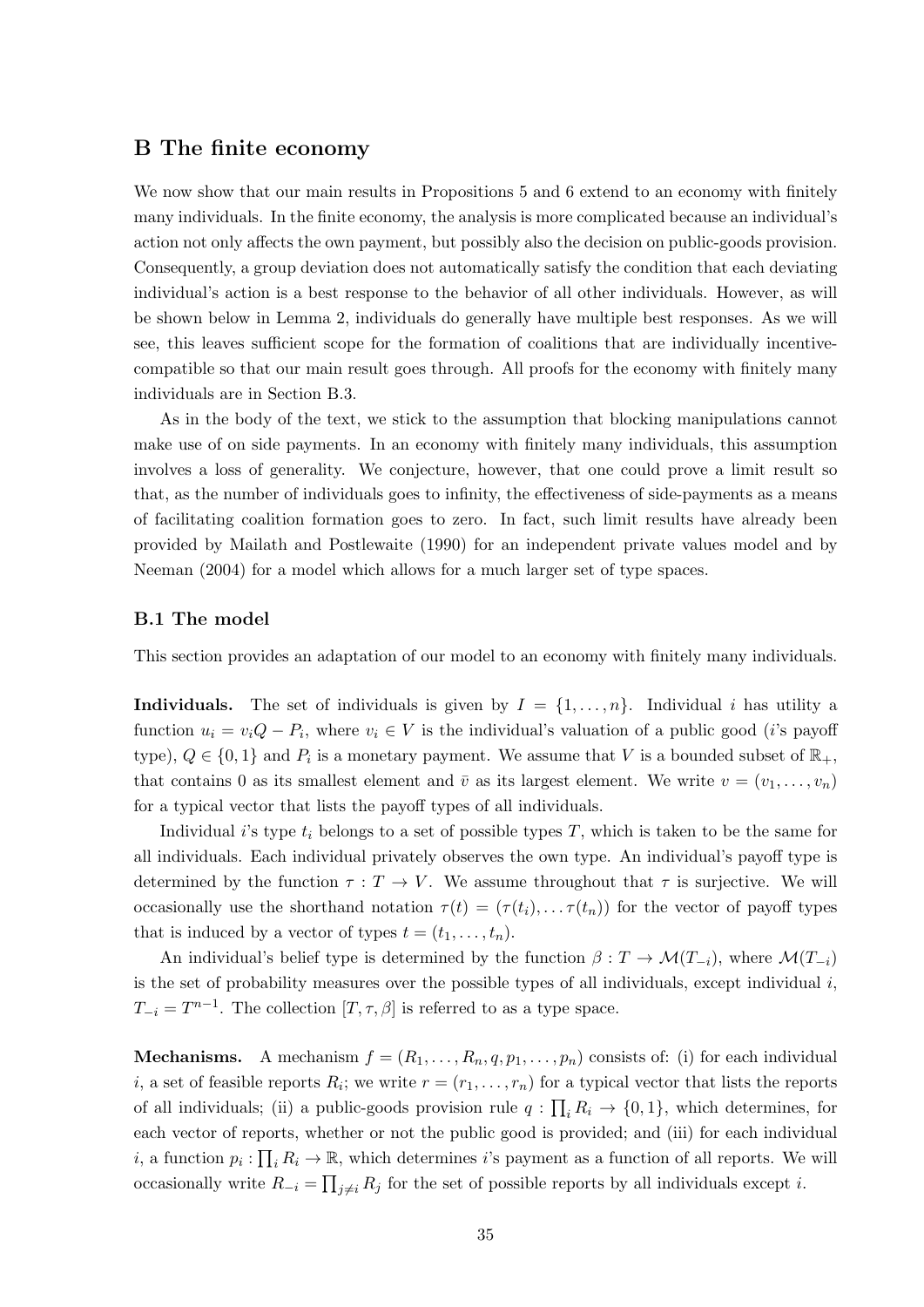Given a mechanism, a (mixed) strategy for player i is a function  $\sigma_i : T \to \mathcal{M}(R_i)$ . Hence, we think of the report that is sent by type  $t_i$  of individual i as a random variable  $r_i$ , which is distributed according to a probability distribution  $\sigma_i(t_i)$ . In the following, we denote by  $\sigma(R'_i \mid t_i)$  the probability according to which type  $t_i$  of player i chooses a message in a subset  $R_i'$  of  $R_i$ . We denote by  $R_i^+(\sigma, t_i)$  the smallest subset  $R_i'$  of  $R_i$  so that  $\sigma(R_i' | t_i) = 1$ .

A strategy profile is in the following written as  $\sigma = (\sigma_1, \ldots, \sigma_n)$ . Let  $t = (t_i, \ldots, t_n)$  be a given type profile. Conditional on this type profile, the profile of reports received by the mechanism is a random variable  $r = (r_1, \ldots, r_n)$ . We denote by  $\sigma(t) = \prod_i \sigma_i(t_i)$  the probability distribution of r conditional on t.

Given a mechanism f and a type space, a strategy profile  $\sigma^*$  is called an interim Nash equilibrium provided that for all  $i$ , and all  $t_i$ ,

$$
R_i^+(\sigma_i^*, t_i) \in \operatorname{argmax}_{r_i \in R_i} \quad \int\limits_{T_{-i}} \int\limits_{R_{-i}} u(f(r_{-i}, r_i), \tau(t_i)) \, d\sigma_{-i}^*(r_{-i} \mid t_{-i}) \, d\beta(t_{-i} \mid t_i) \,, \tag{25}
$$

where

$$
u(f(r_{-i},r_i),\tau(t_i)) := \tau(t_i)q(r_{-i},r_i) - p_i(r_{-i},r_i) .
$$

In the following, we denote the expected payoff of type  $t_i$  of individual i under a strategy profile  $\sigma$  by

$$
U_i(\sigma, t_i, f) := \int\limits_{T_{-i}} \int\limits_R u(f(r), \tau(t_i)) \ d\sigma(r \mid t_{-i}) \ d\beta(t_{-i} \mid t_i) .
$$

**Social Choice Functions.** A social choice function  $F = (Q_F, P_{F1}, \ldots, P_{Fn})$  consists of (i) a public-goods provision rule  $Q_F : V^n \to \{0,1\}$ , which determines, for each vector of payoff types, whether or not the public good is provided, and (ii) for each individual  $i$ , a function  $P_{Fi}: V^n \to \mathbb{R}$ , which determines *i*'s payment.

A social choice function  $F$  is said to be implementable on a given type space if there exists a mechanism f with an interim Nash equilibrium  $\sigma^*$  so that for all  $t = (t_1, \ldots, t_n)$ ,

$$
q(r) = Q_F(\tau(t)) \quad \text{and} \quad p_i(r) = P_{Fi}(\tau(t)), \quad \text{for all } i \tag{26}
$$

 $\sigma^*(t)$ -almost surely.

**Robust Implementability.** Given a set T of types and a function  $\tau$ , a social choice function F is said to be robustly implementable if there is a mechanism f with an equilibrium  $\sigma^*$  so that (25) and (26) hold on every type space  $[T, \tau, \beta]$ .

The following lemma, that we state without proof, is due to Ledyard (1978) and Bergemann and Morris (2005): Robust implementability is equivalent to implementability by means of a mechanism such that individuals announce payoff types, and such that truthtelling is a dominant strategy equilibrium. The lemma is the finite economy analogue to Proposition 1.

**Lemma 1** A social choice function F is robustly implementable if and only if it is payoff-type dominant strategy incentive compatible: for all i, all  $v_i$ , all  $v'_i$ , and all  $v_{-i}$ ,

$$
v_i Q_F(v_{-i}, v_i) - P_{Fi}(v_{-i}, v_i) \ge v_i Q_F(v_{-i}, v_i') - P_{Fi}(v_{-i}, v_i').
$$
\n(27)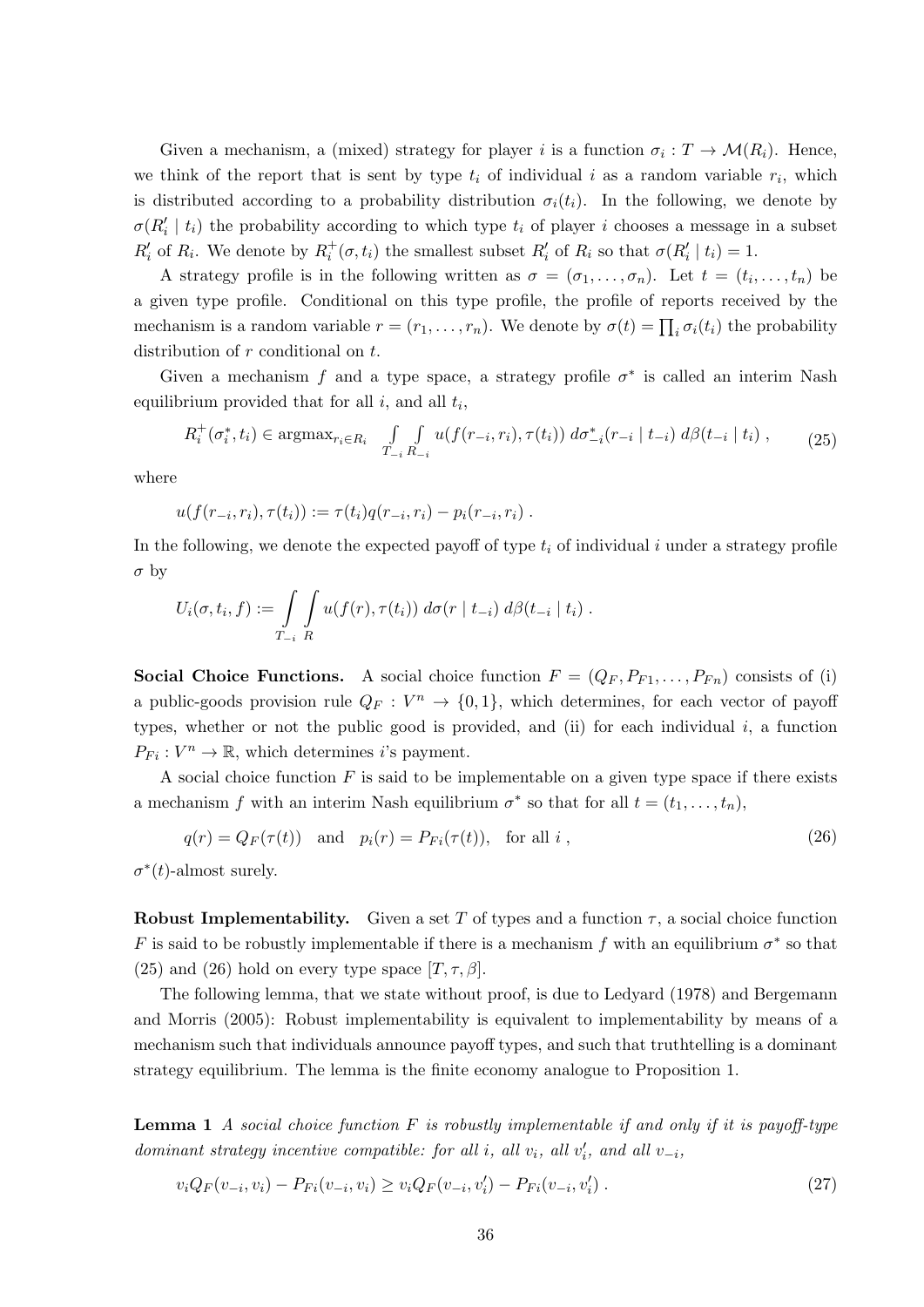The next Lemma provides a complete characterization of robustly implementable social choice functions.

**Lemma 2** A social choice function  $F$  is robustly implementable if and only if it has the following properties: For every i, and every  $v_{-i}$ , there exists a cutoff type  $c_i(v_{-i}) \geq 0$  so that

$$
Q_F(v_{-i}, v_i) = \begin{cases} 0, & if \quad v_i < c_i(v_{-i}), \\ 1, & if \quad v_i \ge c_i(v_{-i}). \end{cases} \tag{28}
$$

If  $0 < c_i(v_{-i}) \leq \overline{v}$ , then there exist numbers  $P_{Fi}^0(v_{-i})$  and  $P_{Fi}^1(v_{-i})$  so that

$$
P_{Fi}(v_{-i}, v_i) = \begin{cases} P_{Fi}^0(v_{-i}), & if \quad v_i < c_i(v_{-i}), \\ P_{Fi}^1(v_{-i}), & if \quad v_i \geq c_i(v_{-i}), \end{cases}
$$
\n
$$
(29)
$$

where

$$
\inf \{ v_i \in V \mid v_i > c_i(v_{-i}) \} \ge P_{Fi}^1(v_{-i}) - P_{Fi}^0(v_{-i}) \ge \sup \{ v_i \in V \mid v_i \le c_i(v_{-i}) \} . \tag{30}
$$

If  $c_i(v_{-i}) > \overline{v}$ , or  $c_i(v_{-i}) = 0$  then there exists a number  $\overline{P}_{Fi}(v_{-i})$  so that

$$
P_{Fi}(v_{-i}, v_i) = \bar{P}_{Fi}(v_{-i}) \tag{31}
$$

for all  $v_i$ .

Consider a direct mechanism that implements a social choice function with the properties in Lemma 2 in a truth-telling equilibrium. Observe that on every complete information type space, i.e., a type space where all individuals assign probability 1 to a specific payoff type profile v, individuals have multiple best responses. If  $Q_F(v) = 0$ , then every individual is willing to understate his preferences since this has neither an impact on the provision level, nor on the individual's payment. Likewise, if  $Q_F(v) = 1$ , then every individual is willing to exaggerate his preferences. In the following, we will show that these multiple best responses generate a degree of freedom for incentive-compatible coalition formation. As a preliminary step, however, we need to adapt our notion of a coalition-proof equilibrium to our model of a finite economy.

**Coalition-proof equilibrium.** Fix a mechanism  $f$  and a type space. An interim Nash equilibrium  $\sigma^*$  is said to be coalition-proof if the following does not exist: A deviation by a set of individuals  $I' \subset I$  to a strategy profile  $\sigma'_{I'} = (\sigma'_{i})_{i \in I'}$  being such that

- i) The strategy  $(\sigma'^*_{I\setminus I'}, \sigma'_{I'})$  is an interim Nash equilibrium.
- ii) For all  $i \in I'$  and all  $t_i$  so that  $\sigma'_i(t_i) \neq \sigma^*(t_i)$ ,  $U_i((\sigma'^*_{I \setminus I'}, \sigma'_{I'}), t_i, f) \geq U_i(\sigma^*, t_i, f)$ . Moreover, there is at least one  $i \in I'$  with a type  $t_i$  so that  $U_i((\sigma_{I \setminus I'}^{t*}, \sigma_{I'}'), t_i, f) > U_i(\sigma^*, t_i, f)$ .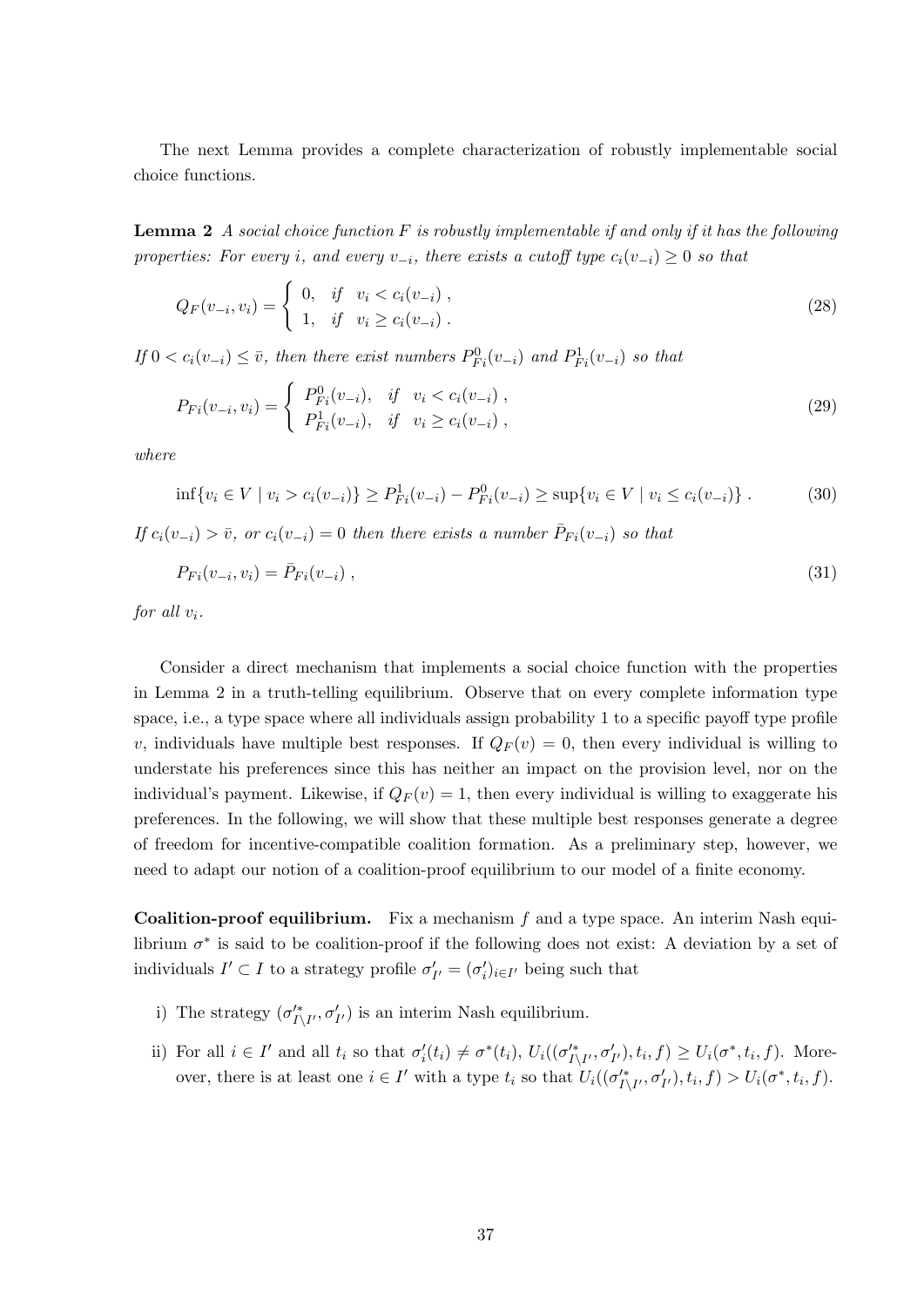Robust and coalition-proof social choice functions. Given a set  $T$  of types and a function  $\tau$ , a social choice function F is said to be robustly and coalition-proof if there is a mechanism f and strategy  $\sigma^*$  such that (i)  $\sigma^*$  is a coalition-proof interim Nash equilibrium on every type space  $[T, \tau, \beta]$ , and (ii) for every t, the equilibrium allocation coincides with the allocation stipulated by the social choice function, i.e., (26) holds.

The following Lemma states a necessary condition for robustness and coalition-proofness. It is the finite-economy-version of Proposition 4. In the finite economy, the condition that each deviators is, individually, giving a best response is not trivially fulfilled. Hence, there are participation and an incentive constraints that need to be satisfied. Proposition 4, by contrast, stated only a participation constraint.

Lemma 3 If a social choice function is robust and coalition-proof, then the following does not exist: a profile of payoff types v, a subset  $I'$  of  $I$  with a deviation  $v'_{I'} \neq v_{I'}$  so that

i) The deviators benefit. For all  $i \in I'$ ,

$$
v_i Q_F(v_{I \setminus I'}, v'_{I'}) - P_{Fi}(v_{I \setminus I'}, v'_{I'}) \ge v_i Q_F(v_{I \setminus I'}, v_{I'}) - P_{Fi}(v_{I \setminus I'}, v_{I'}) ,
$$

with a strict inequality for at least some  $i \in I'$ .

ii) Each deviator gives a best response. For all  $i \in I'$ ,

$$
v_i Q_F(v_{I \setminus I'}, v'_{I'-i}, v'_i) - P_{Fi}(v_{I \setminus I'}, v'_{I'-i}, v'_i) \ge v_i Q_F(v_{I \setminus I'}, v'_{I'-i}, v_i) - P_{Fi}(v_{I \setminus I'}, v'_{I'-i}, v_i) .
$$

The *inequalities* in Lemma 3 state properties of a social choice function that are necessary for robustness and coalition-proofness. The words in Lemma 3 are based on the interpretation of such a social choice function as a direct mechanism in which individuals communicate their payoff types and in which truthtelling is a dominant strategy equilibrium. A truthtelling equilibrium is coalition-proof only if there is no profile of payoff types so that some individuals benefit from lying (property i)) and choose an action that is as good as the truth (property ii)).

We could add a third requirement, namely that each non-deviator is giving a best response: For all  $j \in I \setminus I'$ , and all  $v'_j$ ,

$$
v_i Q_F(v_{I \setminus I'}, v'_{I'-j}, v_j) - P_{Fi}(v_{I \setminus I'}, v'_{I'-j}, v_j) \geq v_i Q_F(v_{I \setminus I'}, v'_{I'-j}, v'_j) - P_{Fi}(v_{I \setminus I'}, v'_{I'-j}, v'_j).
$$

However, since robust implementability of a social choice function is equivalent to dominant strategy incentive compatibility, this requirement will be trivially fulfilled by any social choice function that is of interest to us.

#### B.2 The main result in the finite economy

In the finite economy we replace the condition of anonymity by the weaker condition of symmetry.<sup>23</sup> This condition says that individuals with the same payoff types make the same payment

<sup>&</sup>lt;sup>23</sup>Symmetry in the finite economy is weaker in that a single individual may be pivotal for whether or not the public good is provided. In a continuum economy and under anonymity this is impossible.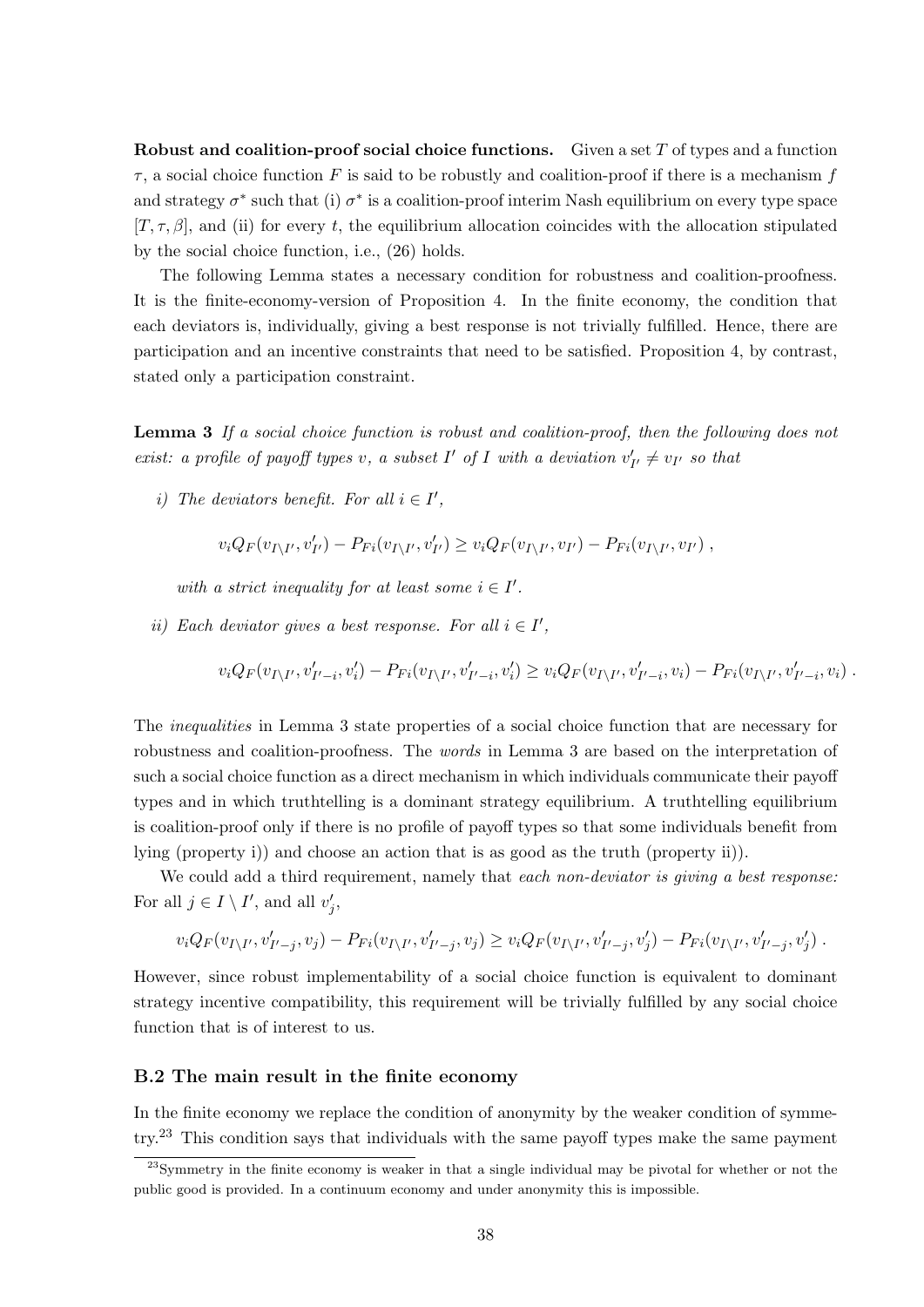and, moreover, that a permutation of the individuals' types does not affect the decision on public-goods provision. Formally, we say that a social choice function is symmetric, if, for every v, and every pair of individuals  $(i, j) \in I^2$ ,  $P_{Fi}(v_{-i-j}, v_i, v_j) = P_{Fj}(v_{-i-j}, v_j, v_i)$  and  $Q_F(v_{-i-j}, v_i, v_j) = Q_F(v_{-i-j}, v_j, v_i).$ 

The following Proposition, which is proven in the Appendix, is the finite economy analogue to Proposition 5.

**Proposition 8** A symmetric social choice function  $F$  is robustly implementable and coalitionproof only if there exist numbers  $P_F^0$  and  $P_F^1$ , so that for all v and all i,

$$
P_{Fi}(v) = \begin{cases} P_F^0 & \text{if } Q_F(v) = 0, \\ P_F^1 & \text{if } Q_F(v) = 1. \end{cases}
$$
 (32)

Since robust implementability implies, in particular, MLRP-robust implementability, the necessary condition in Proposition 8 applies if we limit attention to belief systems satisfying MLRP. If we do this, we can show that the implementability by a voting mechanism is both necessary and sufficient for the robustness and coalition-proofness of a social choice function. This follows from Proposition 9 which is the finite economy analogue of Proposition 6. The proof is omitted because it parallels the one of Proposition 6.

**Proposition 9** Consider a social choice function  $F = (Q_F, P_F^0, P_F^1)$  and suppose that  $P_F^1$  $P_F^0 \cap V = \emptyset$ . Denote by  $s_1(v) := #\{i \mid v_i > P_F^1 - P_F^0\}$  the number of individuals who are net gainers from public-good provision, given a payoff profile v. This social choice function is  $MLRP$ -robustly implementable and coalition-proof if and only if for all  $v$  and  $v'$ ,

$$
s_1(v) \ge s_1(v') \quad implies \quad Q_F(v) \ge Q_F(v'). \tag{33}
$$

The basic insight is the one previously obtained for an economy with a continuum of individuals: Under robustness, coalition-proofness and symmetry there is a payment  $P_F^1$  that everybody has to deliver if the public good is provided and another payment  $P_F^0$  that is relevant if the public good is not provided. Given these payments we can define the set of individuals who prefer non-provision over provision. Under robustness and coalition-proofness, the decision on public-goods provision can only reflect the number of individuals within and outside this set. Information on preference intensities cannot be used.

#### B.3 Proofs

#### Proof of Lemma 2

We first show that a social choice function satisfying equations  $(28)$  -  $(31)$  also satisfies  $(27)$ and hence is robustly implementable. Fix i,  $v_{-i}$ , and  $v_i$ . (i) If  $c_i(v_{-i}) > \bar{v}$ , then  $v_i Q_F(v_{-i}, v'_i)$  –  $P_{Fi}(v_{-i}, v_i') = -\bar{P}_i(v_{-i})$  for any  $v_i' \in V_i$ . Likewise, if  $c_i(v_{-i}) = 0$ , then  $v_i Q_F(v_{-i}, v_i') - P_{Fi}(v_{-i}, v_i') = 0$  $v_i - \bar{P}_i(v_{-i}),$  for any  $v'_i \in V_i$ . Since these expressions do net depend on  $v'_i$ , dominant strategy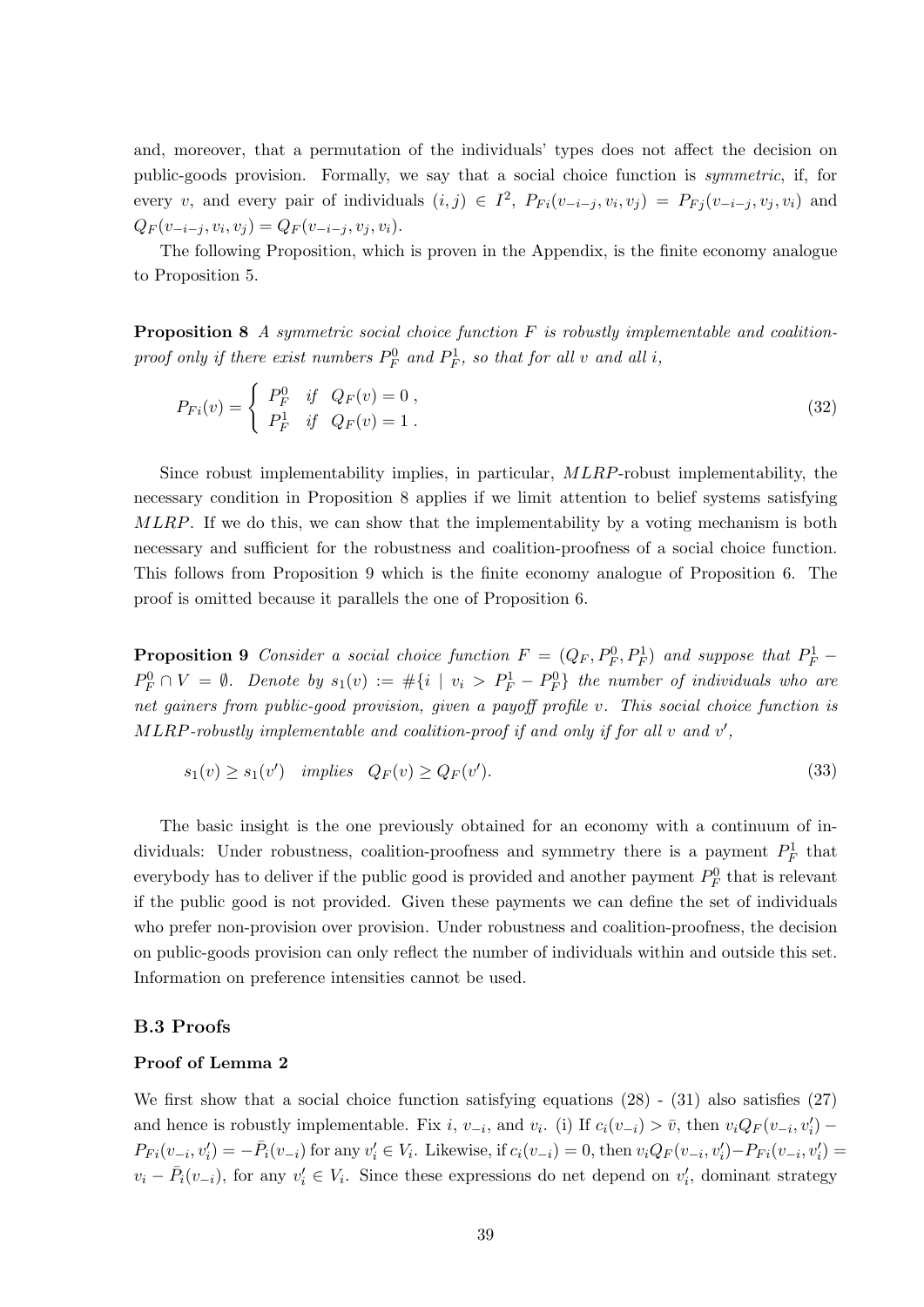incentive compatibility is trivially fulfilled. (ii) Now Suppose that  $0 < c_i(v_{-i}) \leq \overline{v}$ . Assume first that  $v_i < c_i(v_{-i})$ . Then,  $v'_i < c_i(v_{-i})$ , implies that  $v_i Q_F(v_{-i}, v'_i) - P_{Fi}(v_{-i}, v'_i) = -P_i^0(v_{-i})$ ; and  $v'_i \geq c_i(v_{-i})$  implies that  $v_i Q_F(v_{-i}, v'_i) - P_{Fi}(v_{-i}, v'_i) = -P_i^0(v_{-i})$ . Hence, (27) holds if and only if

$$
P_{Fi}^1(v_{-i}) - P_{Fi}^0(v_{-i}) \ge v_i.
$$

By (30) this is fulfilled for all  $v_i < c_i(v_{-i})$ . A symmetric argument establishes that (27) holds under the assumption that  $v_i \geq c_i(v_{-i})$ .

We now show that if a social choice function satisfies  $(27)$  then it does also satisfy  $(28)$ . (31). Fix i, and  $v_{-i}$ . (i) Upon adding the two incentive constraints  $v_i Q_F(v_{-i}, v_i) - P_{Fi}(v_{-i}, v_i) \ge$  $v_iQ_F(v_{-i}, v'_i) - P_{Fi}(v_{-i}, v'_i)$  and  $v'_iQ_F(v_{-i}, v'_i) - P_{Fi}(v_{-i}, v'_i) \ge v'_iQ_F(v_{-i}, v_i) - P_{Fi}(v_{-i}, v_i)$ , we find that  $(v_i - v'_i)(Q_F(v_{-i}, v_i) - Q_F(v_{-i}, v'_i)) \ge 0$ . Hence,  $v_i \ge v'_i$  implies  $Q_F(v_{-i}, v_i) \ge Q_F(v_{-i}, v'_i)$ , and hence the existence of a cutoff level  $c_i(v_{-i})$  so that (28) holds. (ii) Let  $Q_F(v_{-i}, v_i)$  $Q_F(v_{-i}, v'_i)$ , then the two incentive constraints imply that  $P_{Fi}(v_{-i}, v_i) = P_{Fi}(v_{-i}, v'_i)$ , and hence that (29) and (31) hold true. (iii) Finally, if  $v_i < c_i(v_{-i}) \le v_i'$ , then the incentive constraint  $v_i Q_F(v_{-i}, v_i) - P_{Fi}(v_{-i}, v_i) \ge v_i Q_F(v_{-i}, v_i') - P_{Fi}(v_{-i}, v_i')$  simplifies to  $-P_{Fi}^0(v_{-i}) \ge v_i - P_{Fi}^1(v_{-i})$ . If this holds for all  $v_i < c_i(v_{-i})$ , then it must be true that  $P_{Fi}^1(v_{-i}) - P_{Fi}^0(v_{-i}) \ge \sup\{v_i \in V \mid$  $v_i \leq c_i(v_{-i})\}$ . Analogously, for  $v'_i < c_i(v_{-i}) \leq v_i$ , the incentive constraint  $v_i Q_F(v_{-i}, v_i)$  –  $P_{Fi}(v_{-i}, v_i) \ge v_i Q_F(v_{-i}, v'_i) - P_{Fi}(v_{-i}, v'_i)$  simplifies to  $v_i - P_{Fi}^1(v_{-i}) \ge -P_{Fi}^0(v_{-i})$ . If this holds for all  $v_i \ge c_i(v_{-i})$ , then it must be true that  $\inf\{v_i \in V \mid v_i > c_i(v_{-i})\} \ge P_{Fi}^1(v_{-i}) - P_{Fi}^0(v_{-i}).$ This shows that (30) holds.

#### Proof of Lemma 3

The proof is by contradiction. We consider a robustly implementable social choice function and suppose that there is a profile of payoff types v, a subset  $I'$  of  $I$  with a deviation  $v'_{I'} \neq v_{I'}$  so that properties i) and ii) hold and show that this yields a contradiction to the assumption that F is not only robustly implementable but also coalition-proof.

Let f be a mechanism, so that  $\sigma^*$  is an interim Nash equilibrium on every type space and moreover suppose that  $(26)$  holds, so that f implements the social choice function.

Consider a type space so that it is commonly known among individuals that the type profile t is such that  $\tau(t) = v$ . More formally, the belief system  $\beta$  is such that  $\beta(t_{-i} | t_i) = 1$  for all i. We show in the following that, on this type space,  $\sigma^*$  is not coalition-proof.

Consider a strategy profile  $\bar{\sigma} := (\sigma_{I \setminus I'}^*, \sigma_{I'}'),$  where, for any  $i \in I', \sigma_i'(t_i) = \sigma^*(\tau^{-1}(v_i')).$  Note that  $\sigma'$  is constructed in such a way that each individual in I' behaves as if he still followed  $\sigma^*$ , but had a payoff type of  $v'_i \neq v_i$ 

Step 1. We first show that, on the given type space,  $U_i(\sigma', t_i, f) \ge U_i(\sigma^*, t_i, f)$ , for all  $i \in I'$ and all  $t_i$  so that  $\sigma'_i(t_i) \neq \sigma^*_i(t_i)$ ; with a strict inequality for at least one type of at least one  $i \in I'$ . Given that  $\beta(t_{-i} \mid t_i) = 1$  for all i, and given that (26) holds,

$$
U_i(\bar{\sigma}, t_i, f) = v_i Q_F(v_{I \setminus I'}, v_{I'}) - P_{Fi}(v_{I \setminus I'}, v_{I'}) .
$$

The construction of  $\bar{\sigma}$  and (26) imply that

 $U_i(\sigma', t_i, f) = v_i Q_F(v_{I \setminus I'}, v'_{I'}) - P_{Fi}(v_{I \setminus I'}, v'_{I'})$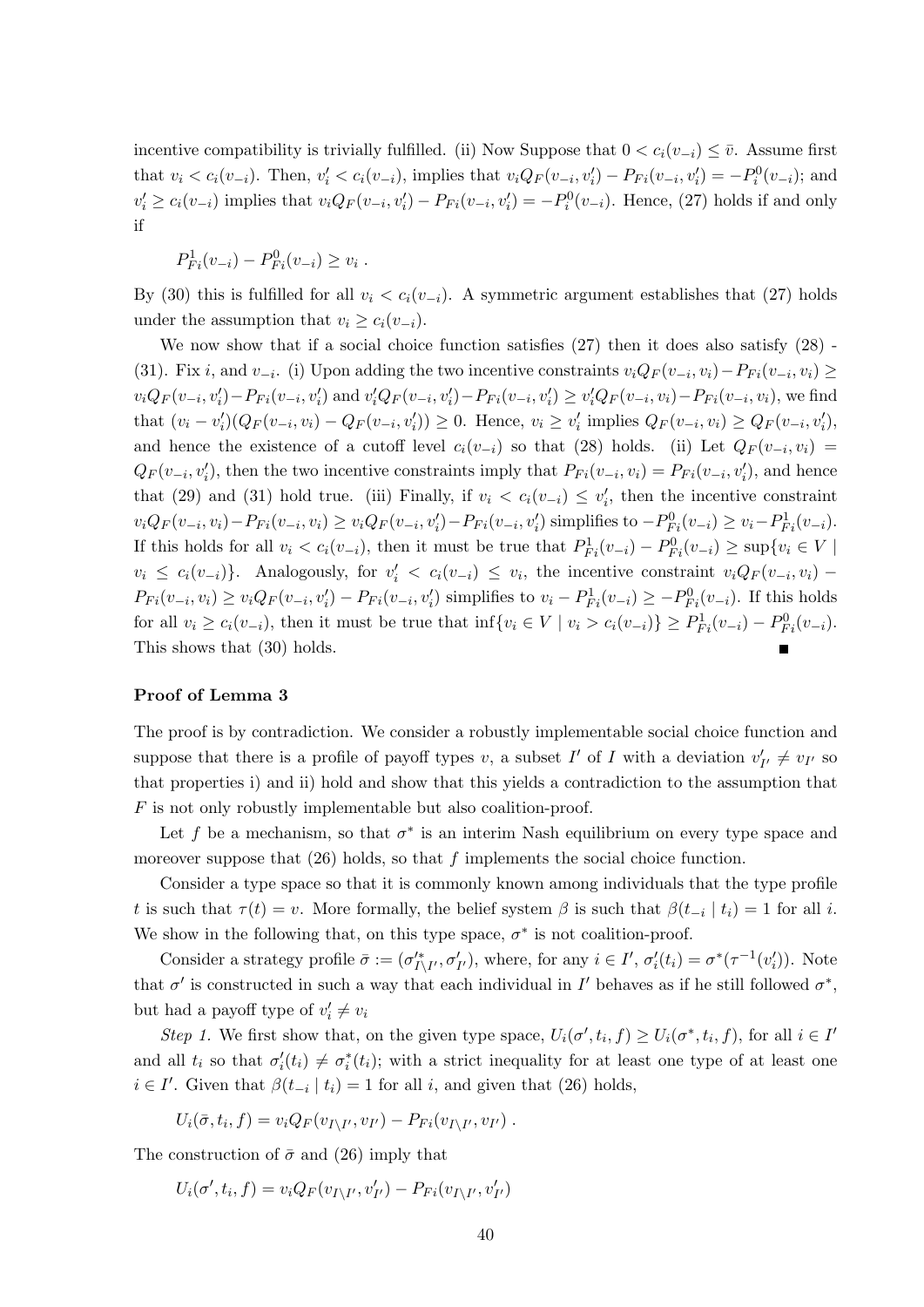Hence, i) implies that  $U_i(\sigma', t_i) \ge U_i(\sigma^*, t_i)$ , for all  $i \in I'$  and all  $t_i$  so that  $\sigma'_i(t_i) \ne \sigma^*(t_i)$ ; with a strict inequality for at least one type of at least one  $i \in I'$ .

Step 2. It remains to be shown that  $\bar{\sigma}$  is an interim Nash equilibrium on the given type space.

(a) We show that, for every  $i \in I'$ , there is no message  $r_i \in R_i$  that yields a higher payoff than behaving according to  $\sigma'_i(t_i)$ . Suppose otherwise, then there is i and  $r_i \in R_i$  so that

$$
\int_{R_{-i}} u(f(r_{-i}, r_i), \tau(t_i)) d\bar{\sigma}_{-i}(r_{-i} | t_{-i}) > U_i(\bar{\sigma}, t_i, f) = v_i Q_F(v_{I \setminus I'}, v'_{I'}) - P_{Fi}(v_{I \setminus I'}, v'_{I'}) \tag{34}
$$

Property ii) in Lemma 3 and inequality (34) imply

$$
\int_{R_{-i}} u(f(r_{-i}, r_i), \tau(t_i)) \, d\sigma'_{-i}(r_{-i} \mid t_{-i}) > v_i Q_F(v_{I \setminus I'}, v'_{I'-i}, v_i) - P_{Fi}(v_{I \setminus I'}, v'_{I'-i}, v_i) \,. \tag{35}
$$

Now consider a type space so that it is commonly known among individuals that the type profile equals t' where  $t'_i = t_i$  and  $\tau(t') = (v_{I\setminus I'}, v'_{I'-i}, v_i)$ . Note that  $\bar{\sigma}_{-i}(t_{-i}) = \sigma^*_{-i}(t'_{-i})$ , so that inequality (35) can be rewritten as

$$
\int_{R_{-i}} u(f(r_{-i}, r_i), \tau(t_i)) \, d\sigma_{-i}^*(r_{-i} \mid t'_{-i}) > v_i Q_F(v_{I \setminus I'}, v'_{I'-i}, v_i) - P_{Fi}(v_{I \setminus I'}, v'_{I'-i}, v_i) \,. \tag{36}
$$

Given that (26) holds the right-hand side of (36) equals

$$
\int_{R_{-i}} u(f(r_{-i}, m_i^{**}), \tau(t_i)) \, d\sigma^*_{-i}(r_{-i} \mid t'_{-i})
$$

for some  $m_i^{**} \in M_i^+(\sigma_i^*, t_i)$ . Hence, inequality (36) implies that there exists  $r_i \in R_i$  and  $m_i^{**} \in$  $M_i^+(\sigma_i^*,t_i)$  so that

$$
\int_{R_{-i}} u(f(r_{-i},r_i),\tau(t_i)) d\sigma^*_{-i}(r_{-i} | t'_{-i}) > \int_{R_{-i}} u(f(r_{-i},m_i^{**}),\tau(t_i)) d\sigma^*_{-i}(r_{-i} | t'_{-i}).
$$

But this implies that  $\sigma^*$  is not an interim Nash equilibrium on a type space where it is commonly known among individuals that the type profile equals  $t'$ . Hence, a contradiction to the assumption that  $\sigma^*$  is an interim Nash equilibrium on every type space.

(b) We now show that for every  $i \in I \setminus I'$ , there is no message  $r_i \in R_i$  that yields a higher payoff than behaving according to  $\sigma_i^*(t_i)$ . Otherwise, there is  $r_i \in R_i$  and so that

$$
\int_{R_{-i}} u(f(r_{-i},r_i),\tau(t_i)) d\bar{\sigma}_{-i}(r_{-i} | t_{-i}) > U_i(\bar{\sigma},t_i,f) ,
$$

where  $U_i(\bar{\sigma}, t_i, f) = v_i Q_F(v_{I\setminus I'}, v'_{I'-i}, v_i) - P_{Fi}(v_{I\setminus I'}, v'_{I'-i}, v_i)$  Hence,

$$
\int_{R_{-i}} u(f(r_{-i},r_i),\tau(t_i)) d\bar{\sigma}_{-i}(r_{-i} | t_{-i}) > v_i Q_F(v_{I \setminus I'},v'_{I'-i},v_i) - P_{Fi}(v_{I \setminus I'},v'_{I'-i},v_i) ,
$$

which is equivalent to inequality  $(35)$  above. We can now use the same arguments as in  $(a)$  to arrive at a contradiction to the assumption that  $\sigma^*$  is an interim Nash equilibrium on every type space.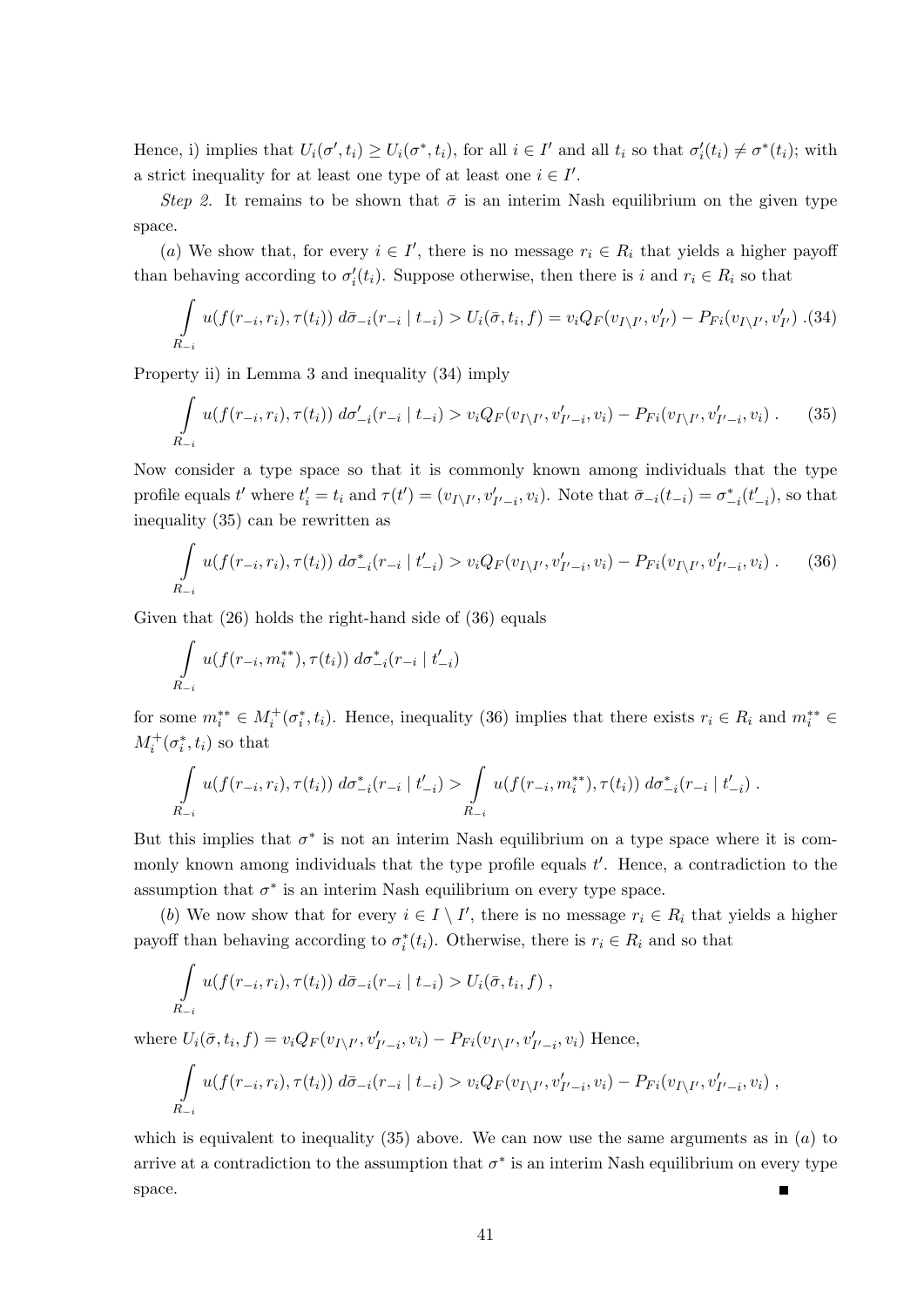#### Proof of Proposition 8

We say that a social choice function is *neutral* if it has the following two properties:

- a) For any pair of individuals i and j, any  $v_{-i-j}$ , and any pair  $v_i$  and  $v'_i$ :  $Q_F(v_{-i-j}, v_i, 0)$  $Q_F(v_{-i-j}, v_i', 0) = 0$  and  $P_{Fi}(v_{-i-j}, v_i, 0) = P_{Fi}(v_{-i-j}, v_i', 0)$  imply that  $P_{Fj}(v_{-i-j}, v_i, 0) =$  $P_{Fj}(v_{-i-j}, v'_i, 0).$
- b) For any pair of individuals i and j, any  $v_{-i-j}$ , and any pair  $v_i$  and  $v'_i$ :  $Q_F(v_{-i-j}, v_i, \bar{v})$  $Q_F(v_{-i-j}, v_i', \bar{v}) = 1$  and  $P_{Fi}(v_{-i-j}, v_i, \bar{v}) = P_{Fi}(v_{-i-j}, v_i', \bar{v})$  imply that  $P_{Fj}(v_{-i-j}, v_i, \bar{v}) =$  $P_{Fj}(v_{-i-j}, v'_i, \bar{v}).$

Neutrality requires that a change in individual  $i$ 's payoff type, which is inconsequential both for the decision on public-goods provision and for  $i$ 's payments, does not affect the payment of individual j if (a) j has the minimal valuation of the public good and the public good is not provided, or (b) j has the maximal valuation of the public good and the public good is provided.

#### Lemma 4 If a symmetric social choice function is robust and coalition-proof, then it is neutral.

Proof We only prove that a symmetric, robust and coalition-proof satisfies property a) in the definition of neutrality above. The proof of part b) is analogous.

Suppose that condition a) in the definition of neutrality is violated, i.e., suppose that there are individuals i and j, any  $v_{-i-j}$ , and a pair  $v_i$  and  $v'_i$  so that  $Q_F(v_{-i-j}, v_i, 0) = Q_F(v_{-i-j}, v'_i, 0) = 0$ ,  $P_{Fi}(v_{-i-j}, v_i, 0) = P_{Fi}(v_{-i-j}, v_i', 0)$ , but  $P_{Fj}(v_{-i-j}, v_i, 0) \neq P_{Fj}(v_{-i-j}, v_i', 0)$ . We show that this implies that coalition-proofness fails.

Suppose the true payoff type profile equals  $(v_{-i-j}, v_i, 0)$ . Consider a deviation from truthtelling by individuals i and j, and suppose they report instead  $(v'_i, 0)$ . By dominant strategy incentive compatibility, individual j, who still reports truthfully, is giving a best response. Individual i's deviation neither affects the decision on public-goods provision, nor his payment. Hence, the deviation yields the same payoff as truthtelling, and therefore is a best response. Since individual  $i$ 's payoff is unaffected he is willing to participate in the deviation. Coalition-proofness, therefore requires that individual  $j$  is not made strictly better off by the deviation, which requires that  $P_{Fj}(v_{-i-j}, v_i, 0) \ge P_{Fj}(v_{-i-j}, v_i', 0)$ . Since we hypothesized that  $P_{Fj}(v_{-i-j}, v_i, 0) \neq P_{Fj}(v_{-i-j}, v'_i, 0)$ , it must be the case that  $P_{Fj}(v_{-i-j}, v_i, 0) > P_{Fj}(v_{-i-j}, v'_i, 0)$ . Then, if the true payoff type profile equals  $(v_{-i-j}, v'_i, 0)$ , a deviation by i and j to  $(v_i, 0)$  is such that both are giving a best response, individual  $i$  is willing to participate and  $j$  is made strictly better off. Hence, a contradiction to coalition-proofness.

**Lemma 5** Let  $F$  by symmetric, robust and coalition-proof. Then it has the following properties:

i) For every pair of individuals i and j, and for every v with  $Q_F(v) = 0$ ,

$$
Q_F(v_{-i-j}, 0, 0) = 0 \quad and \quad P_{Fi}(v_{-i-j}, 0, 0) = P_{Fi}(v_{-i-j}, v_i, v_j) \tag{37}
$$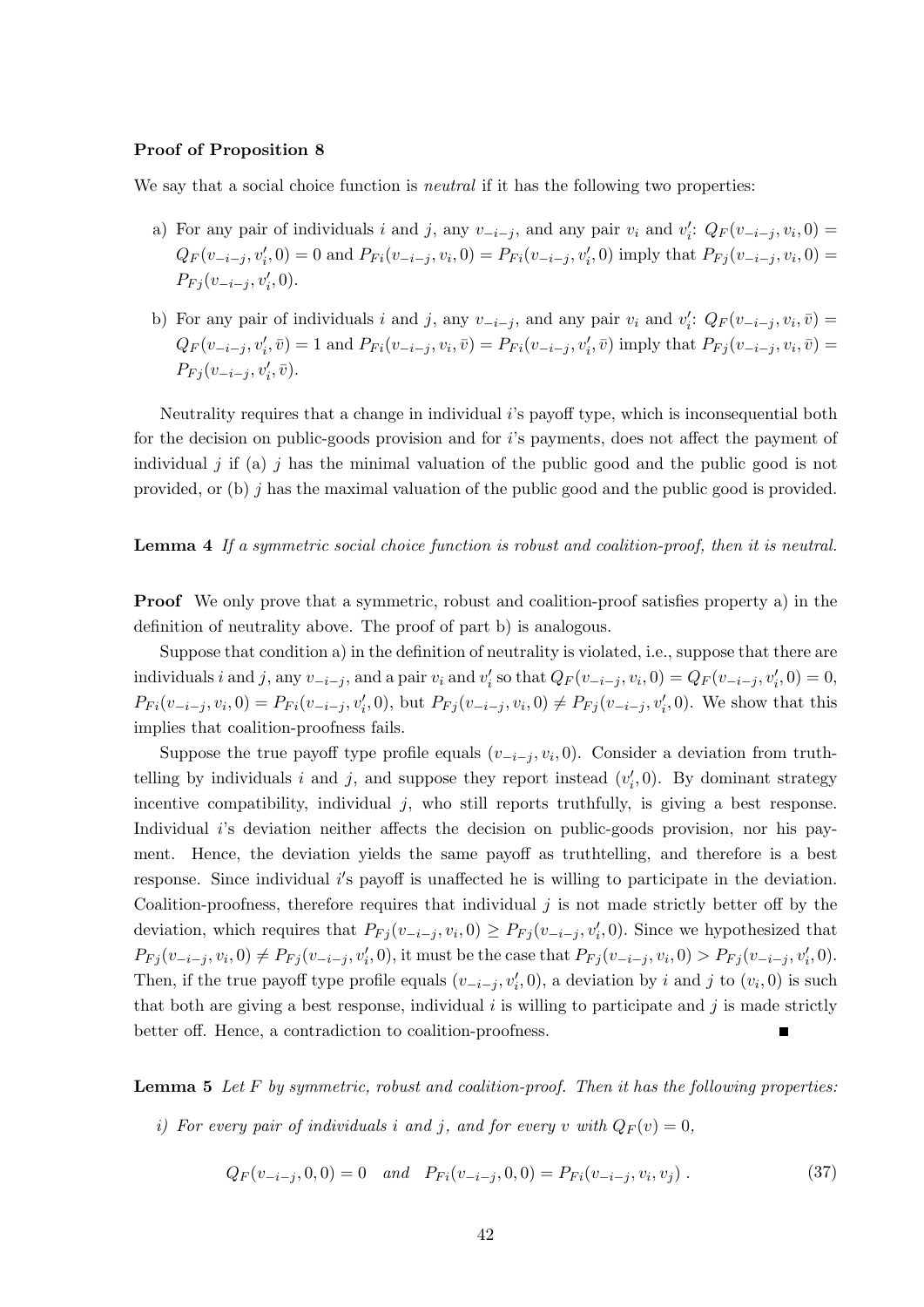ii) For every pair of individuals i and j, and 1 for every v with  $Q_F(v) = 1$ ,

$$
Q_F(v_{-i-j}, \bar{v}, \bar{v}) = 1 \quad and \quad P_{Fi}(v_{-i-j}, \bar{v}, \bar{v}) = P_{Fi}(v_{-i-j}, v_i, v_j). \tag{38}
$$

iii) For every pair of individuals i and j, and for every v,  $P_{Fi}(v_{-i-j}, v_i, v_j) = P_{Fj}(v_{-i-j}, v_i, v_j)$ .

**Proof** We only proof part i). The proof of part ii) is analogous. Exploiting symmetry part iii) follows immediately from i) and ii).

Let F by symmetric, robust and coalition-proof. Fix some v so that  $Q_F(v) = 0$  and suppose that two individuals  $I' = \{i, j\}$  jointly announce  $(0, 0)$  instead of  $(v_i, v_j)$ .

Step 1. We first verify that this deviation satisfies property ii) in Lemma 3, i.e., both deviators are individually giving a best response: by  $(28)$  we have that for all k, and all  $v_{-k}$ , that  $v'_k < v_k$  implies that  $Q_F(v_{-k}, v'_k) \leq Q_F(v_{-k}, v_k)$ . Hence, we have that

$$
Q_F(v_{-i-j}, v_i, 0) = Q_F(v_{-i-j}, 0, v_j) = Q_F(v_{-i-j}, 0, 0) = 0.
$$
\n(39)

Equations (28) and (29) then imply that

$$
P_{Fi}(v_{-i-j}, 0, 0) = P_{Fi}(v_{-i-j}, v_i, 0) \text{ and } P_{Fj}(v_{-i-j}, 0, 0) = P_{Fj}(v_{-i-j}, 0, v_j). \tag{40}
$$

Consequently,

$$
v_i Q_F(v_{-i-j}, 0, 0) - P_{Fi}(v_{-i-j}, 0, 0) = v_i Q_F(v_{-i-j}, v_i, 0) - P_{Fi}(v_{-i-j}, v_i, 0)
$$

and

$$
v_j Q_F(v_{-i-j}, 0, 0) - P_{Fj}(v_{-i-j}, 0, 0) = v_j Q_F(v_{-i-j}, 0, v_j) - P_{Fi}(v_{-i-j}, 0, v_j) .
$$

Hence, property ii) in Lemma 3 holds.

Step 2. Coalition-proofness therefore requires that either at least one individual does not benefit from this deviation,

$$
P_{Fi}(v_{-i-j}, 0, 0) > P_{Fi}(v_{-i-j}, v_i, v_j) \quad \text{or} \quad P_{Fj}(v_{-i-j}, 0, 0) > P_{Fj}(v_{-i-j}, v_i, v_j) \tag{41}
$$

or, that both individuals are indifferent, which requires that

$$
P_{Fi}(v_{-i-j}, 0, 0) = P_{Fi}(v_{-i-j}, v_i, v_j) \text{ and } P_{Fj}(v_{-i-j}, 0, 0) = P_{Fj}(v_{-i-j}, v_i, v_j). \tag{42}
$$

We show in the following that  $(41)$  implies a contradiction to coalition-proofness, so that  $(42)$ has to be true. This will complete the proof, since by symmetry we have that  $P_{Fi}(v_{-i-j}, 0, 0) =$  $P_{Fj}(v_{-i-j},0,0) =: P_{ij}(v_{-i-j},0,0)$ , so that (42) implies in particular that  $P_{Fi}(v_{-i-j},v_i,v_j)$  $P_{Fj}(v_{-i-j}, v_i, v_j).$ 

The proof that (41) cannot be true proceeds by contradiction. Hence, suppose that these inequalities hold true. This gives rise to the following possibilities:

Case 1:  $P_{ij}(v_{-i-j}, v_i, v_j) > P_{Fi}(v_{-i-j}, 0, 0)$  and  $P_{ij}(v_{-i-j}, 0, 0) > P_{Fj}(v_{-i-j}, v_i, v_j)$ . Then,